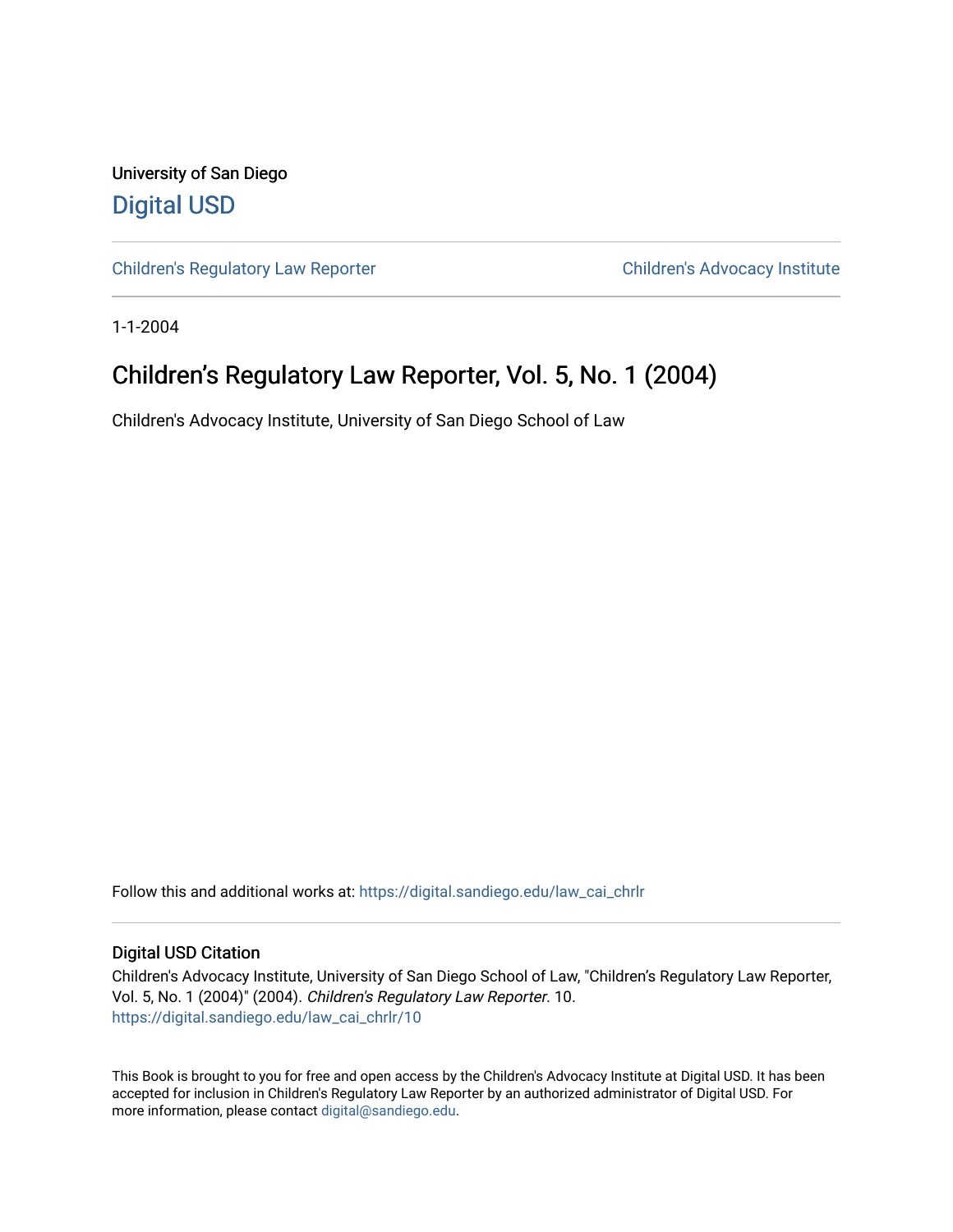# **Children's Regulatory Law Reporter**

Children's Advocacy Institute ◆ Vol. 5, No. 1 (2004)

## **HIGHLIGHTS**

*Poverty:* **DSS Amends CalWORKs Regulations Regarding Educational Awards/Scholarships and Work Requirements for Minors Following High School Graduation**

*Nutrition:* **DSS Implements Transitional Food Stamp Program for Households Terminating Participation in CalWORKs**

*Special Needs:* **Board of Education Proposes Sanctions for Local Education Agencies that Fail to Comply with Special Education Mandates**

*Child Care/Foster Care:* **DSS Proposes Regulations to Clarify Licensing Staff's Authority and Ability to Remove and Copy Facility Records During Inspections or Audits**

*Education:* **Board of Education Proposes Regulations for Designation of Persistently Dangerous Schools**

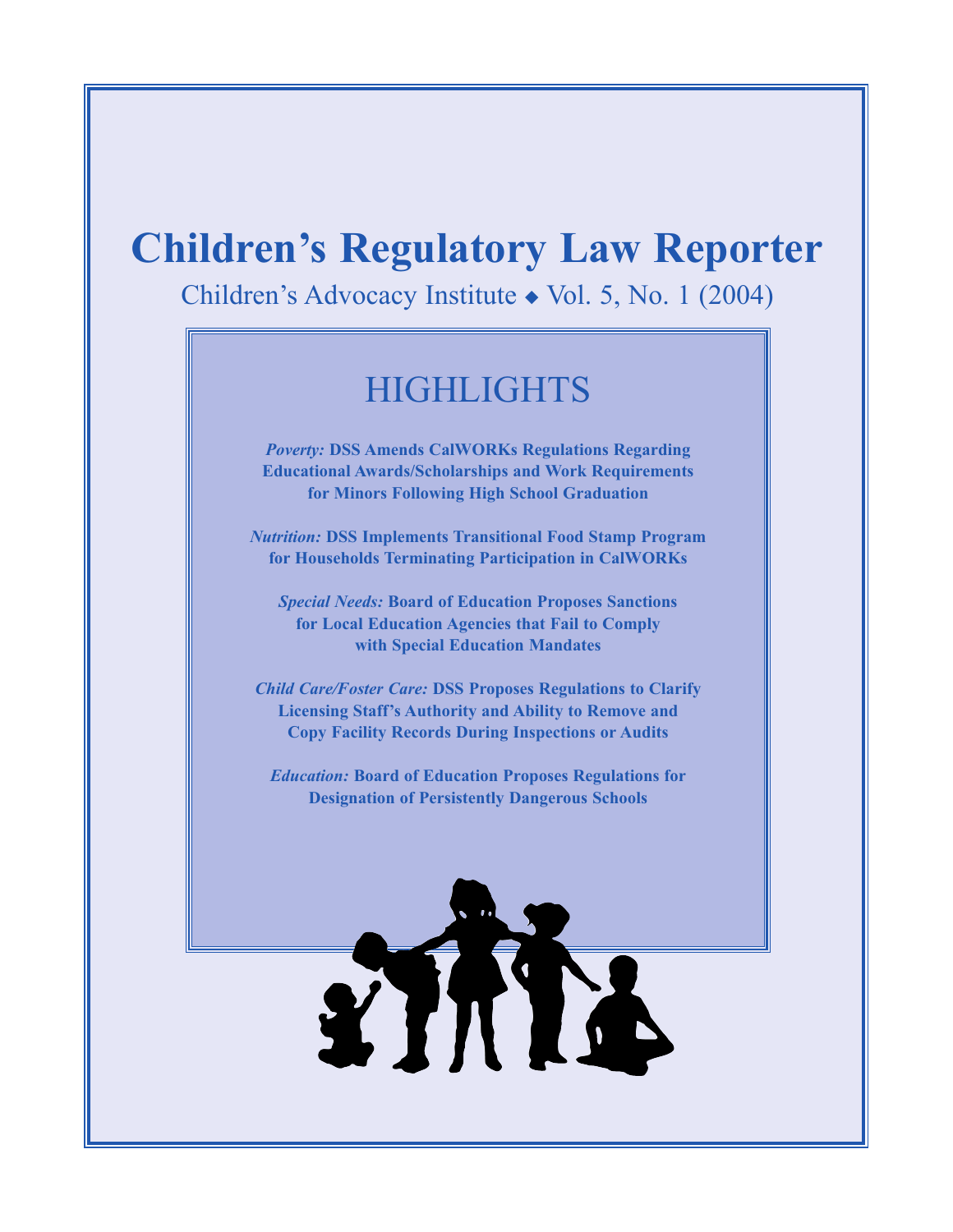## *KEY*

This issue of the *Children's Regulatory Law Reporter* covers new regulatory packages published or filed from November 1, 2003, through June 30, 2004; actions on those packages through June 30, 2004; and updates on previouslyreported regulatory packages through June 30, 2004.

Prior issues of the *Children's Regulatory Law Reporter* may contain extensive background information on topics discussed in this issue.

The following abbreviations are used in the *Children's Regulatory Law Reporter* to indicate the following publications or agencies (described in detail on pages 33-34 ), publications, or documents:

|                                                                                                                                                                                                                                                 | l. |
|-------------------------------------------------------------------------------------------------------------------------------------------------------------------------------------------------------------------------------------------------|----|
| $CCR: \ldots, \ldots, \ldots, \ldots, \ldots$                                                                                                                                                                                                   |    |
|                                                                                                                                                                                                                                                 |    |
| $CYA: \ldots \ldots \ldots \ldots \ldots \ldots$                                                                                                                                                                                                |    |
| $DCSS: \ldots \ldots \ldots \ldots \ldots \ldots$                                                                                                                                                                                               |    |
|                                                                                                                                                                                                                                                 |    |
|                                                                                                                                                                                                                                                 | j  |
|                                                                                                                                                                                                                                                 | j  |
|                                                                                                                                                                                                                                                 |    |
|                                                                                                                                                                                                                                                 |    |
|                                                                                                                                                                                                                                                 |    |
| MRMIB:                                                                                                                                                                                                                                          |    |
|                                                                                                                                                                                                                                                 |    |
| Parole Board:<br>$\sim$ 100 km and 100 km and 100 km and 100 km and 100 km and 100 km and 100 km and 100 km and 100 km and 100 km and 100 km and 100 km and 100 km and 100 km and 100 km and 100 km and 100 km and 100 km and 100 km and 100 km |    |
| SB:                                                                                                                                                                                                                                             |    |

Assembly Bill California Code of Regulations California Department of Education California Youth Authority Department of Child Support Services Department of Developmental Services Department of Health Services Department of Mental Health Department of Social Services Manual of Policies and Procedures Managed Risk Medical Insurance Board Office of Administrative Law Youth Offender Parole Board Senate Bill

## **CHILDREN'S REGULATORY LAW REPORTER**

Author **Debra Back,** *CAI Staff Attorney*

**Contributors Robert Fellmeth,** *CAI Executive Director* **Elisa Weichel,** *CAI Administrative Director*

> Contributing Law Student Intern **Kerrie Taylor**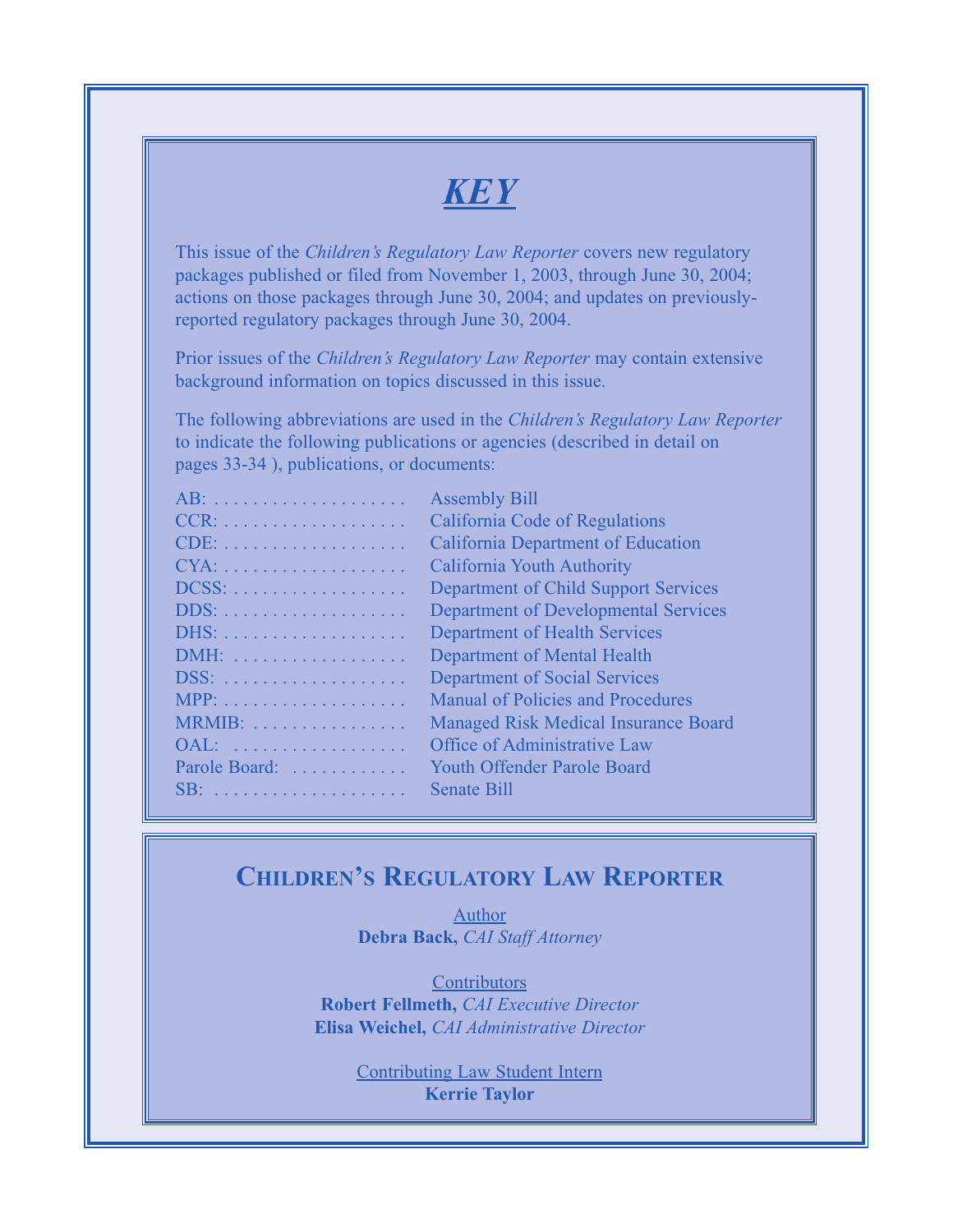# **Children's Regulatory Law Reporter**

Children's Advocacy Institute ◆ Vol. 5, No. 1 (2004)

## **TABLE OF CONTENTS**

| HEALTH / SAFETY 12                                                                              |
|-------------------------------------------------------------------------------------------------|
|                                                                                                 |
| <b>CHILD CARE / CHILD DEVELOPMENT 18</b>                                                        |
| EDUCATION $\ldots \ldots \ldots \ldots \ldots \ldots \ldots \ldots \ldots \ldots \ldots \ldots$ |
| CHILD PROTECTION 30                                                                             |
| <b>AGENCY DESCRIPTIONS 33</b>                                                                   |
| FOR FURTHER INFORMATION 34                                                                      |
| RULEMAKING GLOSSARY 34                                                                          |
| THE CALIFORNIA REGULATORY PROCESS  B/C                                                          |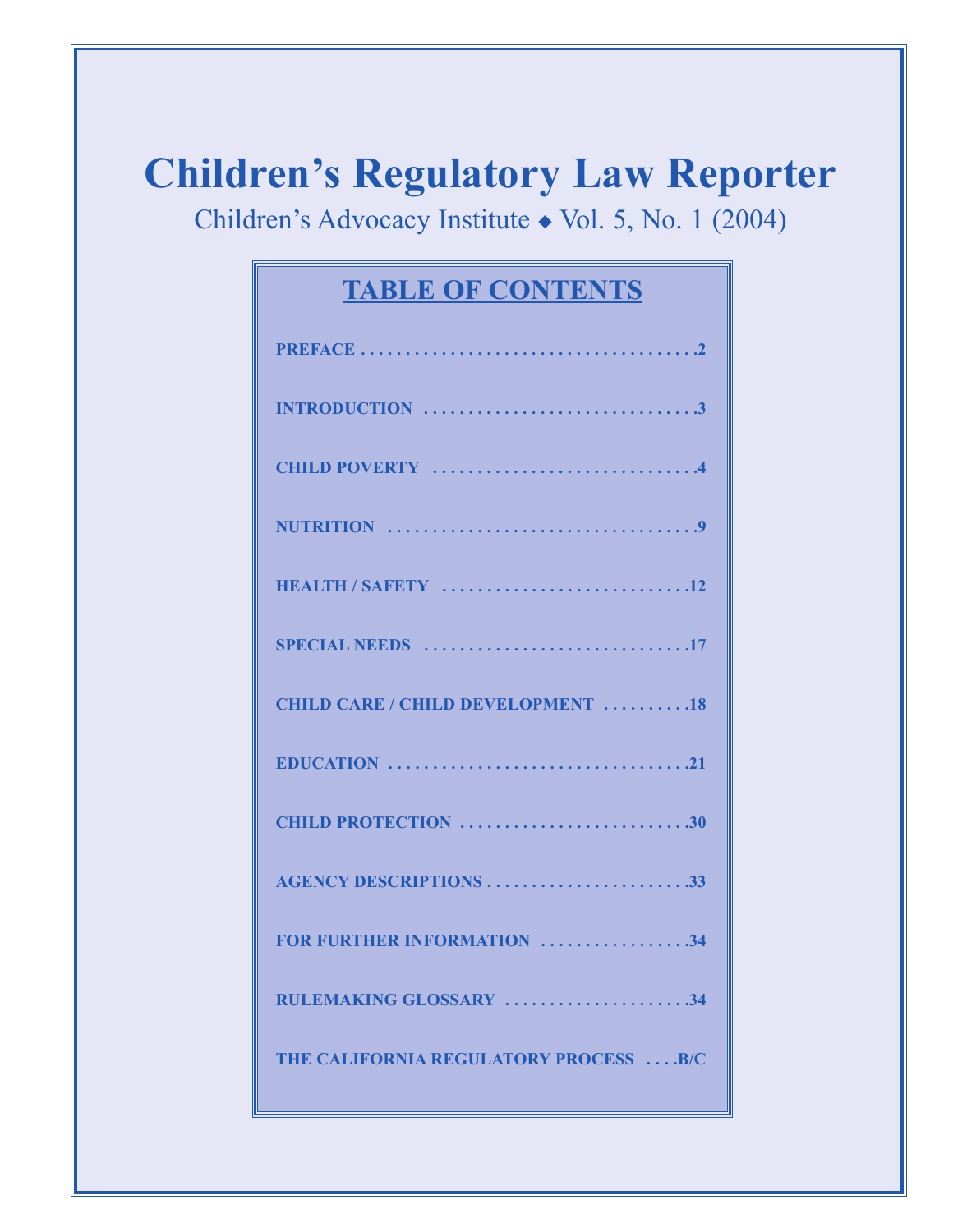## *PREFACE*

ach year, the California Legislature enacts important new laws affecting children. Those laws have broad mandates, and they often delegate critical details to the rulemaking process of our state's various agencies. The *Children's Regulatory Law Reporter* focuses on that rulemaking activity—an often ignored but very critical area of law. For each regulatory proposal discussed, the *Children's Reporter* includes both an explanation of the proposed action and an analysis of its impact on children. Any advocate knows that the devil is in the details, and a single phrase in a rule can mean that either ten thousand or a hundred thousand children receive public investment when needed. The *Children's Reporter* is targeted to policymakers, child advocates, community organizations, and others who need to keep informed of the agency actions that directly impact the lives of California's children.

The *Children's Regulatory Law Reporter* is published by the Children's Advocacy Institute (CAI), which is part of the Center for Public Interest Law (CPIL) at the University of San Diego School of Law. Staffed by experienced attorneys and advocates, and assisted by USD law students, CAI works to improve the status and well-being of children in our society by representing their interests and their right to a safe, healthy childhood.

CAI represents children—and only children—in the California Legislature, in the courts, before administrative agencies, and through public education programs. CAI strives to educate policymakers about the needs of children, including their economic security, adequate nutrition, health care, education, quality child care, and protection from abuse, neglect, and injury. CAI's mission is to ensure that children's interests are effectively represented whenever and wherever government makes policy and budget decisions that affect them.

## *Children's Advocacy Institute Staff*

**Robert C. Fellmeth** *Executive Director*

**Julie D'Angelo Fellmeth** *CPIL Administrative Director*

**Elisa Weichel** *CAI Administrative Director*

**Debra Back** *Staff Attorney*

**Collette Galvez** *Staff Attorney*

**S. Alecia Sanchez** *Senior Policy Advocate* 

**Kathy Self** *Executive Assistant*

**Marissa Martinez** *Executive Assistant*

*This publication is funded in part by a grant from The California Wellness Foundation (TCWF). Created in 1992 as an independent, private foundation, TCWF's mission is to improve the health of the people of California by making grants for health promotion, wellness education and disease prevention programs. Funding for this publication is also provided by generous anonymous donors.*

Copyright © 2004 by the Children's Advocacy Institute.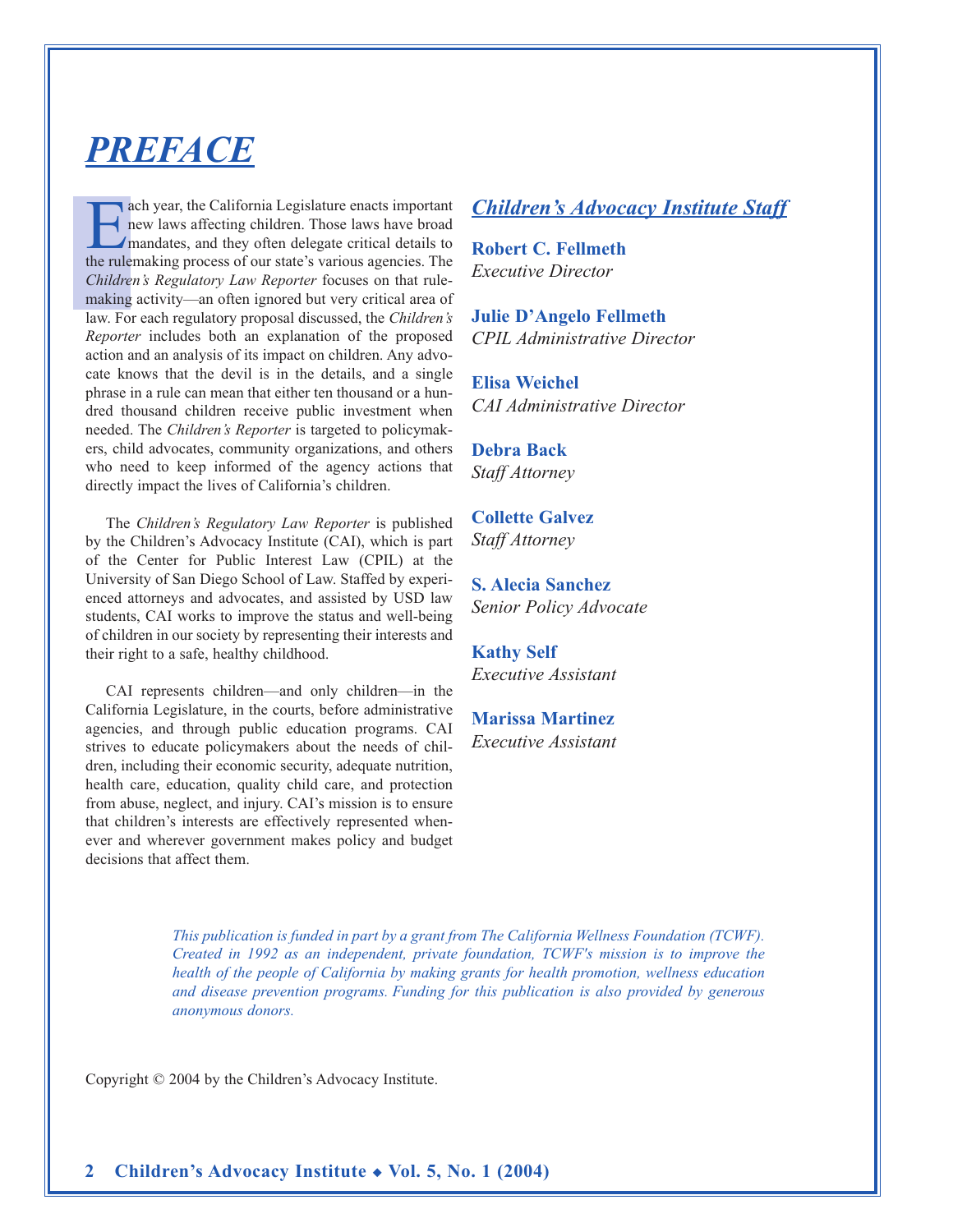## *INTRODUCTION*

mold Schwarzenegger was sworn in as California's 38th Governor on<br>November 17, 2003, after winning the recall election ousting former<br>Governor Gray Davis. The day Governor Schwarzenegger took office,<br>he issued an executive November 17, 2003, after winning the recall election ousting former Governor Gray Davis. The day Governor Schwarzenegger took office, he issued an executive order suspending all proposed state regulations for 180 days pending a thorough review. He also called for each agency in the state to conduct a 90-day review of all regulations adopted, amended, or repealed in the last five years "to determine if they are necessary, clear, consistent and are not unnecessarily burdensome or cause undue harm to California's economy." All findings of these reviews were to be submitted to the Governor's Legal Affairs Secretary. *See* Office of the Governor, Press Release dated November 17, 2003.

As described inside the back cover of this publication, the Administrative Procedure Act (APA), Government Code section 11340 *et seq.*, sets forth the process that most state agencies (including the agencies covered in the *Children's Regulatory Law Reporter*) must undertake to adopt regulations, which are binding and have the force of law. The rulemaking process includes a submission to the Office of Administrative Law (OAL), an independent state agency authorized to review agency regulations for compliance with the procedural requirements of the APA, as well as for six specific criteria: authority, clarity, consistency, necessity, reference, and nonduplication. Also, the APA requires an agency to make findings for each proposed regulatory change regarding any significant adverse economic impact on business; potential cost impact on private persons or businesses; small business impact; assessment of job creation or elimination; and effect on housing costs.

To many advocates, Governor Schwarzenegger's order suspending pending regulations for six months seemed redundant, gratuitously insulting to state officials, and unnecessarily pro-business, as such an order would give many companies a reprieve on proposed consumer and environmental rule changes—arbitrarily and apart from any hearing on the merits. The order impacted children by discouraging agencies from engaging in any rulemaking until the suspension was lifted. Due to the lack of usual rulemaking activity by the agencies covered in this publication, this version of the *Children's Regulatory Law Reporter* is comparatively short and covers the few regulatory packages implemented since November 2003.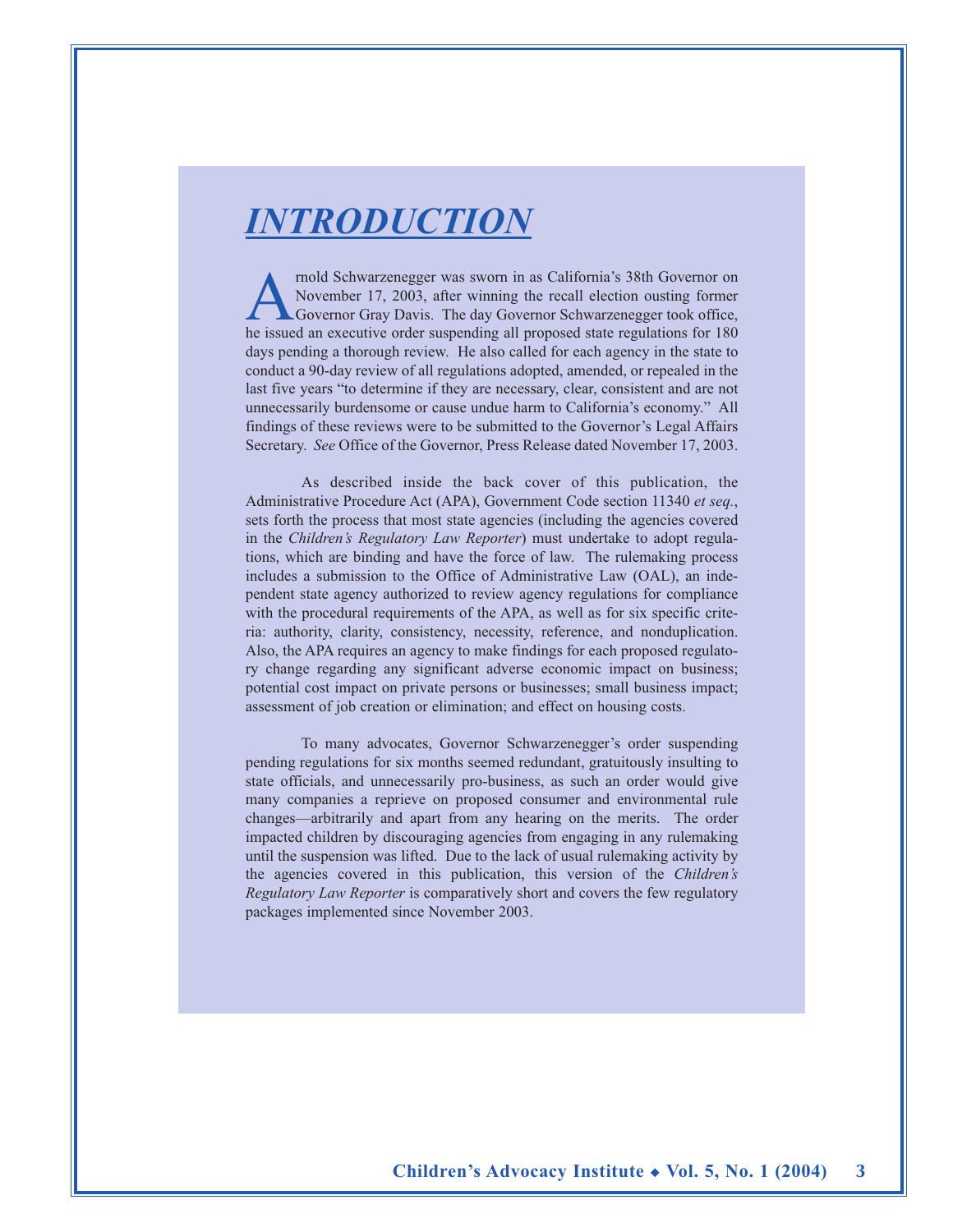## *CHILD POVERTY*

## **New Rulemaking Packages Educational Awards/Scholarships and Eligible Teens' Exemption**

efore the passage of Senate Bill (SB) 1264 (Alpert) (Chapter 439, Statutes of 2002), when a CalWORKs dependent child received an award or scholarship based upon his or her academic or extracurricular achievement, the amount of the award/scholarship was considered unearned income for the family and reduced the CalWORKs cash grant received by the family on a dollarfor-dollar basis. In addition, prior to SB 1264, 16- and 17 year-old CalWORKs recipients who completed high school were required to meet adult welfare-to-work mandates, relegating many to minimum wage jobs in lieu of further educational achievement and long-term opportunity.

On December 29, 2003, the Department of Social Services (DSS)—on an emergency basis—amended sections 42-712, 42-719, and 44-111 of the Manual of Policies and Procedures (MPP) to implement SB 1264, making two changes in accordance with Welfare and Institutions Code sections 11157 and 11320.3 as follows: (1) the regulations exempt from consideration in the CalWORKs program the amount of an award or scholarship from a public or private entity to a dependent CalWORKs child based upon his or her academic or extracurricular achievement or participation in a scholastic, educational, or extracurricular competition; and (2) the regulations provide an exemption from CalWORKs welfare-to-work requirements for 16- and 17 year-old dependent children who, after graduating from high school or completing their GED, enroll or plan to enroll in a post-secondary education, vocational, or technical school training program. The amended regulations clarify that a child is deemed to be "planning to enroll" if the child, or the parent(s) of the child, submits a written statement expressing the child's intent to enroll in a program for the following term. If verification of enrollment is not provided to, or obtained by, the county by the beginning of the following term, the exemption will not apply.

On November 28, 2003, DSS published notice of its intent to adopt these changes on a permanent basis, and on January 14, 2004 held a public hearing on the regulatory package. On June 2, 2004, OAL approved DSS' permanent adoption of these amendments.

**IMPACT ON CHILDREN:** These legislative and regulatory reforms, allowing educational enhancement over opportunity limitations for qualified youth, will assist young adults who come from families reliant on welfare assistance. It should enhance the ability of many to achieve economic self-sufficiency. By not counting the value of awards and scholarships earned by dependent youth living

in families receiving CalWORKs against the family's monthly grant, the benefit is two-fold. First, the disincentive to working toward the attainment of awards and scholarships is removed, and youth will be encouraged to achieve scholastically and in their extracurricular endeavors. Second, the family will not fear a decrease in its CalWORKs grant level, and will hopefully encourage its children to do well in school and sports and apply for awards and scholarships based upon their achievements.

These reforms also importantly allow 16- and 17-yearold high school graduates to waive the requirement that they immediately begin working during this critical time when they can still be supported by their family, and can take advantage of post-secondary education without rent, utilities, and food costs that may otherwise impede further education. A 2001 study by the Manpower Demonstration Research Corporation found that welfare programs that offered a mix of work for some recipients, and education and training for others, were the most successful. Research suggests the value of allowing flexibility for the best course of action for recipients. For youth who want to continue their education, this policy change removes two arbitrary barriers—obstacles that parents commonly help their children surmount.

The private and public value of post-secondary education is profound. According to U.S. Department of Commerce data from 1998 (for the general population 25 years and over) the earning potential for college graduates is approximately twice that of high school graduates. Even an Associate degree or certificate can significantly improve the youth's ability to earn enough to become self-sufficient and a productive member of society (*see "From Jobs to Careers*—*How California Community College Credentials Pay Off for Welfare Recipients*" by CLASP and the California Community Colleges, concluding that women receiving CalWORKs assistance who complete an Associate degree or certificate have higher employment rates and earn substantially more in the two years after college than they did before college). Education can break the cycle of poverty and reliance on welfare. California's limited acknowledgment of the benefits of education is a positive step forward.

Child advocates will continue to stress the need for available and low-cost public higher education slots for these vulnerable youth; however, budget shortfalls over the last few fiscal years have prompted policymakers to actually reduce the capacity of UC and CSU schools; restrict financial aid opportunities; and raise student fees. Encouraging our children to move forward, become educated, and seek a career path where future employability is likely warrants high priority. The older generation continues to accumulate unprecedented wealth and yet push debt forward to future generations through Social Security, Medicare, and national (and state) budget deficits. Meeting

**4 Children's Advocacy Institute** ◆ **Vol. 5, No. 1 (2004)**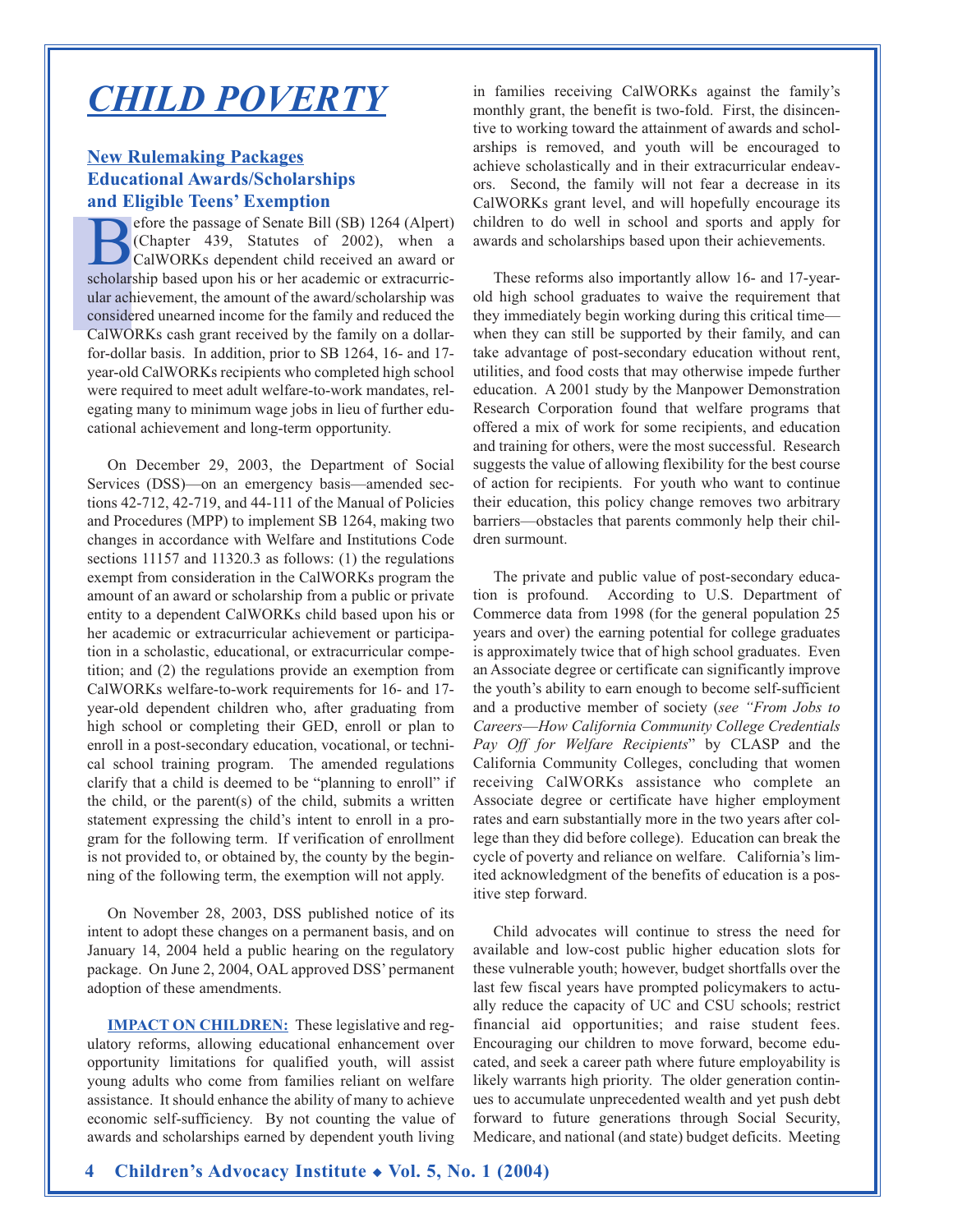those deferred obligations requires future gainful employment for youth now in school. Recent reports by the Children's Defense Fund and other sources find that a \$4 trillion surplus in 2000 will become a \$6 trillion public debt for our children and grandchildren within the decade. Even more unsettling, Social Security and Medicare unfunded liabilities are projected to reach over \$30 trillion, or \$100,000 for every resident of the U.S. within the next twenty years. (*See* discussion in the Children's Advocacy Institute's *California Children's Budget 2004–05*, at Chapter 1, available at www.caichildlaw.org).

### **Motor Vehicle Regulations: CalWORKs and Food Stamp Programs**

Prior to passage of Assembly Bill (AB) 231 (Steinberg) (Chapter 743, Statutes of 2003), California was one of nine states that applied the Food Stamp motor vehicle exclusion limit of \$4,650, an amount established in the late 70s. Thus, if a family owned a car valued at over \$4,650 (and no other exemptions applied), any portion of the value that exceeded this amount would be counted toward the family's resource level, which could not be greater than \$3,000 for a household with at least one member aged 60+ or disabled, and \$2,000 for all other households. Because the excluded value was set so low, it created an incentive to sell or abandon the family car in order to qualify for Food Stamps. This created obvious problems for a household's mobility, including getting to and from work and maintaining self-sufficiency.

AB 231 aligns the Food Stamp vehicle resource rule with an alternative program allowed under federal law (*see* Public Law 106-387, section 847(a) and proposed 7 CFR 273.8(f)(4) as published in the Federal Register, Vol. 68, No. 168, page 51933 on August 29, 2003). For example, in California, CalWORKs Stage 2 child care programs receive TANF funding but have no separate vehicle resource limit, so the value of a family's vehicle is not considered in making a determination of eligibility for CalWORKs Stage 2 child care services.

On December 31, 2003, DSS—on an emergency basis—amended sections 42-207, 42-215, 63-501, and 63- 1101 of the MPP to implement the changes made by AB 231. Effective January 1, 2004, Food Stamp regulations are aligned with those of the CalWORKs child care program, and vehicles are exempt from being counted as resources when determining Food Stamp eligibility as allowed by federal law. Since existing law (before passage of AB 231) required counties to use the Food Stamp Program vehicle evaluation rules when determining eligibility for CalWORKs, these regulations eliminate this requirement and set out a separate regulatory section establishing treatment of motor vehicles when determining CalWORKs eligibility. As intended by AB 231, the vehicle resource rule will remain the same in the CalWORKs

program (an exemption will apply where needed to transport a disabled family member, used primarily for incomeproducing activities, has an equity value less than \$1,501, *et al*., but no blanket exemption of the value of the car will apply). Thus, the vehicle resource exemption applies only to families who apply for and receive Food Stamps, not CalWORKs cash aid.

On January 30, 2004, DSS published notice of its intent to adopt these changes on a permanent basis, and on March 17 held a public hearing. On June 8, 2004, OAL approved DSS' permanent adoption of these changes.

**IMPACT ON CHILDREN:** The Legislature made several important findings in AB 231, including:

- ◆ Despite California's agricultural abundance, more than 2.2 million low-income adults in California cannot always afford enough food. About one out of every three adults experiences episodes of hunger, according to a recent UCLA survey of Californians' health status.
- ◆ Hungry Californians suffer from poor physical and emotional health, as well as a diminished capacity to learn and succeed in the workplace (this is especially true for school-aged children).

◆ The federal Food Stamp Program is an essential, costeffective tool in preventing hunger among hard-working families, including families making the difficult transition from welfare to work. It provides over \$1.5 billion in federal food purchasing dollars to stimulate local economies throughout California.

◆ Only 49% of eligible people are participating in the Food Stamp Program, according to the U.S. Department of Agriculture. Red tape and bureaucracy limit participation among eligible Californians—particularly working families, who represent 70% of eligible house holds—from receiving federally-funded benefits. The UCLA survey found that 80% of adults who are income-eligible for Food Stamps and who are experiencing the actual pains of hunger are not receiving Food Stamps.

◆ California has not exercised certain federal options that would make the program more responsive to the needs of working families. These include transitional Food Stamps, reduction of unnecessary welfare office visits, and an increase in the value of motor vehicles that Food Stamp households can own.

As noted above, prior to the enactment of AB 231, California was one of nine states applying the Food Stamp motor vehicle exclusion limit of \$4,650, an amount essentially unchanged since 1977. As of February 2003, twenty states excluded the entire value of all vehicles in their Food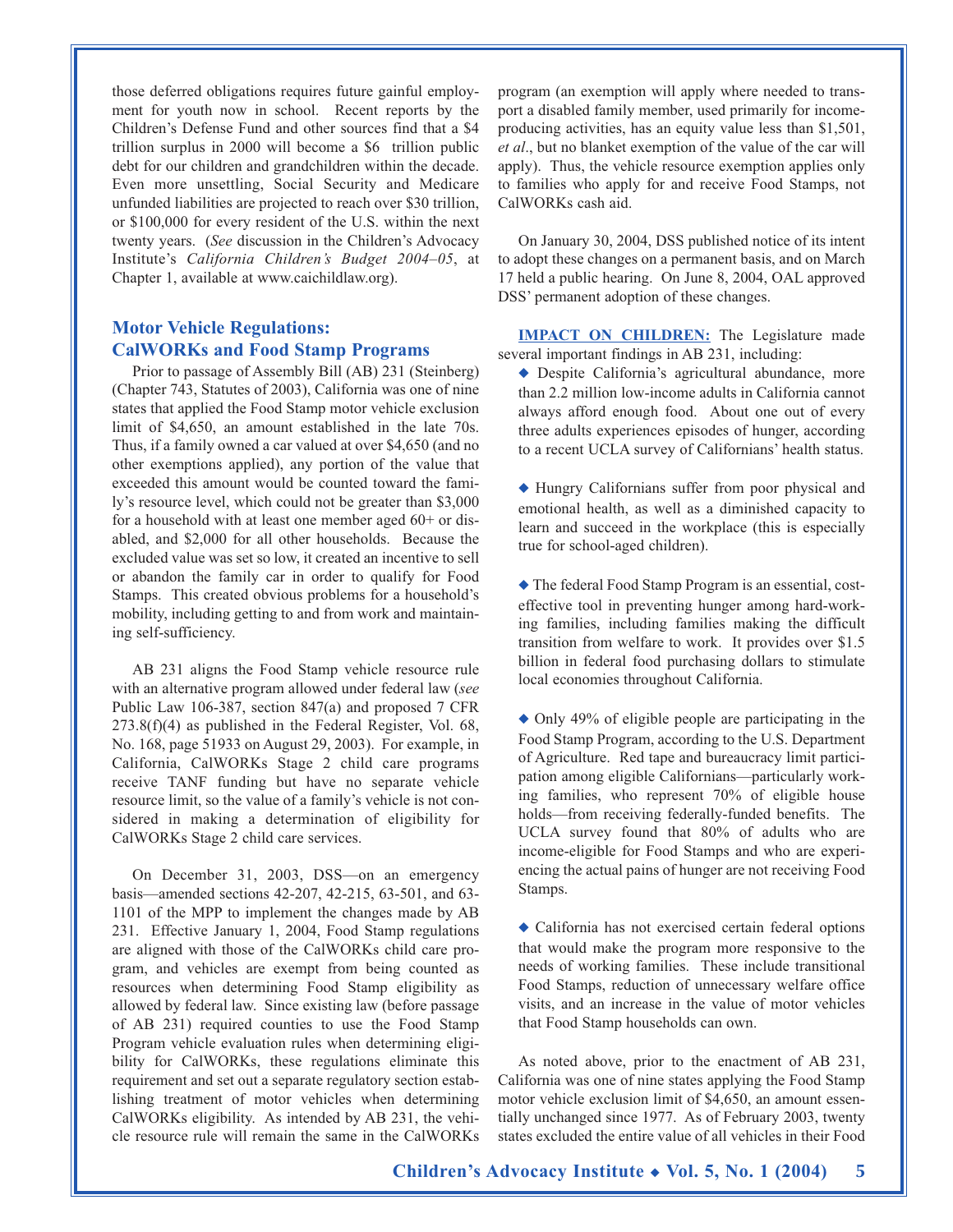Stamp programs, and twelve other states excluded the value of at least one vehicle per household. Access to a car is necessary for employment and to maintain self-sufficiency, especially in many California cities where public transportation does not provide necessary mobility. Proponents of AB 231 argued that forcing a family to dispose of a car inhibits its future employment prospects, thus increasing the likelihood that the family will fall back onto public welfare assistance.

The adopted change benefits California's impoverished children. It does so without state cost because the brunt of the costs for additional Food Stamps will be paid for by the federal government. The Legislative Analyst estimated that in 2004–05, the state will retain more than \$200 million in federal funds and will gain \$1 million in state sales tax revenue upon implementation of the new vehicle resource and transitional Food Stamp rules (*see* Nutrition section below). The state will continue to bring in approximately \$2.3 million in sales tax annually in the following years. Local governments also directly benefit from increased sales tax revenues.

## **Job Retention Services for Former CalWORKs Recipients**

On March 5, 2004, DSS published notice of its intent to amend—on a permanent basis—section 42-717 of the MPP to provide that job retention services may be provided to former CalWORKs recipients both before and after they have exhausted their sixty-month time limit for CalWORKs cash aid, and counties may determine the duration, type, and reimbursement rate for services. Specifically, transitional services may be provided for a former recipient for a period of up to twelve months; this period must begin as soon as the former recipient is both employed and off aid, and this period must begin within a year of the time that the former recipient left aid. These amendments also clarify that participation in community service is not a prerequisite for receipt of job retention services, unless the county adopts such a requirement.

The proposed regulations officially implement the substance of DSS All County Letter No. 02-92, providing that counties have discretion to offer optional job retention services for the time periods and in the manner described above, in accordance with Welfare and Institutions Code sections 11320.15, 11323.2(b), and 11500. A county's eligibility criteria must be reflected in its County Plan, and its written policies must specify which types of services will be offered, for how long, and at what rate former recipients will be reimbursed. These amendments are necessary to ensure that counties understand the distinction between mandatory support services for current CalWORKs recipients and optional job retention services for former CalWORKs recipients (which can include case management, mental health services, substance abuse services, domestic abuse services, parenting classes, vocational training, and other support services such as transportation).

On April 21, 2004, DSS held a public hearing. At this writing, the regulatory action awaits review and approval by OAL.

**IMPACT ON CHILDREN:** The purpose of job retention services is to assist former CalWORKs recipients to retain employment or a better job. To the extent these services are provided by counties and made available to individuals in need, it could provide a significant boost to a family's self-sufficiency level, including a more stable home environment for any children involved. However, based upon the lack of a mandate in the proposed regulations, added to counties' current budget crises, it is unlikely that enough resources will exist to provide these supplemental services.

Governor Schwarzenegger's proposed budget for 2004–05 includes substantial cuts to the CalWORKs safety net available to California families as follows: (1) he does not provide a CalWORKs COLA (cost-of-living adjustment) even though a court has ordered the Administration to pay one based upon state law requiring cost-of-living increases for recipients if the Vehicle License Fee (VLF) is reduced (Governor Schwarzenegger rescinded the previous Administration's increase to the VLF on his first day in office, depleting the general fund of approximately \$4 billion); (2) he would suspend the statutory COLA for the 2004–05 budget year; (3) he proposes a 5% reduction in the basic grant, thus lowering the grant level to 1989 levels; (4) he proposes a 25% reduction to already reduced safety net grants for children where the parent has been sanctioned for failing to meet work participation requirements, and for children where the parent has exceeded the sixty-month limit; and (5) he proposes numerous and devastating cuts to CalWORKs Stage 3 child care funding and wants to increase the work requirements under CalWORKs. The end result of these changes is to cut the safety net (TANF plus Food Stamps) to 70% of the federal poverty line for the benchmark family of three—a record low for the state since the 1970s. These proposals would also cut total sustenance to below 50% of the poverty line for those suffering sanctions or reaching the sixtymonth lifetime allowance.

There are bound to be many questions and complications that will arise in the coming years as families exceed their sixty-month time limits. This is just one of the implications of time-limited cash aid: what do we do with families that still cannot make ends meet because the money they bring home cannot pay for the increasing cost of living in California? A recent U.C. Berkeley report ("*The Hidden Public Costs of Low-Wage Jobs in California*") found that many of the families receiving public assistance, including CalWORKs, are receiving aid not because they do not work, but because the work available to them does not pay them enough to meet basic needs. The report concludes: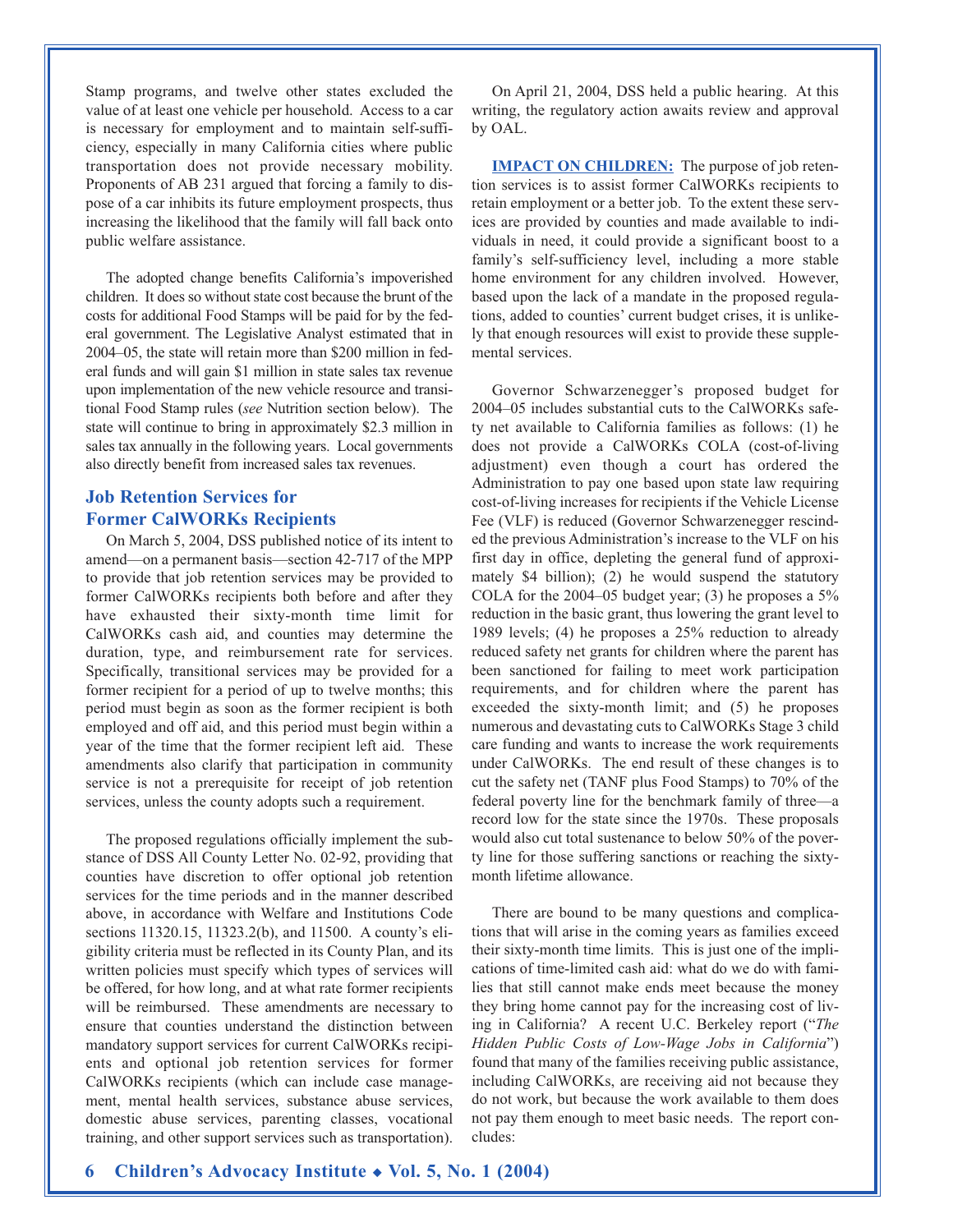◆ Working families (those with at least one member who works at least 45 weeks per year) comprise over half (53%) of the families enrolled in at least one of the ten programs analyzed (including the Earned Income Tax Credit, CalWORKs, Section 8 Rental Voucher Program, child care assistance, Medi-Cal, Healthy Families, the Food Stamp Program, the National School Lunch Program, and the special supplemental nutrition program for Women, Infants and Children (WIC)).

◆ Of the \$21.2 billion of public assistance provided to low-income California families in 2002, 48%, or \$10.1 billion, went to working families.

◆ Simply raising wages for workers earning minimum wage and slightly above would both help working families and potentially save billions of dollars in program expenditures—a drop in public assistance payments from \$10.1 billion to \$7.4 billion would occur if the current group of public assistance recipients earned at least \$8 per hour.

A similar study titled "*Hidden Costs: The Public Cost of Low-Wage Jobs in San Diego*" conducted by the Center on Policy Initiatives, found that a family of four (two working parents and two school-age children) in San Diego has to earn more than \$50,000 each year to meet basic needs (as quantified in the study), which means that each parent has to earn at least \$12.27 per hour, nearly twice the state minimum wage and more than twice the federal minimum wage. Comparing a reasonable cost of living in California (\$50,000) versus the 2004 federal poverty level (\$18,850 for a family of four), shows the disparity between what the government labels "poverty" and what it actually takes Californians to pay bills, retain housing, and raise a family.

Some of the goals of welfare change have been realized; others have not. As a recent report by the Annie E. Casey Foundation points out, although some indicators of child well-being have improved over the last ten years (*e.g.*, the infant mortality rate fell 25%; child deaths fell 30%; the teen birth rate fell 27%; and child poverty fell 15%), other indicators show negative trends. For instance, there has been an increase in both the number of babies born underweight and the percentage of families headed by a single parent. Other reports show that severe poverty for children has increased while overall poverty rates have decreased. Alarmingly, these reports do not contain statistics for those who will fall off federal/state aid at the end of sixty months. The children of these individuals will be severely affected.

The reality of the current welfare system is that in theory it could work, but because of lack of federal investment the program is not implemented as planned. Many participants end their sixty-month period of aid in as much need as when they began, but now without help from the government or a minimal safety net for their children. And although some families are earning wages above the poverty line, a substantial group of children have left safety net protection for the harm of extreme poverty. (For detailed discussion, *see* the Children's Advocacy Institute's *California Children's Budget 2004–05* at Chapter 2, available at www.caichildlaw.org). Additional job retention services provided during this time of need is a small step forward, and will have some positive incremental impact on the children of these families—if it were to be implemented by counties.

#### **Updates on Previous Rulemaking Packages Learning Disabilities Regulations**

AB 1542 (Ducheny) (Chapter 270, Statutes of 1997) implemented welfare reform legislation enacted under the federal Personal Responsibility and Work Opportunity Reconciliation Act of 1996 (the PRA), and established the CalWORKs Welfare-to-Work program, the intent of which was to provide employment, education, and training services to assist families on aid to achieve self-sufficiency. On July 4, 2003, DSS published notice of its intent to adopt amendments to sections 42-700, 42-701, and 42-722 of the MPP to implement protocols regarding the screening and evaluation of CalWORKs welfare-to-work participants for learning disabilities and the provision of needed reasonable accommodations to assist participants in assigned welfareto-work activities. (For background information on this rulemaking package, *see Children's Regulatory Law Reporter*, Vol. 4, No. 2 (2003) at 4.)

*Update:* On January 22, 2004, DSS released a modified version of its rulemaking proposal for an additional fifteen-day public comment period. Among other things, the revised language provides that counties must provide at least the following information to participants: that most people with learning disabilities are intelligent and many are gifted; individuals with learning disabilities may have difficulty reading, listening, understanding directions, writing, spelling, doing math, organizing things, getting along with others, expressing ideas out loud, paying attention, etc.; individuals with learning disabilities can be taught to use their strengths and find ways to make it easier to learn and be more successful at school and on the job; counties can help individuals get the appropriate welfare-to-work activity, including accommodations, once a learning disability is identified; the learning disabilities screening is a very simple and short test; the screening will help the individual decide if he/she wants a referral to a learning disability specialist for an evaluation to find out if a learning disability exists; the areas that will be tested at evaluation are aptitudes, information processing, achievement, and vocational interest; and individuals have the right to file for a fair hearing if they disagree with a county action.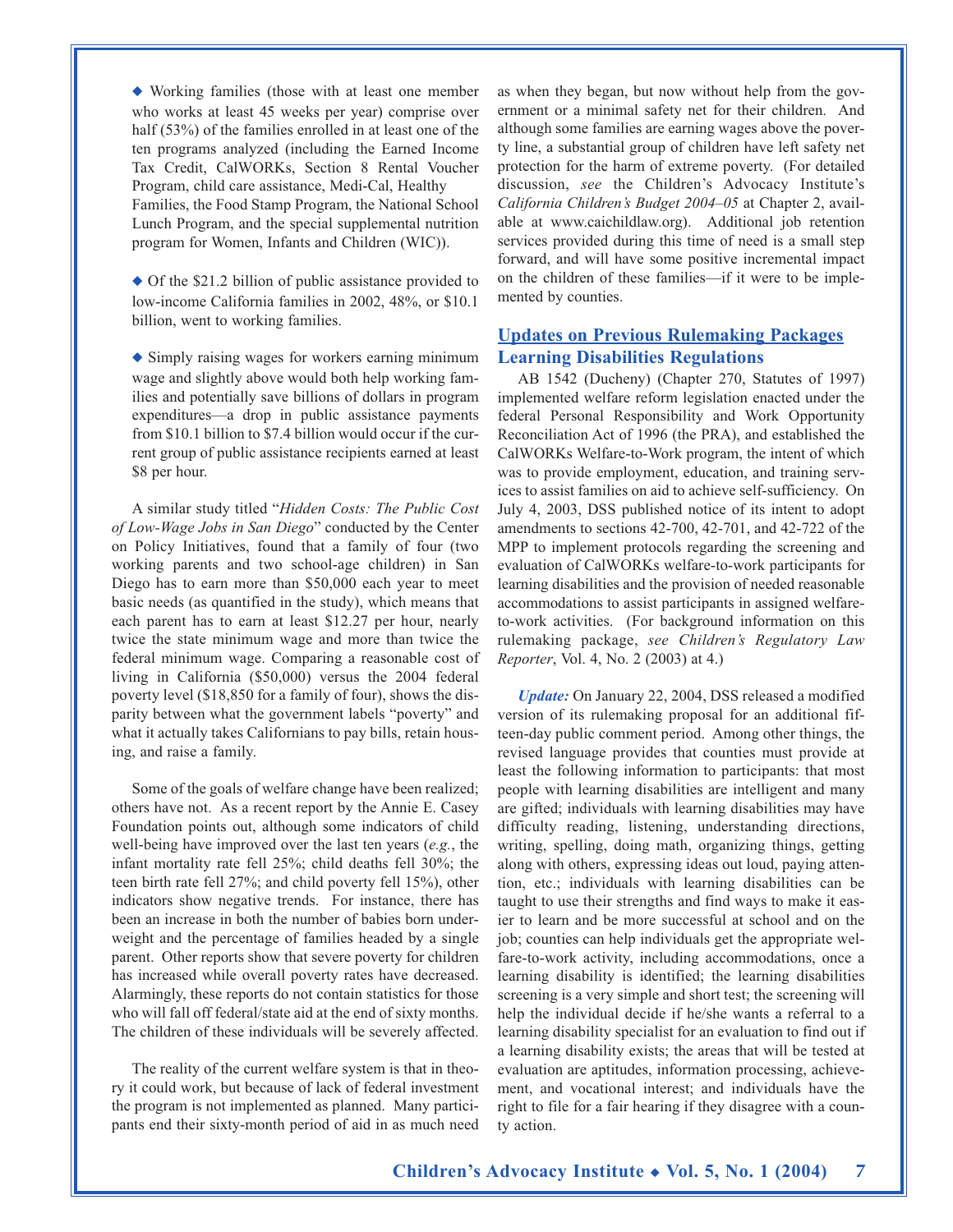The revised language also provides that counties may use discussions with, and observation of, the participant to determine the existence of a potential learning disability. Discussions with a limited-English proficient participant may include the participant's ability to follow instructions, both verbal and in writing; learning difficulty in his/her native language while growing up as compared to other children; and subject areas that were easy for the participant to learn and subject areas that were difficult to learn. Observation of the participant could include comparison of the participant's work habits and/or classroom ability to his/her peers.

The modified language also provides that if a county suspects that a participant has health, behavioral health, and learning disabilities problems, it should address the health-related issues first.

At this writing, the amendments still await review and approval by OAL.

## **Child Support: Review and Adjustment of Child Support Orders**

On May 5, 2003, the Department of Child Support Services (DCSS) adopted new sections 115500, 115510, and 115520, Title 22 of the California Code of Regulations (CCR), and repealed sections 12-223.2 through 12-223.22 of the MPP—on an emergency basis—regarding the review and adjustment of child support orders. Among other things, the emergency regulations require that each local child support agency provide written notice, at least once every three years, of the right to request a review to seek an upward or downward adjustment of a child support order, or an adjustment to include a provision for medical support; local child support agencies shall review cases to determine if a change in circumstances exists which could alter the amount of child support ordered by the court under the specified guidelines when certain conditions are met; and that any changes in circumstances which would result in a change in the child support order, either upward or downward, by at least 20% or \$50, whichever is less, shall be considered cause to file a motion for modification or order to show cause to adjust the child support order. (For background information on this rulemaking package, *see Children's Regulatory Law Reporter*, Vol. 4, No. 2 (2003) at 4.)

*Update:* On November 3, 2003, DCSS readopted these provisions on an emergency basis. DCSS was required to transmit a certificate of compliance to OAL on this rulemaking package by May 3, 2004, or the emergency language would be repealed by operation of law on the next day. DCSS failed to transmit the certificate by the deadline.

On May 18, 2004, DCSS released a modified version of its regulatory proposal for an additional fifteen-day public comment period; at this writing, the permanent changes have not yet been submitted to OAL for review and approval.

#### **Child Support: Compromise of Arrearages**

On November 25, 2002, DCSS adopted—on an emergency basis—sections 119015, 119019, 119045, 119069, 119076, and 119191, Title 22 of the CCR, to implement Family Code section 17550, which allows local child support agencies to compromise arrearages and interest owed for reimbursement for certain public assistance payments paid for children placed in foster care or with a relative caretaker or a guardian. Family Code section 17550 authorizes local child support agencies to settle overdue support owed in cases where separation or desertion of a parent results in aid being granted to a child and later the child is returned to the parent. Under these regulations, the obligor parent must have an income less than 250% of the current federal poverty level, and the local agency must determine that the settlement is necessary for the child's support. (For background information on this rulemaking package, *see Children's Regulatory Law Reporter*, Vol. 4, No. 2 (2003) at 6.)

*Update:* DCSS was required by law to transmit a certificate of compliance to OAL on this rulemaking package by November 20, 2003, or the emergency language would be repealed by operation of law on the next day. DCSS failed to transmit the certificate by the deadline, and the regulations were repealed by operation of law, pursuant to Government Code section 11346.1(g).

However, on April 2, 2004—over five months after the emergency regulations had been repealed by operation of law—OAL approved DCSS' late submission of a certificate of compliance for the lapsed regulations. [*Editor's Note: It is unclear what statutory provision gives OAL the authority to accept a late submission of a certificate of compliance, especially in light of the mandatory language of Government Code section 11346.1(g) ("[i]n the event a regulation is originally adopted and filed as an emergency and the adopting agency fails to comply with [Government Code section 11346.1(e)], this failure shall constitute a repeal thereof and after notice to the adopting agency by the office, shall be deleted*").]

#### **CalWORKs 180-Day Family Reunification Extension**

AB 429 (Chapter 111, Statutes of 2001) allows parents of children who have been removed from the home and are receiving out-of-home care to continue to receive CalWORKs-funded services, such as substance abuse and mental health services, if the county determines such services are necessary for family reunification. On August 1, 2002, DSS—on an emergency basis—adopted sections 40- 181.1, 42-710.66, 42-711.512, 42-711.558, 42-721.13, 42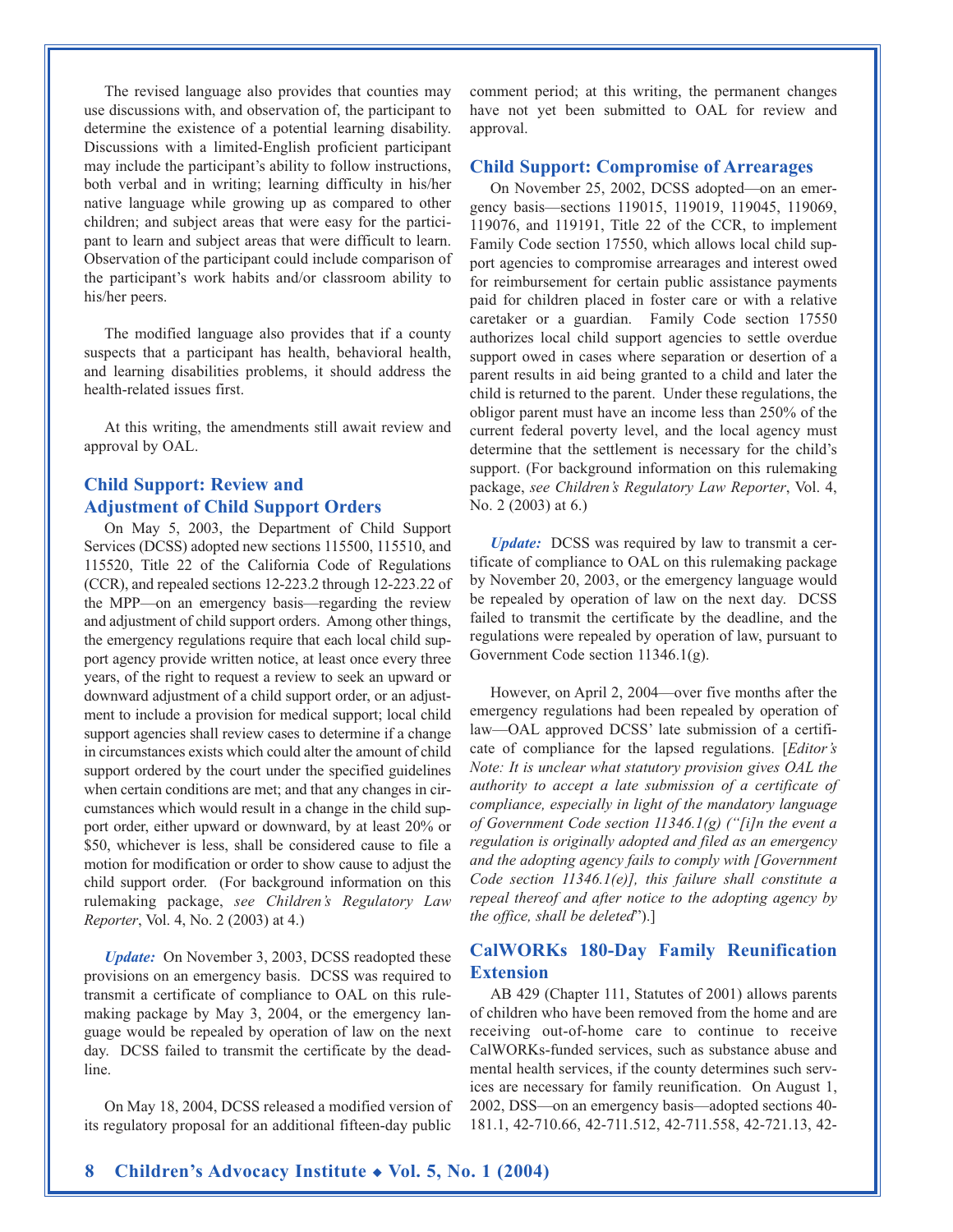721.131,42-721.413, 80-301, and 82-812.68, and amended sections 42-711.551, 42-711.6, 42-711.8, and 44-314 of the MPP to implement AB 429. According to DSS, these regulatory changes ensure that services necessary for family reunification will be available to eligible parents. On August 30, 2002, DSS published notice of its intent to adopt these changes on a permanent basis. (For background information on this rulemaking package, *see Children's Regulatory Law Reporter*, Vol. 4, No. 1 (2003) at 5 and Vol. 4, No. 2 (2003) at 7.)

*Update:* On November 26, 2003, DSS readopted these regulations on an emergency basis. On April 15, 2004, OAL approved DSS' permanent adoption of these changes.

### **Child Support: Immediate Enforcement Actions**

Federal and state law require DCSS to implement administrative procedures and requirements for immediate enforcement actions, which include income withholding orders, medical support notices, real property liens, and reporting to credit agencies. On October 21, 2002, DCSS adopted—on an emergency basis—new sections 110226, 110242, 110251, 110336, 110337, 110355, 110485, 110547, 110615, 116004, 116018, 116036, 116038, 116042, 116061, 116062, 116063, 116110, 116102, 116104, 116106, 116108, 116110, 116114, 116116, 116118, 116120, 116122, 116124, 116130, 116132, 116134, and 116140, and amended sections 110250, 110474, 110660, Title 22 of the CCR. DCSS also repealed section 117042, Title 22 of the CCR, and MPP sections 12- 107.3, 12-224.3, 12-228.7, 12-228.8, and 12- 601–12-606. Among other things, the new provisions define specific terms relating to immediate enforcement actions; specify the general requirements and timeframes necessary to prepare, serve, and terminate income withholding orders and medical support notices; specify the actions a local child support agency must take when a hearing regarding an income withholding order is requested and conducted; specify requirements for recording, creating, and releasing real property liens; specify circumstances under which to file a satisfaction of judgment and/or a substitution of payee; and specify requirements and timeframes for reporting child support obligations and arrearages to credit reporting agencies. (For background information on this rulemaking package, *see Children's Regulatory Law Reporter*, Vol. 4, No. 1 (2003) at 9 and Vol. 4, No. 2 at 9.)

*Update*: On May 4, 2004, OAL approved DCSS' permanent adoption of these changes.

# *NUTRITION*

### **New Rulemaking Packages Transitional Food Stamps and Face-to-Face Interview Exemptions**

B 1752 (Budget Committee) (Chapter 225, Statutes<br>of 2003) requires the state to provide a transitional<br>Food Stamp benefit program. In accordance with<br>amended Welfare and Institutions Code section 189016 of 2003) requires the state to provide a transitional Food Stamp benefit program. In accordance with amended Welfare and Institutions Code section 18901.6, county welfare departments are required to provide five months of transitional Food Stamp benefits to households terminating their participation in the CalWORKs program without requiring them to reestablish Food Stamp eligibility. Within one month of this legislative change, former Governor Gray Davis signed AB 231 (Steinberg) (Chapter 743, Statutes of 2003), which requires the state to screen Food Stamp households for the need to conduct face-toface interviews upon application and recertification in the program. As amended in Welfare and Institutions Code section 18901.10, county welfare departments must now grant applicable exemptions when appropriate, thus decreasing the use of the face-to-face interview. The Legislature mandated that DSS implement these changes to the Food Stamp Program by January 1, 2004.

On December 23, 2003, DSS submitted its first version of this emergency regulatory package to OAL, but then withdrew the package several days later.

Effective April 19, 2004, DSS amended—on an emergency basis—sections 63-300, 63-500, and 63-504 of the MPP to implement the statutory changes discussed above. On April 2, 2004, DSS published notice of its intent to adopt these changes on a permanent basis; the Department held a public hearing on the rulemaking package on May 19. At this writing, the changes await review and approval by OAL.

**IMPACT ON CHILDREN:** AB 231 and AB 1752 were victories for advocates seeking simplification of administrative procedures in the state's Food Stamp Program, as well as maximization of federal Food Stamp funds for California's hungry adults and children. However, child advocates are concerned that certain language in the proposed sections of the MPP is unclear, or is inconsistent with existing law, and could be construed arbitrarily by counties if not corrected, as follows:

◆ New section 18901.10 of the Welfare and Institutions Code (created by AB 231) essentially changed the presumption from mandating that all county welfare departments (CWDs) conduct face-to-face interviews with all applicants for Food Stamps both at initial certification and recertifications *unless there is a hardship* to **mandating that all CWDs exempt households from complying with**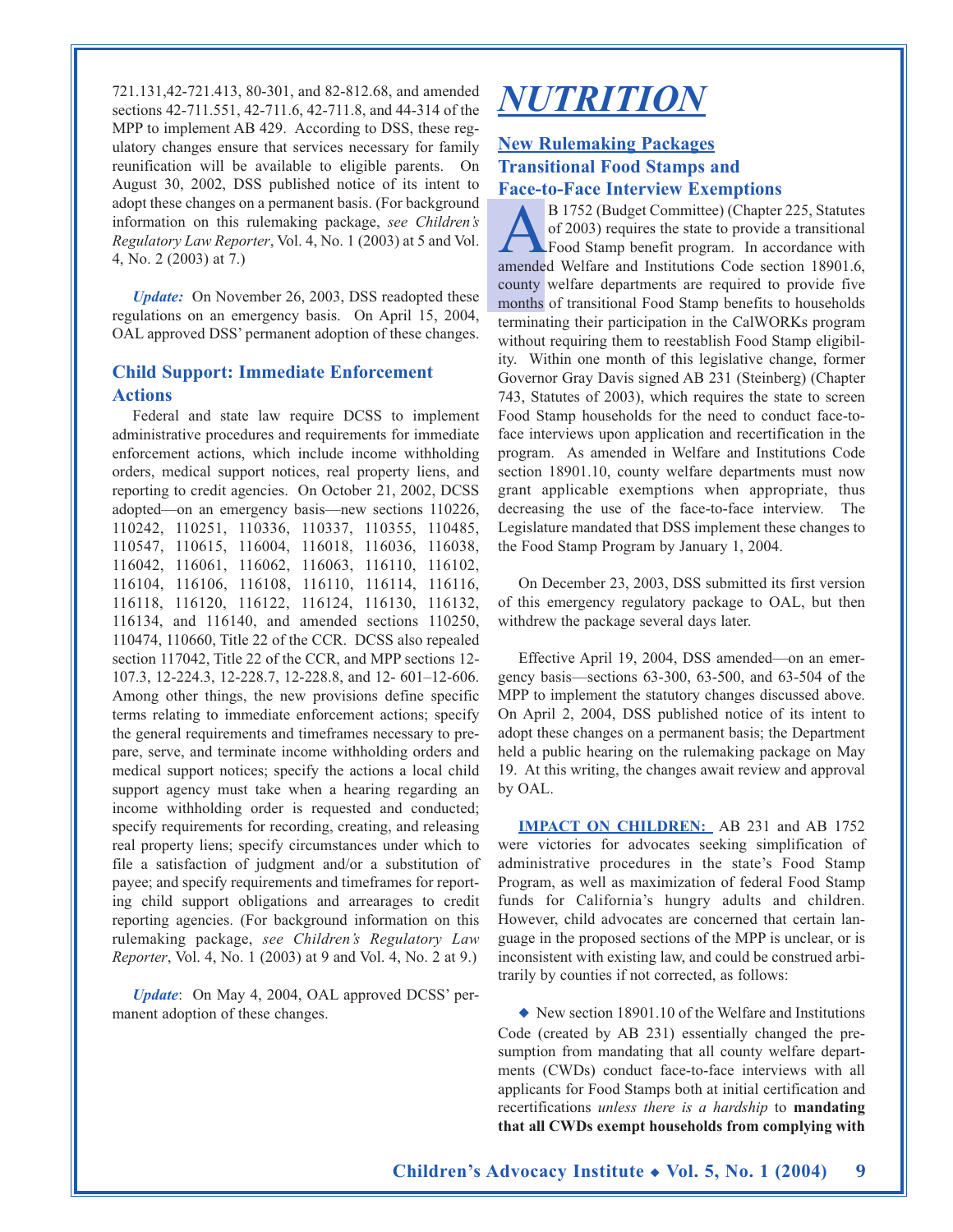**the face-to-face interview requirement when appropriate.** Although this change may seem subtle, it will cut down substantially on the time and resources required of CWDs if these regulations are implemented properly and fewer face-to-face interviews are performed by county workers. However, the proposed language in section 63- 300.4 does not comport with the intent of the statute; in particular, the presumption to favor alternatives to face-toface interviews is not apparent from the language. The Department's proposed section 63-300.4 reads in part as follows:

"All applicant households, including those submitting applications by mail, *shall have face-to-face interviews* in a food stamp office or other mutually acceptable location, including a household's residence, with a qualified eligibility worker prior to initial certification and all recertifications *except when waived* in accordance with Section 63- 300.42 and .43, and .44" (emphasis added).

Child advocates contend that more appropriate language would mirror the language in section 18901.10. For example, "*when appropriate*, county welfare departments *shall exempt* a household from complying with face-to-face interview requirements for purposes of determining eligibility at initial application or recertification. County welfare departments shall screen each household's need for exemption status at application and recertification." (Emphasis added). DSS should then describe what are "appropriate" circumstances for exempting a household, which are essentially the hardship reasons stated in existing sections. The Department should also provide guidance on how CWDs should "screen" households for exemptions. The final Assembly analysis for AB 231 provides some guidance: "the screening envisioned is less formal and demanding than the 'determination' or 'assessment' required in earlier versions of the bill, permitting a cursory consideration of the need for an exemption" (*see* analysis at http://leginfo.ca.gov/pub/bill/asm/ab\_0201 0250/ab\_ 231\_cfa\_20030911\_011939\_asm\_floor.html, pages 4–5).

◆ Further, the language in subsections (b) and (c) of 18901.10 has not been incorporated into the proposed regulations. These are important provisions that allow individuals receiving Food Stamps to request a face-to-face interview in order to meet program requirements (subsection (b)), and also clarify that CWDs may still require applicants or recipients of Food Stamps to make a personal appearance at a CWD office if the person "no longer qualifies for an exemption or for other good cause" (subsection (c)). It is imperative that DSS provide guidance as to how this language should be interpreted; for example, regulations should set forth what constitutes "good cause" and what procedures should be put in place to ensure that a county does not overuse subsection (c).

◆ Proposed section 63-504.131(b) states that if a household loses its benefits under CalWORKs or the Food Stamp program due to a sanction, the five months of transitional Food Stamp benefits will not be provided. There are two problems with this limitation. One, if the household or individual is no longer receiving CalWORKs benefits (the purpose of the language in AB 231 was to provide transitional Food Stamps after cash aid is terminated), it is unclear how the individual could be sanctioned under the CalWORKs program. Second, it is unclear what statutory language exists allowing CWDs to deny transitional Food Stamp assistance to a household sanctioned under either the Food Stamp or CalWORKs programs.

◆ The language contained in subsections 63- 504.132(b), (c), and (d) implies that the CWDs must send out two separate notices to recipients of transitional benefits: one notifying the household of the change in its certification period, and another notifying the household of the expiration of the end of the transitional benefit period. Advocates would prefer that in the first notice, the county notify recipients of transitional benefits of their certification period, the proposed date of expiration, and how to get additional Food Stamp benefits after that period. This would better prepare recipients for the time period after their transitional benefits expire.

For the period of October 1, 2003 through September 30, 2004, the maximum Food Stamp allotment for a family of four is \$471 per month, which works out to be less than \$16 per day to provide three meals for four people.

Recent studies focused on measuring child-specific hunger and the factors influencing hunger concluded that among school-aged children (average 10 years of age), 50% experienced moderate hunger and 16% experienced severe hunger. Those figures show that current federal and state efforts to feed children in low-income households need to be improved in order to have a positive impact on children. Easing the burdens on the system, as this regulation does, may assist in those efforts.

## **Motor Vehicle Regulations: CalWORKs and Food Stamp Programs**

(*See* Poverty section.)

### **Updates on Previous Rulemaking Packages ABAWD, Food Stamp Voluntary Quit, and FSET Emergency Regulations**

On August 8, 2003, DSS amended—on an emergency basis—sections 63-300, 63-407, 63-408, 63-410, 63-411, 63-503, and 63-505 of the MPP to bring California's Food Stamp Program regulations concerning penalties for voluntarily quitting a job and reducing work hours below certain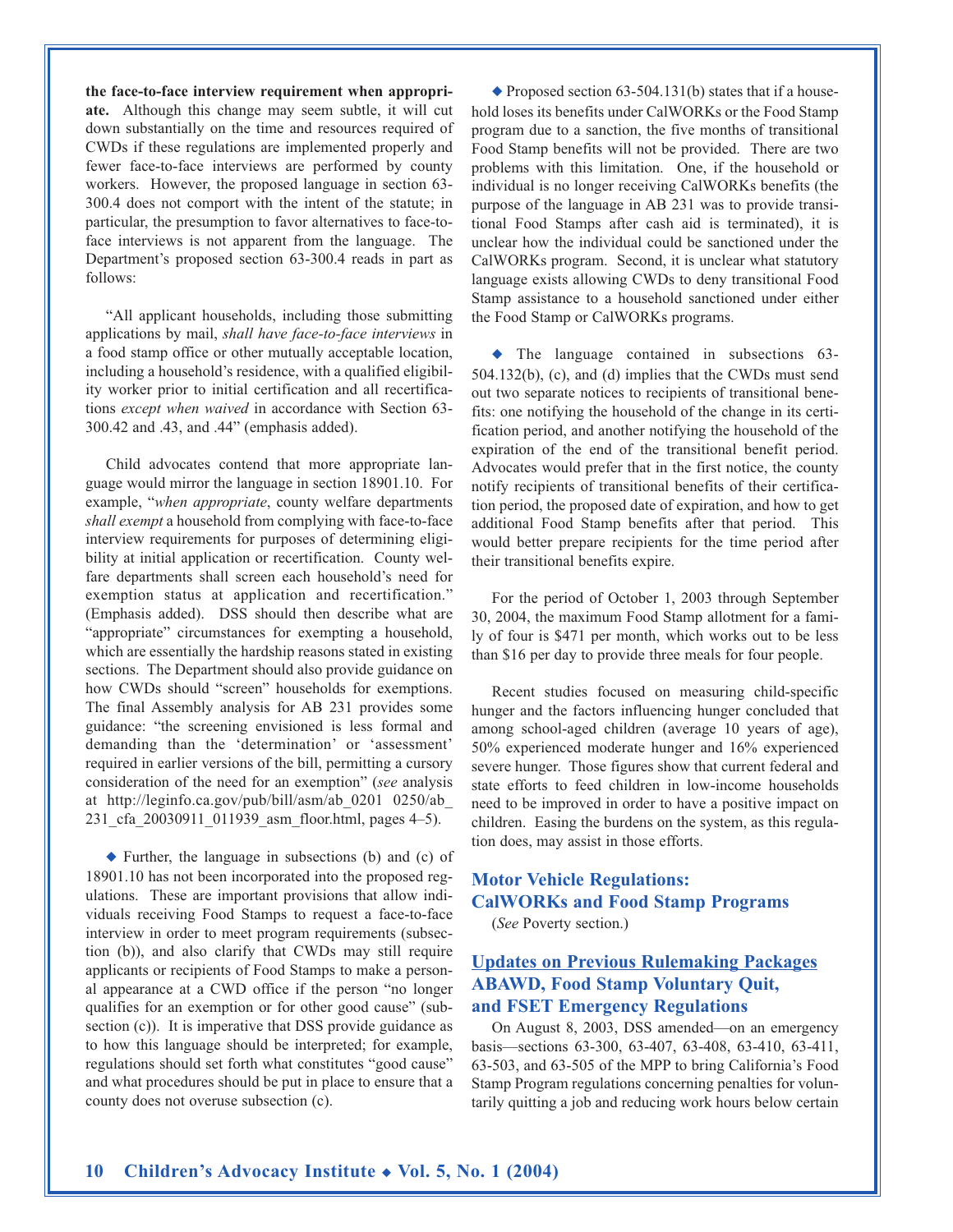thresholds into compliance with Federal Food Stamp Employment and Training (FSET) regulations, the federal able-bodied adult without dependents (ABAWD) regulations, and the Food Stamp Reauthorization Act of 2002. ABAWD regulations provide that individuals between 18 and 50 years of age, who do not receive CalWORKs benefits, but are economically deprived and meet the work requirements of the program, may be eligible for food stamps. The FSET is the employment and training program for food stamp recipients in California that do not otherwise receive state assistance, *e.g.*, CalWORKs. (For background information on this rulemaking package, *see Children's Regulatory Law Reporter*, Vol. 4, No. 2 (2003) at 10.)

*Update:* On January 16, 2004, OAL adopted DSS' permanent adoption of these changes.

#### **CalWORKs/Food Stamps Intercept Program**

The 1984 federal Deficit Reduction Act set general criteria for determining which debts must be referred under federal tax offset through federal wages, salary, and retirement payments. DSS implemented the federal law in 1992 by collecting Food Stamp over-issuances (both intentional and erroneous) at the IRS under special authority of the Food Stamp Act. Not until 1996, with passage of the federal Debt Collection Improvement Act, did the federal government mandate state participation in the Treasury Offset Program.

On August 1, 2003, DSS published notice of its intent to permanently adopt amendments to sections 20-400, 20- 401, 20-402, 20-403, 20-404, 20-405, 20-406, and 20-409 of MPP to implement recent changes to this federal law and California's implementation of the Welfare Intercept System (WIS) Enhancement Project, which allows counties to establish, increase, decrease, or delete accounts as appropriate throughout the year, instead of on an annual basis. Existing regulations required counties to submit delinquent accounts by May 1 of each year for intercept the following tax season. After these changes, WIS will be updated weekly with information provided by counties, the Franchise Tax Board, and the IRS. DSS states that moving to a continuous system will allow counties to keep account information more current and accurate. (For background information on this rulemaking package, *see Children's Regulatory Law Reporter*, Vol. 4, No. 2 (2003) at 11.)

*Update:* At this writing, the changes still await review and approval by OAL.

#### **Budgeting of the Food Stamp Program Standard Utility Allowance**

On August 29, 2003, DSS published notice of its intent to permanently adopt amendments to section 63-502 of the MPP to align state regulations with federal regulations regarding budgeting of the Standard Utility Allowance (SUA). The federal government released notice in February 2002, which provided that states do not have the option to prorate the SUA when household members share utility expenses (heating or cooling) with excluded individuals, e.g., ineligible non-citizens. These regulations follow a DSS All County Letter issued in July 2002, stating that effective October 1, 2002, the procedures for budgeting of the SUA would be updated to allow a household with an excluded member to claim the full SUA. One other technical amendment, changing the word "alien" to "non-citizen" throughout section 63-502, was also made by this regulation. (For background information on this rulemaking package, *see Children's Regulatory Law Reporter*, Vol. 4, No. 2 (2003) at 12.)

*Update:* On February 26, 2004, OAL approved DSS' adoption of these regulations, which became effective on March 27, 2004.

#### **Anticipating Income and Changes in the Food Stamp Program**

Effective November 1, 2003, DSS amended—on an emergency basis—sections 63-503, 63-504, and 63-505 of the MPP to implement recent federal regulations by the U.S. Department of Agriculture as follows: (1) the current regulation that households report a change of more than \$25 in monthly gross income is increased to more than \$50 in unearned income and to more than \$100 in earned income; and (2) a technical amendment addressing procedures for the handling of certain recurring income in a retrospective budgeting system. Final federal rules were issued on April 29, 2003, requiring all states to implement these changes by November 1, 2003. On October 31, 2003, DSS published notice of its intent to adopt these changes on a permanent basis. (For background information on this rulemaking package, *see Children's Regulatory Law Reporter*, Vol. 4, No. 2 (2003) at 12.)

*Update:* On March 1, 2004, DSS readopted these amendments on an emergency basis. On May 27, 2004, DSS transmitted a certificate of compliance to OAL; at this writing, OAL is reviewing the rulemaking file.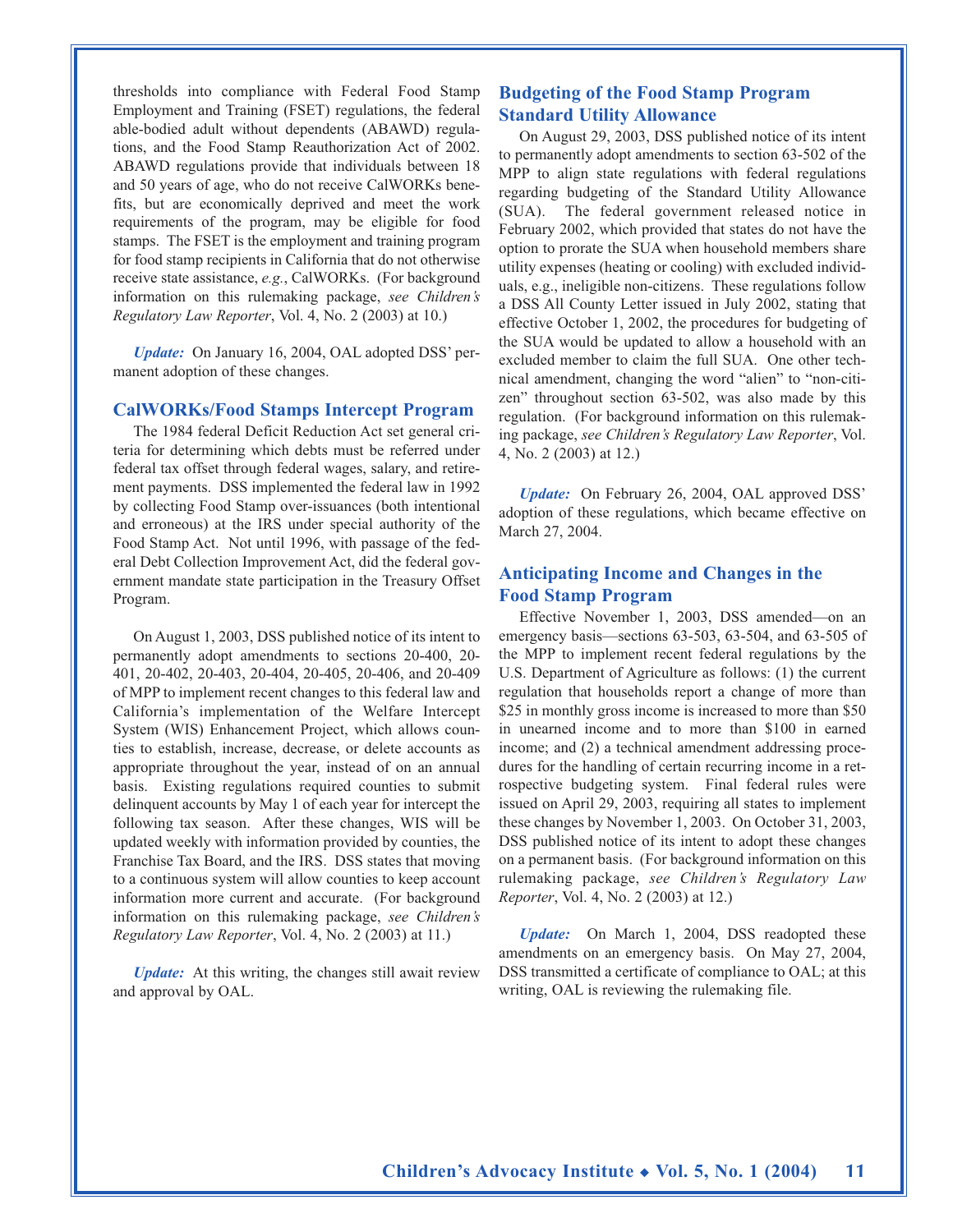## *HEALTH / SAFETY*

### **New Rulemaking Packages Drug Medi-Cal Rates for Fiscal Year 2002–03**

n April 22, 2004, DHS amended-on an emergency basis—section 51516.1, Title 22 of the CCR, to update Medi-Cal reimbursement rates for substance abuse services for fiscal year 2002–03. Welfare and Institutions Code sections 14021.5, 14021.6, and 14105, and Health and Safety Code section 11785.42 require the Department of Alcohol and Drug Programs (ADP), in consultation with DHS, to establish rates for Drug Medi-Cal services, including perinatal residential treatment services for pregnant women and women in the postpartum period, Naltrexone (drug and alcohol addiction) treatment, and day care habilitative (rehabilitative/ambulatory intensive outpatient) services; establish a dosing fee for use of two specific narcotic replacement drugs (Methadone and Levoalphacetylmethadol (LAAM)); and to establish a uniform statewide monthly reimbursement rate for narcotic treatment programs.

Pursuant to section 51516.1, Title 22 of the CCR, reimbursement for the above-identified services are based on the lowest of the following three options: (1) the provider's usual and customary charge to the public for similar services; (2) the provider's allowable cost of rendering services; or (3) the statewide maximum allowances (SMAs) for the fiscal year, which ADP establishes in accordance with Welfare and Institutions Code section 14021.6. The SMAs are set by determining aggregated, median rates for each treatment/service from data reported by county-operated providers, county contract providers, and ADP's direct contract providers, which is presented in the form of year-end cost reports. The fiscal year 2002–03 SMAs (amended in these proposed regulations) are based on cost report data from fiscal year 2000–01, which is the most recent data available and was available to DHS in November 2001.

DHS is adopting these regulations, rather than ADP, because DHS is the single state agency authorized by federal law to administer the Medicaid program in California (Medi-Cal). DHS/ADP have been paying these increased rates for services provided on or after July 1, 2002. Based upon decreased payment levels for services provided under this regulatory package, there is a combined state-federal (50/50) fiscal savings (from 2002–03) of over \$3.2 million.

More specific examples of the methodology used to determine the amended reimbursement rates are contained in DHS' rulemaking file in documents titled "Drug Medi-Cal Rate Setting Methodology, Fiscal Year 2002–2003" and "Narcotic Treatment Program Methodology—Uniform Statewide Monthly Reimbursement Rates and Methodology, FY 2002–03."

On May 7, 2004, DHS published notice of its intent to adopt the changes on a permanent basis. Pursuant to its Notice of Extension of Written Comment Period and Rescheduled Public Hearing, DHS will hold a public hearing on July 14, 2004 (rescheduled from June 23, 2004).

**IMPACT ON CHILDREN:** Unlike rates paid to providers under Medi-Cal, the rates paid for drugs, including substance abuse treatment, which are based upon aggregated median costs, are set to keep pace with the rising cost of health care services and products, in particular the cost of drugs and other prescription medications. Although DHS is approximately two years behind in its rulemaking (the effective date of these "emergency" regulations is July 1, 2002, and the rates are effective through June 30, 2003), at least there is a system in place to reevaluate the costs of substance abuse services on an annual basis. This type of analysis is mandated by statute—but remains unenforced—and should be conducted by DHS for every provider who treats Medi-Cal patients to ensure that access to health care meets federal requirements.

Federal Medicaid law mandates that each state must "assure that payments [to providers]... are sufficient to enlist enough providers so that care and services are available under the plan at least to the extent that such care and services are available to the general population in the geographic area."  $42$  U.S.C. section  $1396a(a)(30)(A)$ . This section is often referred to as the "equal access" standard. In essence, it means that patients covered by Medicaid are entitled to the same quality of care and access to care as are individuals covered by other insurance, including private health care insurance and Medicare. California is responsible for complying with this federal mandate by adequately setting provider rates for Medi-Cal services.

Many recent studies have found Medi-Cal provider rates to be low in California— particularly for services to children. These rates have not been adjusted consistent with medical cost or consumer price inflation for more than a decade, and many practitioners complain that Medi-Cal patients in general and Medi-Cal-covered children in particular, impose out-of-pocket costs. Accordingly, an increasing number of practitioners refuse to handle Medi-Cal patients. The American Academy of Pediatrics published its Medicaid Reimbursement Survey in 2001, finding California's reimbursement rates for physicians and other specialists who treat children to be significantly less than compensation paid for the same medical procedures for the elderly under Medicare. In many cases, California compensation is substantially less than national average fee-for-service rates.

Of special concern are rates paid to pediatric specialists—those physicians needed to treat a child's significant illness or injury after diagnosis. These critical medical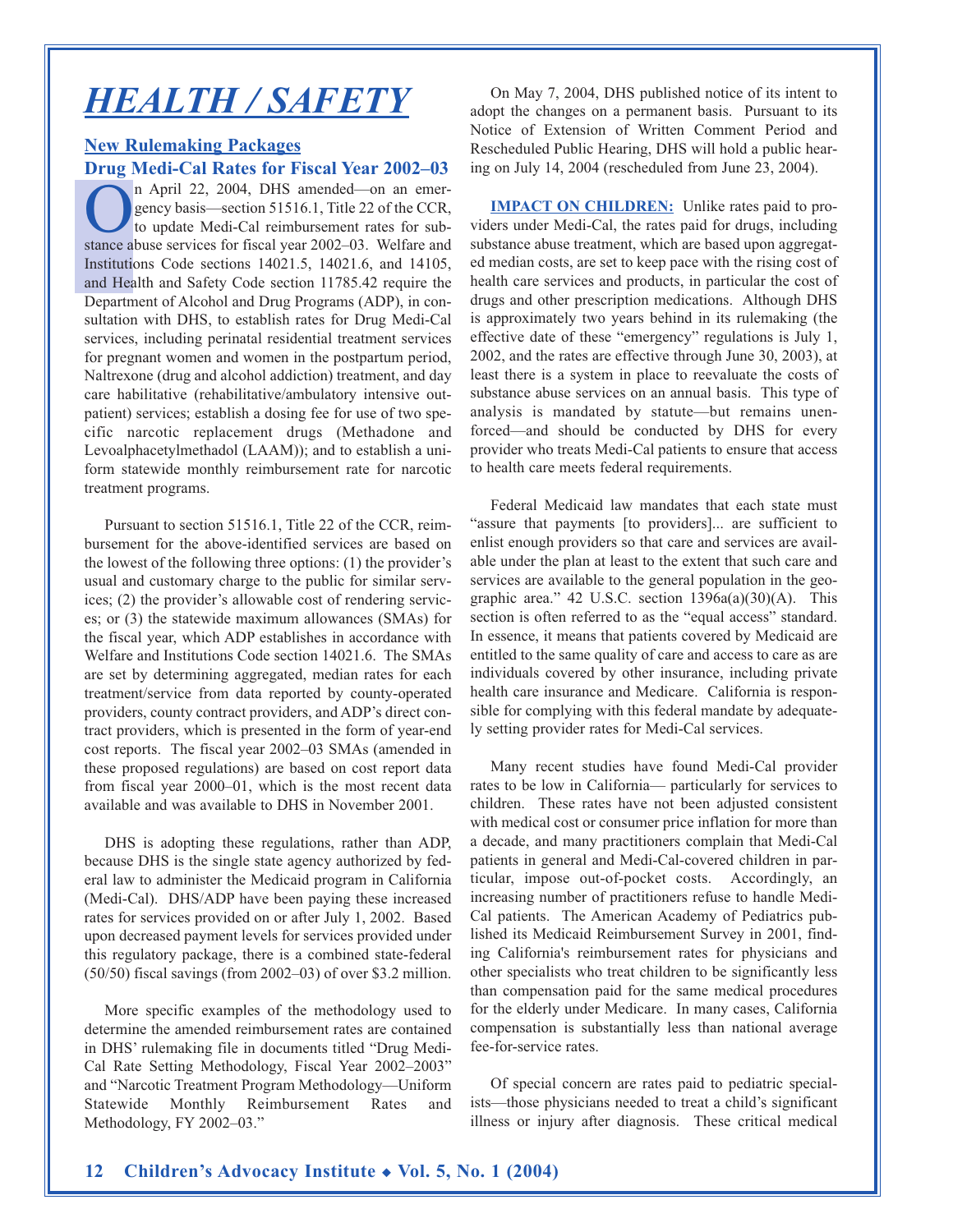providers include allergy/immunology, critical care, emergency care, perinatal pediatrics, urology and dialysis, hospital care, office visits, psychiatry, and even child preventive services (EPSDT). Most rates applicable to these practitioners are now less than 50% of the amount paid for the identical treatment for an elderly Medicare patient. For example, a doctor treating an elderly patient under Medicare would receive \$203.15 for an initial inpatient consultation of high complexity. The same doctor treating a child under Medi-Cal would receive \$82.25 for the same service. This disparity is common between pediatric specialty Medi-Cal rates and their Medicare counterparts.

The Medi-Cal Policy Institute released its Medi-Cal compensation study in 2003, and made the following findings regarding access to care:

 $\bullet$  In 2001, 56% of primary care physicians, 55% of medical specialists, and 52% of surgical specialists in urban counties said they had Medi-Cal patients in their practice;

◆ Fewer physicians were willing to accept new Medi-Cal patients into their practices. Only 55% of primary care physicians, 48% of medical specialists, and 43% of surgical specialists who were accepting new patients said that they were open to new Medi-Cal patients;

◆ Despite efforts in the late 1990s to increase physician participation in the Medi-Cal program, including expansion of managed care and an increase in physician reimbursement rates, there was no measurable increase in physicians' participation in the program between 1996 and 2001;

◆ Overall, the ratio of primary care physicians available to Medi-Cal patients in 2001 (46 per 100,000) was well below the standards set by the federal Health Resources Services Administration, which recommends 60 to 80 primary care physicians per 100,000 people.

Notwithstanding this and other evidence, rather than increasing rates to be more equivalent with Medicare or other lawfully-mandated levels (requiring the approximate doubling of rates for pediatric specialists), the 2003–04 budget cut Medi-Cal provider rates by 5%, a small but disastrous improvement from the 15% reduction proposed by former Governor Davis.

In response to these cuts, the California Medical Association, the American Academy of Pediatrics, and several other provider and beneficiary organizations joined forces to sue the state. In a published opinion dated December 23, 2003 (*Clayworth v. Bonta*, 295 F. Supp. 2d 1110 (E.D. Cal. 2003)), the federal District Court issued a preliminary injunction barring defendant Sandra Shewry (who replaced Diana Bonta as DHS Director during the

course of the litigation) from implementing the 5% rate reduction to fee-for-service Medi-Cal rates. The court held that the plaintiff Medi-Cal recipients have a private right of action under the Civil Rights Act to enforce the provisions of 42 U.S.C. section  $1396a(a)(30)(A)$ , the equal access provision. While the court held that providers do not have a private right of action to enforce section 1396a(a)(30)(A), it held that the plaintiff providers and provider associations have third-party standing to bring such claims on behalf of Medi-Cal recipients. Further, the court held that plaintiffs had established both the likelihood of irreparable injury if the rate reduction were to go into effect and the likelihood of success on the merits of their claims. All of these issues have been appealed by the defendant Director to the Ninth Circuit Court of Appeals.

State law requires that Medi-Cal fee-for-service rates be adopted pursuant to a regulatory process and requires that DHS annually review Medi-Cal rates for physician and dental services, taking into account annual Consumer Price Index cost increases, reimbursement levels under Medicare and other third party payors, prevailing customary charges, and other factors. (*See* Welfare and Institutions Code sections 14075, 14079, 14105; 42 C.F.R. section 447.45; 42 U.S.C. section 1396a(a)(32).) Plaintiffs alleged that prior to enacting the 2003–04 budget bill, including the addition of section 14105.19 of the Welfare and Institutions Code (reducing Medi-Cal program service rates by 5%, with a few exceptions), no studies or other analyses were conducted by the Legislature or DHS to determine whether the Medi-Cal rates resulting from the 5% reduction would be consistent with efficiency, economy, and quality of care, or with the costs of providing the services affected, or what impact the rate reduction would have on beneficiaries' access to health care services as compared to the general public. In fact, section 14105.19(a) explicitly states that the 5% reduction in rates was due to "the significant state budget deficit projected for the 2003–04 fiscal year." Even the Legislative Analysts' report on the proposed 15% rate reduction initially introduced found that California's reimbursement rates, when adjusted for cost-of-living, were among the ten lowest in the country, that the proposed rate reduction would negatively affect beneficiaries' access to providers, and that DHS has "no rational basis for its rate system." Since federal courts have consistently rejected exclusively budget-driven efforts to ignore federal equal access and quality requirements in setting Medicaid payment rates, the plaintiffs argued in the case discussed above that California's sole justification for the 5% reduction in rates (due to budgetary constraints) does not fulfill the relevant factors set out in federal and state law.

In Governor Schwarzenegger's 2004–05 budget released in January 2004, he proposed an additional 10% provider rate reduction, even though the 5% rate reduction from the prior year had been successfully challenged in court. In Schwarzenegger's May Revision, however, he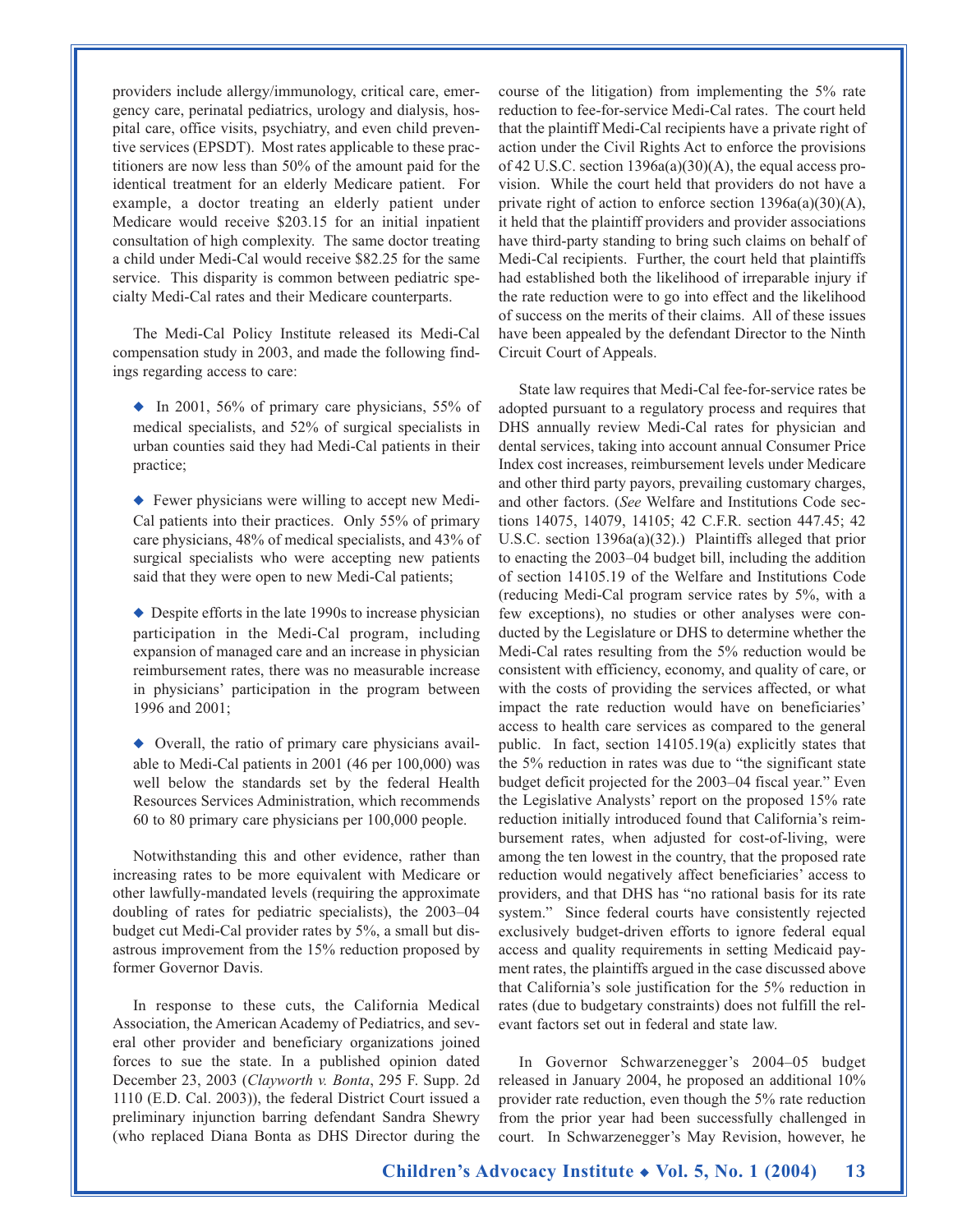withdrew the proposed Medi-Cal provider rate reductions, stating that as a result of alternative proposals "the Administration has the ability to avoid implementing other reductions that would have more directly affected the state's most vulnerable residents." Thus, Governor Schwarzenegger has acknowledged the detrimental impact that reduced Medi-Cal provider rates have on Medi-Cal recipients; unfortunately, his proposed budget still fails to provide rates that would ensure appropriate health care for the state's most vulnerable residents.

Child advocates argue there is great disparity between medical services for the elderly, usually covered by Medicare, and health care for poor and disabled children, usually covered by Medi-Cal. The following facts highlight the foolishness of a national agenda which prioritizes care of the elderly over care for the young: (1) children incur less than one-fifth the per capita medical costs of the elderly; (2) senior citizens receive basic medical coverage, while almost 20% of the state's children are uncovered and must rely on emergency room *post hoc* treatment; (3) the state has available funds to cover almost all of the state's children at a one-third state match, but sent over \$1.1 billion back to Washington and failed to cover most of those who were intended for coverage; and (4) the child poverty rate remains at well over twice that of seniors (who are covered by Social Security).

Proposed new public investment on the national level remains focused on additional prescription drug benefits for seniors under Medicare, with pharmaceuticals being the fastest rising sector of health care costs; many of the most expensive prescription drugs have been found to have no additional health benefits compared to lower-priced drugs already on the market.

For a more detailed discussion of the problems facing the Medi-Cal system and provider rates, *see* the Children's Advocacy Institute's *California Children's Budget 2004–05* (San Diego, CA; June 2004) at 4-39 through 4-45, and the previous issue of the Children's Advocacy Institute's *Children's Regulatory Law Reporter*, Vol. 4, No. 2 (2003) at 16–17, both available at www.caichildlaw.org.

#### **Notices of General Public Interest**

The Department of Health Services issued the following notices of general public interest:

to adopt 2004 Healthcare Common Procedure Coding Structure (HCPCS) billing codes for Medi-Cal and eliminate interim codes for durable medical equip ment and related accessories (published June 25, 2004);

◆ to adopt 2004 Current Procedural Terminology—4th edition (CPT-4) and Healthcare Common Procedure Coding Structure (HCPCS) billing codes for Medi-Cal (published May 28, 2004);

◆ to eliminate Medi-Cal interim billing codes for acupuncture services and adopt 2004 Current Procedural Terminology—4th edition (CPT-4) codes (published May 14, 2004);

◆ intent to submit a state plan amendment regarding the long-term care reimbursement methodology (published January 2, 2004);

◆ intent to request a state plan amendment to modify the methodology for supplemental reimbursement of publicly-owned hospital outpatient departments (published December 26, 2003);

◆ intent to introduce a new reimbursement methodology for wheelchairs, wheelchair accessories, and replacement parts, with no maximum allowable rate (published December 19, 2003);

◆ intent to submit a state plan amendment regarding the methodology for determining Medi-Cal long-term care reimbursement rates for the 2004–05 fiscal year (published November 28, 2003);

 $\bullet$  to implement the statutorily required 5% payment reduction for Medi-Cal and other state health programs (November 28, 2003).

The above notices invited public comment and made available the regulatory language being changed and/or adopted by the notice. However, the notices did not fulfill the requirements of the Administrative Procedure Act regarding formal rulemaking, will not be approved by the Office of Administrative Law, and do not require DHS to respond to any comments received.

**IMPACT ON CHILDREN:** Most of the changes made in these notices will affect reimbursement rates through the Medi-Cal program. Plaintiffs in the *Clayworth v. Bonta* lawsuit, referenced above, alleged in their complaint for injunctive and declaratory relief that DHS violated state law because it failed to adopt the Medi-Cal fee-forservice rates pursuant to the regulatory process. (*See* Welfare and Institutions Code sections 14075, 14079, and 14105.) Specifically, section 14079 requires that DHS annually review and revise reimbursement rates to ensure reasonable access by Medi-Cal beneficiaries to physician and dental services, consider Consumer Price Index increases, consider reimbursement levels under Medicare and other third-party payors, and consider prevailing customary charges and other factors required by statute.

The plaintiffs also alleged that DHS violated federal regulations that require public notice of the reduction of rates and an opportunity for public comment. (*See* 42 C.F.R. section 447.205.) DHS issued a notice of general public interest regarding the 5% reduction in rates in

**14 Children's Advocacy Institute** ◆ **Vol. 5, No. 1 (2004)**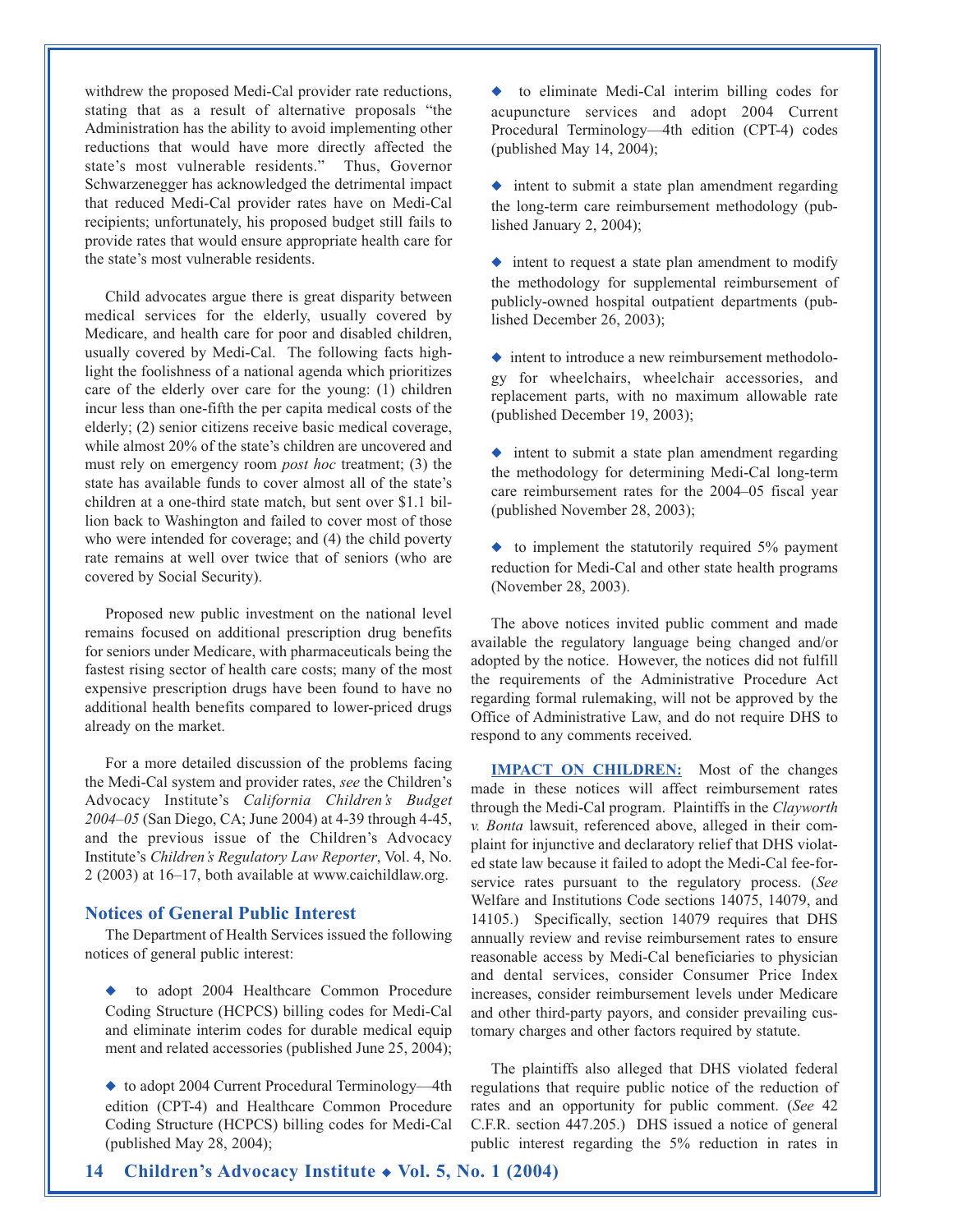November 2003, after the *Clayworth v. Bonta* complaint was filed.

The plaintiffs further alleged that DHS' 5% reduction is invalid because, according to federal law, any state plan amendments must be submitted to the Secretary of the U.S. Department of Health and Human Services for approval; thus, a state cannot implement its state plan, or any amendments to the plan, before approval from the Secretary is granted. Procedurally, DHS cannot implement rate reductions without going through the proper and formal rulemaking procedures in the state. Specifically, California's approved state plan requires DHS, when setting rates, to (1) develop an evidentiary base or rate study resulting in the determination of a proposed rate; (2) present the proposed rate at a public hearing to gather public input; (3) determine the final rate based on the evidentiary base including the pertinent public input; and (4) establish the payment rate through the adoption of regulations specifying such rates.

The purpose of these code sections is to protect beneficiaries of Medi-Cal services (who are disproportionately children) by disallowing arbitrary decisionmaking by the agency and creating an avenue for public input and comment. Unfortunately, for many years budgetary considerations have dictated the rates paid to providers, a distinct disadvantage for child beneficiaries who cannot gain access in some instances to necessary health care. It could be argued that several or all of the above-referenced notices of general public interest should have been implemented through the formal rulemaking process. However, the question remains whether DHS' use of this general notice procedure fulfills the federal and state requirements listed above. Until a court or OAL rules on this issue, it appears that DHS will continue to utilize this process when changing reimbursement rates within the Medi-Cal program.

#### **Updates on Previous Rulemaking Packages Established Place of Business**

In an effort to curb perceived Medi-Cal fraud and abuse, the Legislature passed AB 1107 (Cedillo) (Chapter 146, Statutes of 1999) and AB 1098 (Romero) (Chapter 322, Statutes of 2000), adding several provisions to the Welfare and Institutions Code, including 14043 through 14043.75. These bills brought California into compliance with federal Medicaid laws regarding detection and prosecution of fraud and abuse by giving DHS broad discretion to establish additional requirements for applicants, and requiring all providers to re-enroll and provide additional proof regarding their place of business. DHS has found "providers who cannot demonstrate they are operating an established place of business are more likely to commit Medi-Cal fraud." Therefore, providers will now be required to show they are operating an "established place of business" and must follow standard business practices, like carrying several types of insurance. DHS may deny

approval to providers who fail to meet the new standards set forth in this regulation.

On February 3, 2003, DHS amended, on an emergency basis, sections 51000.4, 51000.30, 51000.45, 51000.50, 51000.55, 51200, 51200.01, and 51451, Title 22 of the CCR, in order to reflect changes made in AB 1107 and AB 1098. On February 21, 2003, DHS published notice of its intent to adopt these changes on a permanent basis. (For background information on this rulemaking package, *see Children's Regulatory Law Reporter*, Vol. 4, No. 2 (2003) at 18.)

*Update:* On August 5, 2004, and again on February 2, 2004, DHS readopted these amendments on an emergency basis. Following the February 2004 readoption, DHS was required to transmit a certificate of compliance to OAL by June 2, 2004, or the emergency language would be repealed by operation of law on the following day. DHS failed to transmit the certificate to OAL by June 2, and the emergency changes were repealed. However, on June 8, 2004, DHS readopted these changes—yet again on an emergency basis; DHS must transmit a certificate of compliance to OAL by October 6, 2004, or the emergency changes will be repealed by operation of law on the following day.

Welfare & Institutions Code section 14043.75 provides that any regulations adopted, readopted, repealed, or amended pursuant to that section to prevent or curtail fraud or abuse shall be deemed emergency regulations; shall be deemed necessary for the immediate preservation of the public peace, health and safety, or general welfare; and shall be exempt from review by OAL. It is unclear, however, if the Legislature intended that DHS' "emergency" changes made pursuant to section 14043.75 would stay in effect for over eighteen months without DHS compliance with the formal rulemaking provisions of the APA.

#### **Upper Billing Limit**

After the passage of AB 1107 (Cedillo) (Chapter 146, Statutes of 1999) and AB 1098 (Romero) (Chapter 322, Statutes of 2000), which were enacted to address fraud and abuse within Medi-Cal, investigators discovered that certain providers were acquiring specified medical products and devices at very low or no cost and then requesting maximum reimbursement rates through Medi-Cal. Prior to this regulatory action, DHS had assumed that providers were operating under market conditions by acquiring medical products in the open market through legitimate distribution channels, which is not always the case. Prior regulations allowed providers to mark-up the product by up to 100% based upon the estimated acquisition cost or the weighted average of the negotiated contract price, as opposed to the actual purchase price, when requesting reimbursement through Medi-Cal. This practice resulted in a windfall to providers and a loss to the state.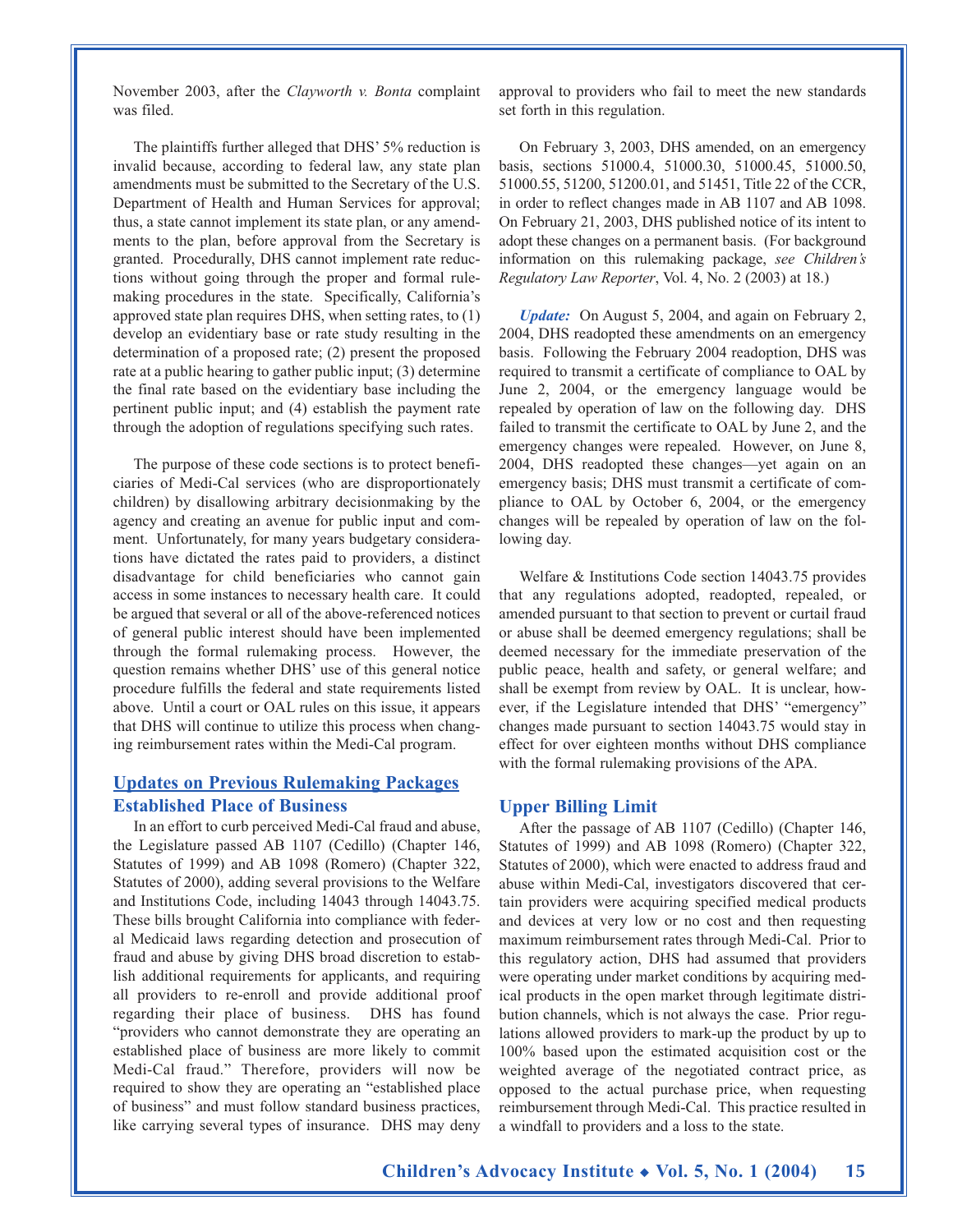On March 1, 2003, DHS adopted new section 51008.1 and amended sections 51104, 51515, 51520, and 51521, Title 22 of the CCR, on an emergency basis, in order to immediately curb the practice of providers inappropriately charging the Medi-Cal program for supplies and devices that the provider acquired at low or no cost. As a result of these changes, the net purchase price plus up to a 100% mark-up establishes the upper billing limit for providers of these products. Providers who pay nothing to acquire specified products will receive no reimbursement through Medi-Cal, while providers who acquire products through normal market channels will receive the same reimbursement under Medi-Cal, as their net purchase price equals or exceeds the estimated acquisition cost or the weighted average of the negotiated contract price. (For background information on this rulemaking package, *see Children's Regulatory Law Reporter*, Vol. 4, No. 2 (2003) at 19.)

*Update:* On February 24, 2004, DHS readopted these provisions on an emergency basis. On March 12, 2004, DHS transmitted a certificate of compliance to OAL, which approved the permanent adoption of these provisions on April 26, 2004.

## **Authorization of Prosthetic and Orthotic Appliances**

Federal law requires state Medicaid plans to include procedures intended to safeguard the system from unnecessary use of care and services. On July 17, 2003, DHS amended—on an emergency basis—sections 51315 and 51515, Title 22 of the CCR, to impose a prior authorization requirement on prosthetic and orthotic appliances and to impose a restriction on which providers may prescribe specified appliances to Medi-Cal beneficiaries. By tracking the billing practices of providers, DHS determined that billing thresholds under Medi-Cal have been implemented in such a way to allow numerous appliances to be provided and paid for under Medi-Cal when they were not necessary. These regulations are necessary to ensure adequate utilization review while ensuring appropriate access to prosthetic and orthotic appliances and to prevent overbilling for unnecessary appliances. On August 8, 2003, DHS published notice of its intent to adopt these changes on a permanent basis. (For background information on this rulemaking package, *see Children's Regulatory Law Reporter*, Vol. 4, No. 2 (2003) at 23.)

*Update:* On January 14, 2004, DHS readopted these changes on an emergency basis. DHS must transmit a certificate of compliance to OAL by July 12, 2004, or the emergency changes will be repealed by operation of law on the following day.

### **Acute Inpatient Intensive Rehabilitation/ Manual of Criteria**

Federal law requires state Medicaid plans to include

procedures intended to safeguard the system from unnecessary utilization of care and services. Prior authorization of services may be imposed by DHS. However, Welfare and Institutions Code section 14133.9 establishes requirements that must be met by the Department if prior authorization is used. For example, for major categories of treatment, like acute inpatient intensive rehabilitation, DHS must publicize and continually develop a list of objective criteria to indicate when authorization will be granted. The Department is currently expanding and updating its Manual of Criteria for Medi-Cal Authorization, which is incorporated by reference into Title 22 of the CCR, due to the outcome of a lawsuit, *Fresno Community Hospital and Medical Center v. State of California, et al*., Fresno County Superior Court Case No. 555694-9 (1996).

On August 22, 2003, DHS published notice of its intent to permanently adopt changes to section 51003, Title 22 of the CCR, to change the date of the proposed revision of the Manual of Criteria to May 28, 2003, and to expand and adopt criteria for inclusion in the Manual for acute inpatient intensive rehabilitation. (For background information on this rulemaking package, *see Children's Regulatory Law Reporter,* Vol. 4, No. 2 (2003) at 23.)

*Update:* At this writing, the changes await review and approval by OAL.

#### **Healthy Families Program: Budget Trailer Bill Regulations on Enrollment Procedures**

The State Children's Health Insurance Program (SCHIP), established in 1997 pursuant to Title XXI to the Social Security Act, provides health services to uninsured, low-income children. The program is targeted to serve children whose family income, although low, is too high to qualify for Medi-Cal. In 1997, California passed AB 1126 (Chapter 623, Statutes of 1997), which allowed it to both expand its Medi-Cal program and establish a new standalone children's health insurance program, the Healthy Families Program (HFP). DHS administers the Medi-Cal expansion through its own regulations, and MRMIB administers the Healthy Families Program.

Recent budget trailer bill legislation requires both DHS and MRMIB to establish streamlined enrollment procedures into HFP and Medi-Cal programs from the Child Health and Disability Prevention Program (CHDP). The CHDP Gateway will be administered by DHS to provide full-scope benefits under Medi-Cal's no-cost, fee-for-service program for a two month period. The goal of the CHDP Gateway is to increase children's access to comprehensive health care, including dental and vision care. Effective July 1, 2003, CHDP will conduct eligibility reviews at the conclusion of the two month service period, and automatically screen children into either Medi-Cal or the Healthy Families programs, depending on parent income eligibility.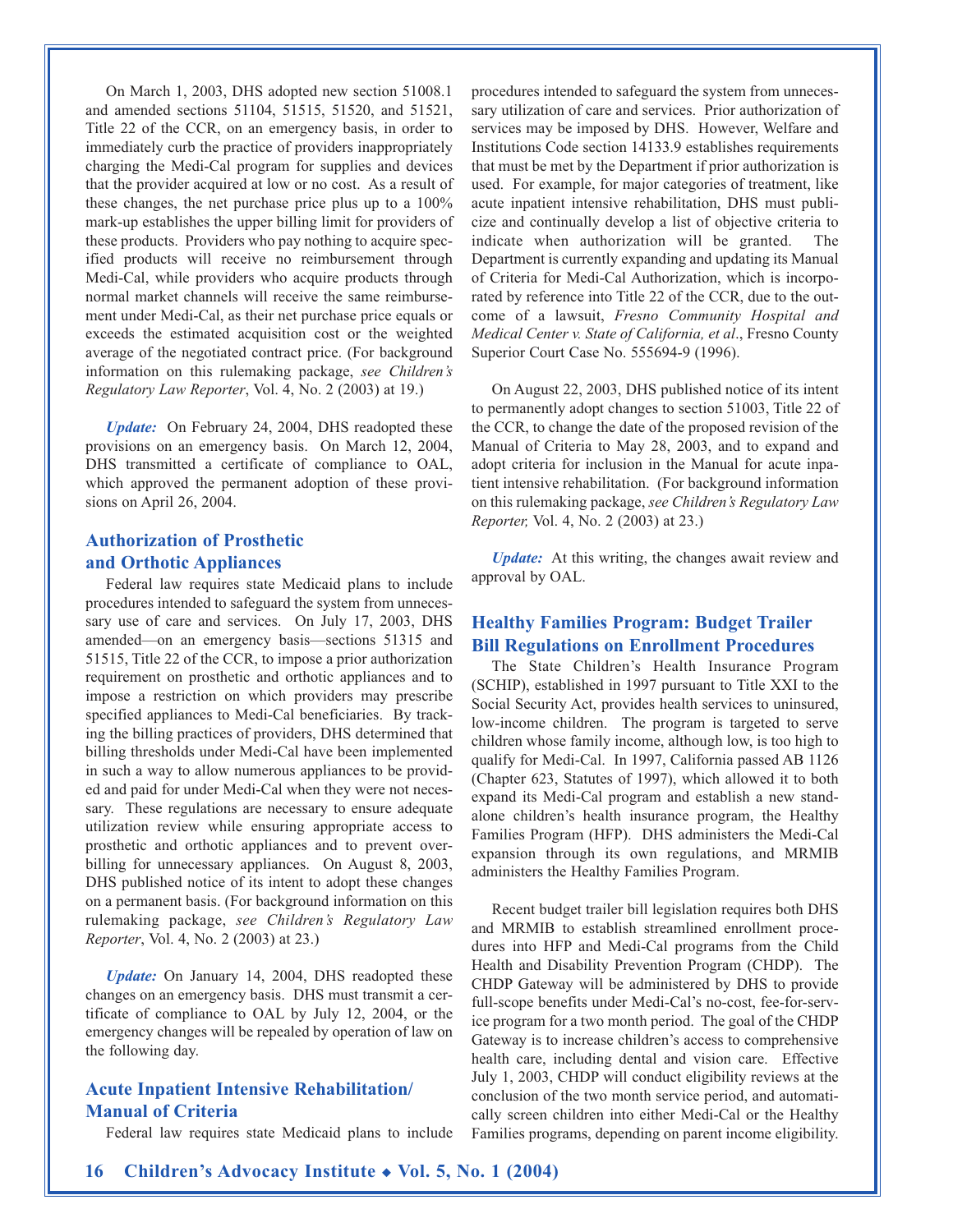Parents will then have to apply for continued coverage for their child (twelve months of eligibility) under either Medi-Cal or Healthy Families by mailing in a single application.

On July 31, 2003, MRMIB adopted—on an emergency basis—sections 2699.6612 and 2699.6827, and amended sections 2699.6500, 2699.6600, 2699.6607, 2699.6611, 2699.6705, 2699.6715, 2699.6717, 2699.6725, 2699.6813, 2699.6815, and 2699.6819 of Title 10 of the CCR, in order to reflect changes made in AB 442 and other recent federal requirements. On August 22, 2003, MRMIB published notice of its intent to adopt these changes on a permanent basis. (For background information on this rulemaking package, *see Children's Regulatory Law Reporter*, Vol. 4, No. 2 (2003) at 23.)

*Update:* On November 17, 2003, MRMIB transmitted a certificate of compliance to OAL, which approved the permanent adoption of these changes on December 30, 2003.

#### **Managed Risk Medical Insurance Program: AB 1401 Emergency Regulations**

California Insurance Code section 12700 *et seq*., established the Major Risk Medical Insurance Program (MRMIP) in 1991, under the direction of the Managed Risk Medical Insurance Board (MRMIB), which also directs the Healthy Families and AIM programs. MRMIP provides access to health insurance for individuals who are denied coverage or offered excessive premiums due to preexisting medical conditions. The Board contracts with several health insurers and HMOs from which the MRMIP member selects. The state subsidizes part of the cost of monthly premiums, which tend to be 25–35% higher than premiums for a healthy person, from the Prop 99 Cigarette and Tobacco Products Surtax Fund. The capped appropriation for MRMIP is currently \$40 million per fiscal year. Due to fiscal constraints of the program, there are long waiting lists for individuals seeking to enroll in this program. Efforts have been made to restructure the program to serve the needs of more individuals, while fulfilling the purpose of the program.

On August 4, 2003, MRMIB adopted and amended—on an emergency basis—various sections of Chapter 5.5, Title 10 of the CCR, to implement recent legislation, AB 1401 (Chapter 794, Statutes of 2002), which established a fouryear pilot project allowing for only 36 months of eligibility for individuals enrolled in MRMIP and a guarantee to MRMIP graduates that they will be covered in the individual insurance market. On September 12, 2003, MRMIB published notice of its intent to adopt these changes on a permanent basis. (For background information on this rulemaking package, *see Children's Regulatory Law Reporter*, Vol. 4, No. 2 (2003) at 25.)

*Update:* On January 23, 2004, MRMIB transmitted a certificate of compliance to OAL, which approved these regulatory changes on March 1, 2004.

# *SPECIAL NEEDS*

## **New Rulemaking Packages (Rulemaking Petition Decision) Petition to Repeal 22 CCR 35333(c)(1)(C)**

**On** April 16, 2004, DSS, pursuant to Government<br>Code section 11340.7, published notice of its<br>response to the December 19, 2003 petition for rule-<br>making filed by the Association of Regional Center Code section 11340.7, published notice of its response to the December 19, 2003 petition for rulemaking filed by the Association of Regional Center Agencies (ARCA) requesting the repeal of section  $35333(c)(1)(C)$ , Title 22 of the CCR, which states as follows:

"If the child is a client of a California Regional Center (CRC) for the Developmentally Disabled, the maximum rate shall be the foster family home rate formally determined for the child by the Regional Center using the facility rates established by the California Department of Developmental Services. CRC clients who leave California shall be able to continue to receive AAP [Adoption Assistance Program] benefits based on the most recent level of need assessed by the CRC."

In its petition, ARCA claimed that the regulation exceeded the Department's statutory authority because it delegated duties imposed by statute on DSS and county agencies to Regional Centers, and DSS has no authority over Regional Centers. The primary dispute appears to be what public or private entity is required to set the rates that are to be paid by DSS for developmentally disabled foster children or children adopted from the foster care system who need 24-hour care and supervision, so called "dual agency" children.

Regional Centers are non-profit corporations, each of which is under contract with the Department of Developmental Services (DDS) to be local points of contact and to provide case management services to infants at risk of developmental delays and individuals over age three who have one or more developmental disabilities, as defined by the Lanterman Act (see Welfare and Institutions Code sections 4620 and 4512). The Lanterman Act further provides that "Regional Center funds shall not be used to supplant the budget of any agency which has a legal responsibility to serve all members of the general public and is receiving public funds for providing those services" (*see* Welfare and Institutions Code section 4648). Thus, Regional Centers are to fund services only if no public agency is legally responsible for funding the particular service. Regional Centers are also permitted to contract separately with state-licensed community care facilities to provide residential services to "clients" (including children as defined above).

In response, DSS states that it construes the regulation as only instructing counties, for the purposes of a child's Adoption Assistance Program (AAP) benefits, to use the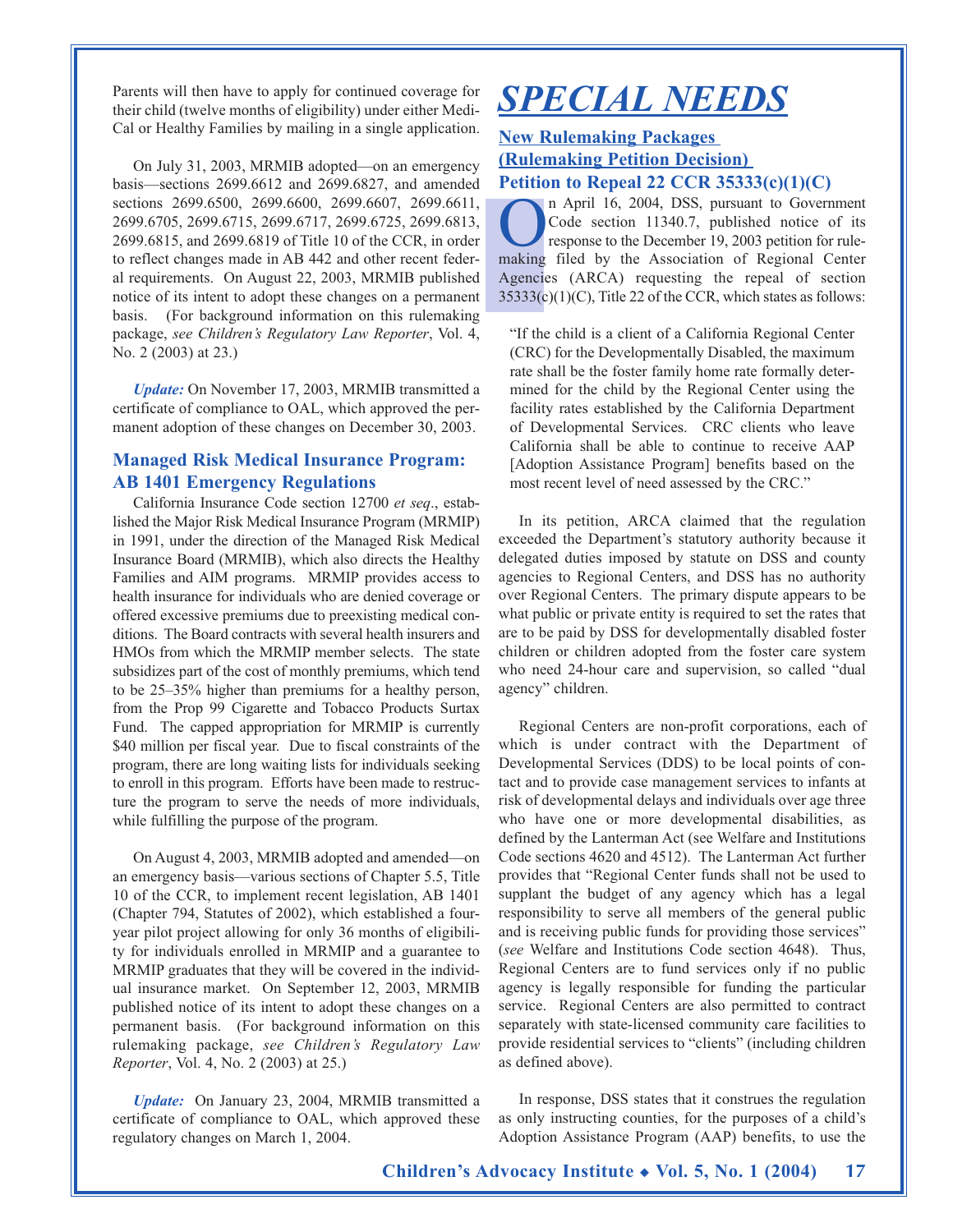facility rates set by DDS if the child utilizes Regional Center services. Thus, according to DSS, the regulation was not intended to impose a duty on Regional Centers or procedures for Regional Centers to follow. DSS implemented this regulation in the context of other sections of state law (specifically Welfare and Institutions Code sections 4684 and 11464), which require that the cost of providing 24-hour, out-of-home, non-medical care and supervision for developmentally disabled children be funded by federal foster care entitlement funds (AFDC-FC is funded under Title IV-E of the Social Security Act) for children who use Regional Center services and are dependents of the state's child welfare system. Under these code sections, DDS is then required to set the rates paid to state-licensed community care facilities by DSS.

Ultimately, DSS denied the petition based upon the fact that the Department is discussing the problems raised in the petition with DDS. DSS and DDS are attempting to resolve conflicts between the different programs involved, including Regional Centers, foster care (under AFDC-FC funding), and AAP.

Specifically, DSS General Counsel Larry Bolton denied the petition because the regulation is being considered as part of an overall reform package that will focus on how to set rates for "dual agency" children. According to Bolton, interested parties will be able to provide input, and such regulations will be developed by June 30, 2004. At this writing, no proposed regulations (as indicated by DSS) had been published in the *Notice Register.*

**IMPACT ON CHILDREN:** According to the petitioner, the repeal of this regulation is necessary because county agencies responsible for foster children have been asking Regional Centers to determine the rates to be paid to both foster care providers and adoptive parents of foster children under the AAP. Apparently, DDS should be setting the referenced rates, but has not done so, leaving the burden to fall on the Regional Centers.

The argument over which entity sets the rates to be paid by the government for the care and supervision of developmentally disabled foster children or adopted children has no direct impact on the child, so long as the services are provided. The petitioner in this rulemaking decision represents the non-profit Regional Centers, and not the children affected by the regulation. Therefore, no discussion of the best interests of the children who receive services has ensued. This is a particularly vulnerable population of children and includes those who have developmental disabilities of varying degrees—although once a child requires 24-hour, outof-home care, that suggests the child could not be placed in a foster family home due to the severity of the child's disabilities. With no parent or other guardian to advocate for the child, the abilities and attention of Regional Center staff may be the only real parenting these foster children receive.

# *CHILD CARE / CHILD DEVELOPMENT*

### **New Rulemaking Packages Records Reproduction and Removal in Licensed CCL Facilities Regulations**

**Arecent federal court decision (***Golden Day Schools, Inc. v. Pirillo***, 118 F. Supp. 2d 1037 (C.D. Cal. 2000)) held that DSS or county-designated licens-<br>ing agency staff may not remove records from a licensed** *Inc. v. Pirillo*, 118 F. Supp. 2d 1037 (C.D. Cal. 2000)) held that DSS or county-designated licensing agency staff may not remove records from a licensed facility for copying unless expressly authorized by regulation or consented to by the facility. The court found that while it was clear from the regulations that licensing staff were permitted to enter and inspect a facility without prior notice, and to, in some situations, reproduce facility records, it was not clear from the regulations whether licensing staff had the authority to seize and remove records from the facility in order to copy them. The plaintiff day care facilities who challenged DSS in court alleged unreasonable seizure of facility files based upon the removal and return of files a few hours later without the facilities' consent.

Primarily due to the lack of clarity in existing regulations, as pointed out by the court, DSS is offering these amended regulations to clarify licensing staff's authority and ability to remove and copy facility records when inspecting or otherwise auditing facilities. The proposed regulations apply to all licensed adult and elderly community care facilities, children's residential community care facilities (*e.g*., group homes and foster family agencies caring for foster children), and child day care facilities.

On April 30, 2004, DSS published notice of its intent to amend—on a permanent basis—sections 80044, 80045, 80066, 80070, 84063, 87344, 87345, 87566, 87570, 87571, 87844, 87866, 87870, 88069.7, 88070, 89119, 89182, 89244, 89245, 89370, 89566, 101200, 101201, 101217, 101221, 102391, and 102392, Title 22 of the CCR, to give DSS Community Care Licensing (CCL) staff the express authority to copy client or facility documents, or to remove them if necessary for copying, thus, emphasizing the licensing program's authority to audit and inspect facilities, and to copy facility records on demand during normal business hours. The proposed regulations also contain safeguards that prohibit the licensing staff from removing emergency or health-related information (which is separately defined for each type of facility), unless other copies of those documents are available, and set out standards for the safe removal and timely return of records to facilities. Specifically, the regulations require the licensing staff to create a list of records to be removed, sign and date the list upon removal, leave a copy of the list with the facility administrator, and return the records undamaged and in good order within three business days.

**18 Children's Advocacy Institute** ◆ **Vol. 5, No. 1 (2004)**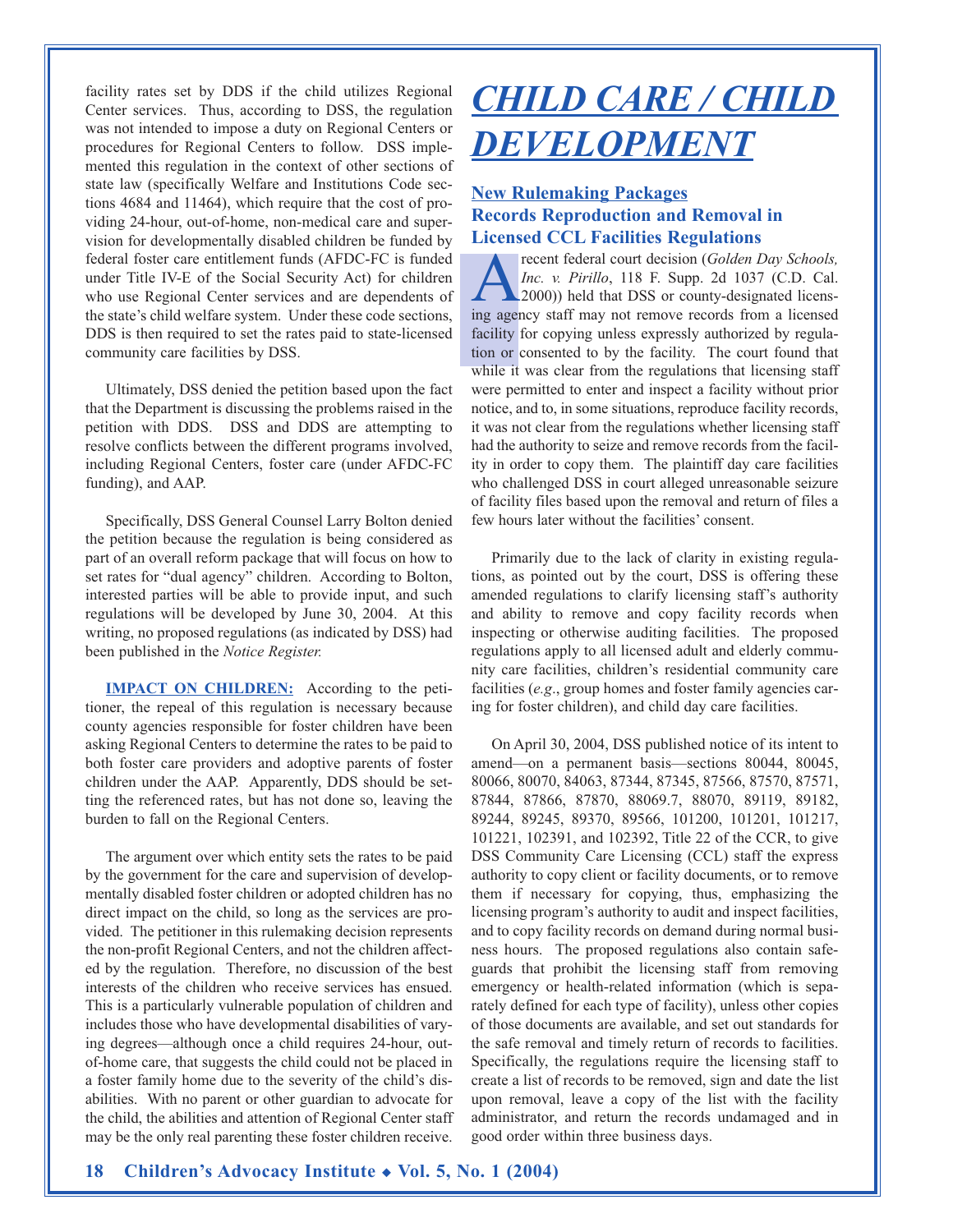DSS held a public hearing on the proposed regulations on June 16, 2004 in Sacramento. At this writing, the permanent changes await review and approval by OAL.

**IMPACT ON CHILDREN:** According to DSS, these changes will protect the health and safety of children in licensed child care and foster care facilities by ensuring that designated licensing staff have reasonable access to information in order to better evaluate facilities and investigate complaints. Certainly, in cases where children's health and well-being may be at risk, advocates support broad authority for state licensing staff to investigate and take appropriate action to protect children in those facilities. However, the underlying problem is that there are not enough site visits due to years of decreased funding and staffing at the CCL division. This may easily outweigh any positive impact that these regulations could have for children.

CCL licenses the residential facilities that many of the 100,000 children in foster care reside in, and the 55,000 licensed child care facilities that serve over one million children. CCL's once a year visits were a minimum standard established to ensure the safety and security of foster youth and children in day care, and to oversee enforcement of the rights of foster youth in out-of-home, residential placements. However, annual visits were hardly sufficient to further these objectives.

In January 2000, the General Accounting Office (GAO) released a national review of state child care safety and health regulation using 1999 data (focusing on day care facilities, not foster care facilities). California's performance was near the bottom of the nation—carrying the 4th smallest inspection staff per licensed facility in the nation, with 249 facilities per inspector. National standards advise 75 facilities per inspector, meaning California would have to more than triple its staff to comply. Finally, California's frequency of visits per year for compliance was less than once every two years for family day care, and once a year for day care centers—less frequent than any other state.

Thus, before the recent years' funding and staffing declines for CCL, California already ranked as one of the poorest performers in terms of ensuring the health and safety of children in state-regulated care facilities. During the 2003–04 budget year, child advocates lost the battle to maintain the annual CCL visits to licensed facilities. In an attempt to cut spending, lawmakers decreased the mandates for CCL site visits to a level that is lower than that required for dog kennel inspections under statutory mandate (annually). A 2003–04 budget trailer bill (AB 1752 (Budget Committee) (Chapter 225, Statutes of 2003)) amended the Health and Safety Code so that annual unannounced visits of a facility only need occur if the facility is on probation, when terms of the agreement require it, when an accusation is pending against a facility, when required by federal law, or in order to verify that a person ordered

out of the facility so complied. The Code provides that DSS or the licensing agency (which can be counties or other providers so designated by DSS) must conduct random annual unannounced visits to no less than 10% of facilities not otherwise evaluated for the above-stated reasons, and under no circumstances will DSS visit a facility less often than once every five years.

California's lawmakers routinely fail to provide appropriate oversight resources to ensure quality of care in foster care and child care facilities. However, foster youth are at an even greater disadvantage, since the state is solely charged with their safety and well-being—they have no parents to turn to for help when they are mistreated. Recent media reports of youth who are harmed in the very placements entrusted with their care reinforces the need for funding of CCL visits to, and inspections of, facilities where such youth are placed. Some of the tragedies that have come to light include accounts of sexual abuse, inadequate medical treatment, physical abuse, inadequate commitment to the educational needs of the youth, and the use of youth as free labor, as well as violations of rights mandated in the foster care bill of rights and California statutes. Many of these problems could have been identified or avoided with careful attention and oversight by CCL. Eliminating yearly inspections by this oversight body will only increase the probability that more youth will be harmed while in foster care placements, and that problems will go undetected, unreported, and unresolved. Future incidents of abuse and neglect inflicted upon foster children could escalate and result in the state incurring even greater costs in the future.

There are similar problems in the child care arena. For instance, in June 2003, the *Los Angeles Times* reported that about 30,000 workers who care for children, seniors, and people with disabilities at state-licensed facilities had been arrested for various offenses since January, causing a backlog of arrest reports to be investigated. (Unfortunately, this information was not new—a California State Auditor report in 2000 was highly critical of DSS' monitoring of criminal histories for individuals working at child care facilities and red-flagged the issue.) The 2003 report, and the result of allowing children to be under the care and supervision of alleged criminals in those facilities, led to recent regulatory changes allowing DSS more authority to quickly remove arrested individuals during a preliminary investigation into the criminal allegations. However, due to the reported backlog of cases to investigate, it is unclear how DSS will manage to timely investigate all of these cases.

The inspections of child care facilities—where children spend four to eight hours a day—occur less frequently than the inspections of dog kennels. Advocates further complain that, while eschewing new taxes, Governor Schwarzenegger has proposed substantial new license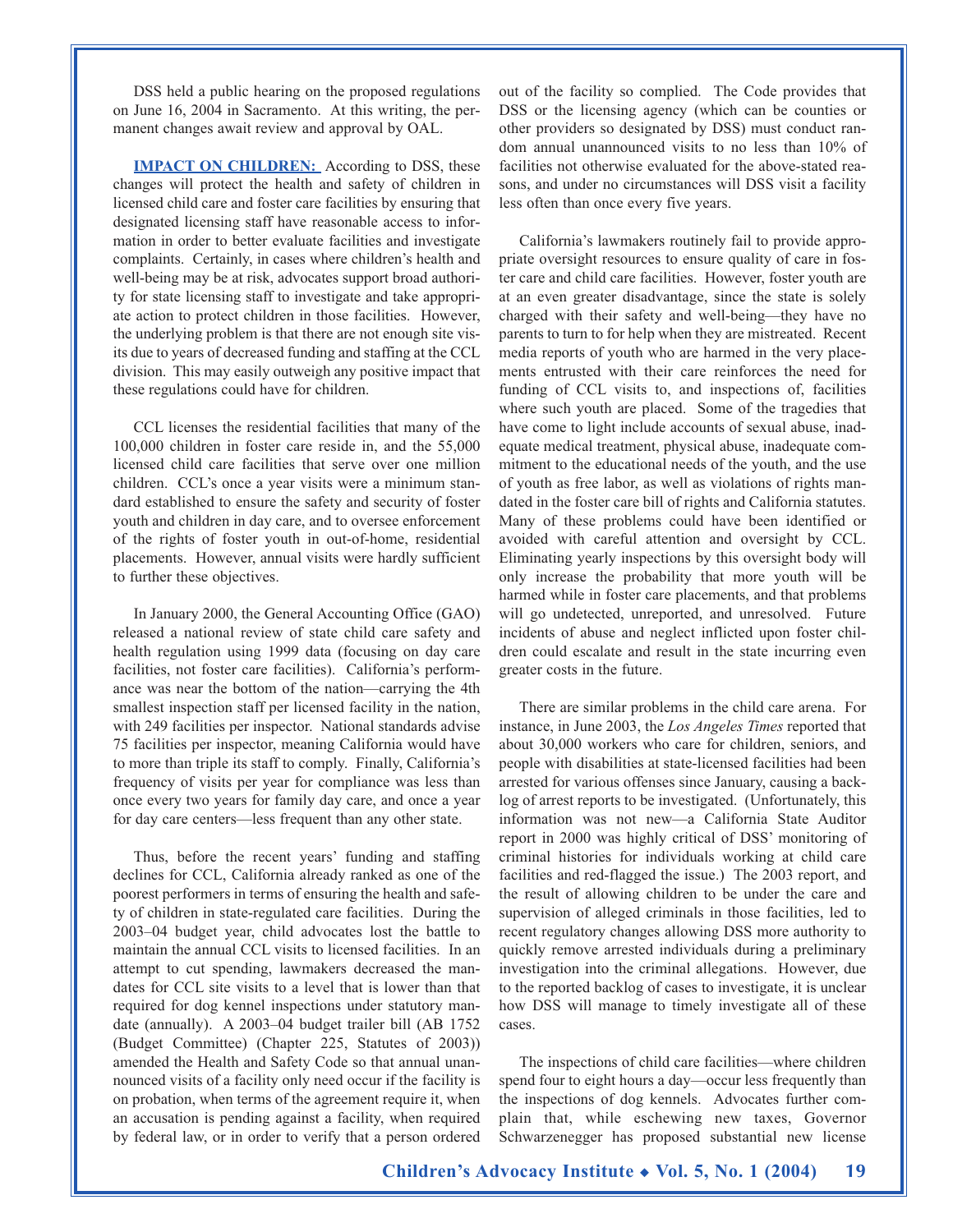renewal fees for child care and foster care licensees, perhaps the state's lowest paid economic sectors, with the goal of ending all general fund contribution for regulation and safety assurances.

While affording DSS authority to remove facility records for copying may assist the licensing staff in their investigations, this regulatory change, without increased funding and staffing, will have little positive impact on the health and safety of children while in these facilities. (For a detailed discussion of regulatory failure and oversight underfunding, *see* the Children's Advocacy Institute's *California Children's Budget 2004–05* at Chapters 6 and 8, available at www.caichildlaw.org.)

### **Updates on Previous Rulemaking Packages Child Care Intercounty Transfers**

On September 26, 2003, DSS published notice of its intent to amend sections 47-110 and 47-310 of the MPP, to address child care intercounty transfers under CalWORKs. Among other things, the changes specify the responsibility of the first county to inform the client to apply for child care in the new county; require the second county to establish a child care case during the cash aid transfer period when the client applies for and meets child care eligibility requirements; provide standards for which county has payment responsibility when a client moves to a new county; and specify reasonable time periods for both counties to ensure that current and former CalWORKs clients receive Stage One child care services without delay when transferring from one county to another. (For background information on this rulemaking package, *see Children's Regulatory Law Reporter,* Vol. 4, No. 2 (2003) at 28.)

*Update:* On May 13, 2004, OAL approved these amendments, which became effective on June 12, 2004.

#### **Interim Closure or Removal Pending Arrest Investigation**

Approximately 420,000 individuals statewide have received caregiver background checks and are associated with licensed child care facilities. Each month, DSS receives subsequent arrest information for approximately twenty such individuals, involving a crime for which, if convicted, the individual would not be eligible by law to receive an exemption to work in a child care facility. On July 24, 2003, DSS amended—on an emergency basis sections 101170 and 102370, Title 22 of the CCR, to set forth the procedure DSS may follow to require a licensee to cease operation or remove an individual from the facility for up to thirty days pending DSS' investigation into the facts underlying the arrest. For example, if the arrested individual is a licensee, DSS may notify the licensee, by telephone or in writing, to immediately cease operation for up to thirty days. If the individual is not a licensee, DSS may notify the licensee and the individual associated with the facility, by telephone or in writing, that the individual may not be present in the facility for up to thirty days. (For background information on this rulemaking package, *see Children's Regulatory Law Reporter*, Vol. 4, No. 2 (2003) at 28.)

**Update:** On November 12, 2003, DSS readopted these amendments on an emergency basis. On November 21, 2003, DSS transmitted a certificate of compliance to OAL, which approved the permanent adoption of these changes on December 30, 2003.

#### **Criminal Record Exemption Regulations**

On July 16, 2003—on an emergency basis—DSS adopted new section 102416.1 and amended sections 80001, 80019, 80019.1, 80019.2, 80054, 80061, 80065, 80066, 87101, 87219, 87219.1, 87454, 87565, 87566, 87801, 87819, 87819.1, 87861, 87865, 87866, 101152, 101170, 101170.1, 101170.2, 101195, 101212, 101216, 101217, 102352, 102370, 102370.1, 102370.2, 102395, 102416, 102417, and 102419, Title 22 of the CCR, regarding the requirements and procedures for criminal background checks, including fingerprinting, and criminal background check exemptions for persons who work or are present in licensed facilities that provide care to children and dependent adults. On August 29, 2003, DSS published notice of its intent to adopt these provisions on a permanent basis. (For background information on this rulemaking package, *see Children's Regulatory Law Reporter,* Vol. 4, No. 2 (2003) at 29.)

*Update:* On November 12, 2003, and again on March 11, 2004, DSS readopted these changes on an emergency basis. DSS must transmit a certificate of compliance to OAL on July 9, 2004, or the emergency language will be repealed by operation of law on the following day.

#### **Regional Market Rate: Child Care and Development Programs**

The 2003–04 Budget Act directed the California Department of Education to promulgate emergency regulations governing the use of the Regional Market Rate (RMR) to provide consistency statewide, as well as clarify the appropriate rate of reimbursement for child care services. On September 4, 2003, the Superintendent of Public Instruction adopted—on an emergency basis—new sections 18074, 18074.1, 18074.2, 18074.3, 18075, 18075.1, 18075.2, 17076, 18076.1, and 18076.2, amended sections 18413 and 18428, and repealed section 18021, Title 5 of the CCR. As required by the Budget Act, the emergency regulations change the definitions of certain rate categories and provide conditions and limitations on the use of certain rates and adjustment factors. On September 26, 2003, the Superintendent published notice of his intent to adopt these changes on a permanent basis. (For background information on this rulemaking package, *see Children's Regulatory Law Reporter*, Vol. 4, No. 2 (2003) at 30.)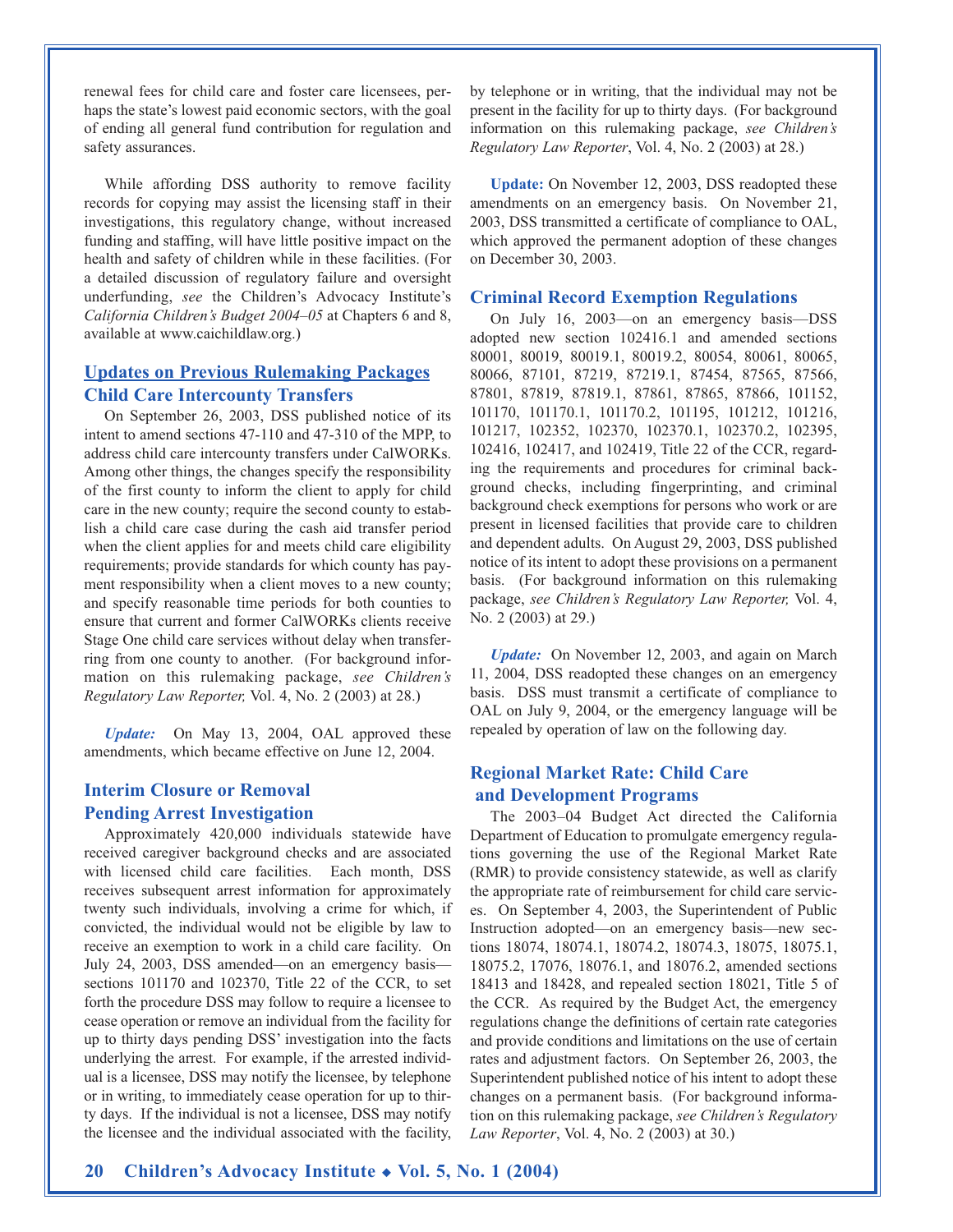*Update:* On December 10, 2003, the Superintendent released a modified version of the proposed regulatory changes for an additional fifteen-day public comment period. On December 29, 2003, the Superintendent readopted these changes on an emergency basis; on April 26, 2004, he transmitted a certificate of compliance to OAL, which approved the permanent changes on June 8, 2004.

#### **Retroactive Child Care Payment Limits**

On July 1, 2003, DSS adopted—on an emergency basis—new sections 47-120 and 47-430 and amendments to sections 40-107.16, 40-131.3. 40-181.1, 42-711.522, 42- 711.6, and 47-301 of the MPP, regarding child care payment limits. AB 444 (Committee on Budget) (Chapter 1022, Statutes of 2002) limited retroactive child care payments in the CalWORKs Stage One child care program to thirty days. This regulatory action requires that CalWORKs applicants and recipients be provided with a written notice that informs them of the availability of subsidized child care both at the time of application and when an original or amended welfare-to-work plan is signed. When this notice is provided, child care payment would be limited to services provided no more than thirty days prior to the applicant's/ recipient's request for child care. On July 4, 2003, DSS published notice of its intent to adopt these changes on a permanent basis. For background information on this rulemaking package, *see Children's Regulatory Law Reporter*, Vol. 4, No. 2 (2003) at 30.)

*Update:* On December 29, 2003, DSS transmitted a certificate of compliance to OAL, which approved the permanent adoption of these changes on February 2, 2004.

#### **Child Care—Desired Results Regulations**

On March 15, 2002, CDE published notice of its intent to amend sections 18023, 18272, 18273, 18274, 18275, and 18279, and adopt new sections 18280 and 18281, Title 5 of the CCR, regarding the child development accountability system, which is aimed at achieving certain child and family desired results. Through this regulatory action, CDE seeks to combine contract compliance monitoring and program quality into one review process using standardized procedures, measures, and instruments. Following an April 29, 2002 public hearing, CDE modified its proposal and released it for an additional fifteen-day public comment period. On July 10, 2002, CDE submitted the package to OAL for review and approval; however, the Department withdrew the package from OAL on August 20, 2002. (For background information on this rulemaking package, *see Children's Regulatory Law Reporter*, Vol. 4, No. 1 (2003) at 23, and Vol. 4, No. 2 (2003) at 31.)

*Update:* OAL approved these regulatory changes on September 23, 2003.

## *EDUCATION*

## **New Rulemaking Packages Countywide Charter Schools**

AB 1994 (Reyes) (Chapter 1058, Statutes of 2002) amended the Charter School Act of 1992 to create new responsibilities for county boards of education to review and approve charter schools that propose to operate multiple sites within the county. On January 23, 2004, the Board of Education published notice of its intent to adopt section 11967.8, Title 5 of the CCR, to clarify the process for providing funding to countywide charter schools and how financial audits will be conducted for those schools. Similar regulations exist for statewide charter schools. The proposed regulations clarify that a "sponsoring local education agency" is the school district where a pupil attending the charter school resides, which will ensure that local tax funds are transferred appropriately. The proposed regulations will also allow for necessary arrangements to be made for countywide charter school participation in the state's teacher and employee retirement programs.

The Board held a public hearing on March 8, 2004. At this writing, the proposed regulations await review and approval by OAL.

**IMPACT ON CHILDREN:** Since 1991, over 400 charter schools have opened in California. The notion that charter schools can raise academic performance through a variety of innovative techniques lies behind the charter school influx. However, charter school success varies widely, with conflicting data emerging. Some studies indicate that charter schools exceed traditional public school quality due to high test scores and unconventional teaching techniques. Other studies indicate that charter schools rely on inexperienced teachers and have lower overall test scores. Educators clearly need to refine outcome measures to clarify what techniques work with respect to student profiles to limit charter school dis-education for students, and to generalize success. The proposed regulations do not address the performance ambiguity, but attempt to ensure that charter schools operating on a countywide basis receive the funding needed to function and serve their student population—a prerequisite to success regardless of the educational approach undertaken.

#### **Golden State Seal Merit Diploma**

On January 23, 2004, the Board of Education published notice of its intent to adopt section 876, Title 5 of the CCR, to specify standards and scores required for students to qualify for the Golden State Seal Merit Diploma, due to the phase out of the Golden State Examination. The proposed regulations define the level of mastery of subjects required in order to receive the diploma, and designate specific classes which students must complete to receive the diploma.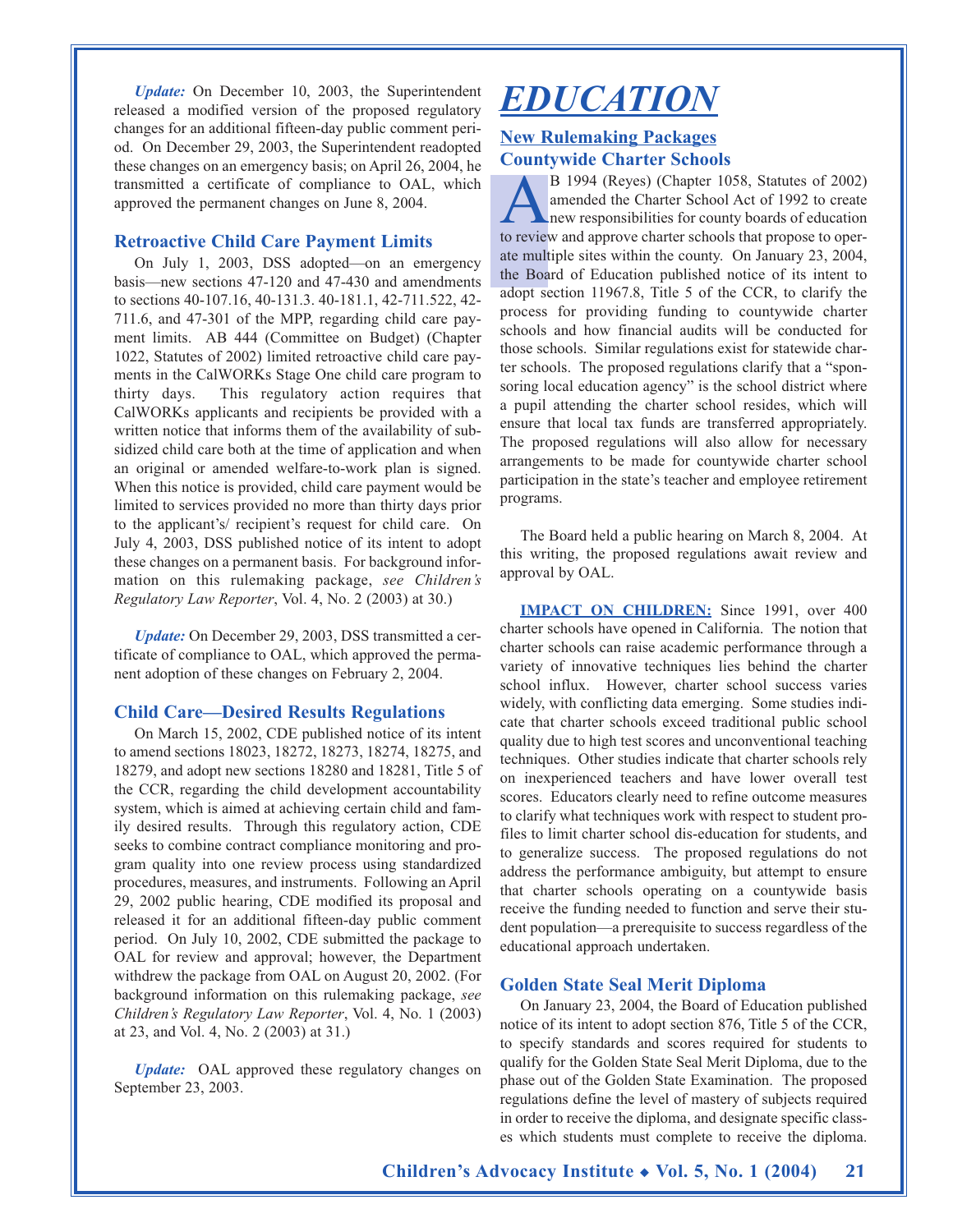The proposed regulations implement legislation that eliminated the Golden State Examination Program as a basis for qualification for the Golden State Seal Merit Diploma.

The Board held a public hearing on March 9, 2004. On April 22, 2004, the regulations were approved by OAL.

**IMPACT ON CHILDREN:** One of the greatest challenges in education is motivating students to succeed. Another challenge is adequately recognizing those students who excel in school. The Golden State Seal Merit Diploma acts as a method of achieving both of these goals. Students are more likely to succeed when they have clear goals. The regulations clearly state the requirements needed to qualify for the Golden State Seal Merit Diploma. Although the needs of low-performing students are critical, all students may benefit from attention and motivation, including those at the high end of performance.

#### **Vision Screening Regulations**

California Education Code sections 49452, 49455, and 49456 provide for periodic pupil vision screening, basic components of the screening, and parental notification of possible vision defects.

On January 23, 2004, the Board of Education published notice of its intent to amend sections 590 through 596, Title 5 of the CCR, in order to make the regulations consistent with existing statutes and more accurately reflect the procedures performed in the schools. Since the last amendments to the regulations in 1977, numerous technological advances and changes in the vision screening field have occurred. The proposed regulations modernize the vision screening regulations, and remove current technological limitations. The proposed regulations also indicate when re-evaluation of a pupil should occur, and how parents and guardians should be notified when their child does not pass both the initial screening and a follow-up evaluation.

The Board held a public hearing on March 9, 2004. At this writing, the regulations await review and approval by OAL.

**IMPACT ON CHILDREN:** The medical industry has made important advances in vision screening and correction over the past twenty-seven years. However, regulations covering vision screening have been neglected, and remain tied to terminology and techniques of the 1970s. The updated regulations will allow school districts to better serve students' visual needs, and will also give parents more complete information regarding student visual impairments, facilitating vision correction and proper special needs diagnosis.

#### **Withholding Funds—Special Education Mandates**

Federal law (20 U.S.C. section 1413) generally requires

a free appropriate public education be made available to all children with disabilities, including children with disabilities who have been suspended or expelled from school. Further, 20 U.S.C. section 1413 requires state education agencies to monitor local education agencies (LEAs) to assure compliance with special education laws. LEAs found out of compliance with special education laws may have funding withheld in accordance with federal regulations (34 C.F.R. 300.197) and state law (Education Code section 56845).

On January 23, 2004, the Board of Education's Special Education Division published notice of its intent to adopt sections 3088.1 and 3088.2, Title 5 of the CCR, to impose sanctions for failure to comply with special education mandates authorized by Education Code section 33031. Based upon public comments received, the Board withdrew the original proposed regulations.

On May 21, 2004, the Board published a new notice of its intent to adopt sections 3088.1 and 3088.2, Title 5 of the CCR, to establish procedures consistent with federal and state law that enable the California Department of Education to withhold funding from LEAs that do not comply with the law. The proposed regulations will allow noncompliant LEAs to continue receiving funding if progress is being made toward compliance with special education mandates.

The proposed sections specify timelines and notice hearing requirements mandated by state and federal law prior to withholding funding. Proposed section 3088.1 requires that prior to the withholding of funds, LEAs receive notice of three items: (1) the non-compliance that is the basis for withholding funds; (2) the efforts that the Board has taken to verify that corrective actions have been taken; and (3) required actions that must be taken by a specified date to avoid loss of funds. The proposed sections further clarify the procedures for requesting and holding a hearing prior to withholding funds. If a LEA makes progress toward compliance with special education laws, proposed section 3088.2 allows for an individualized assessment of that progress. This assessment allows a LEA to continue receiving or resume funding as continued progress is made toward compliance.

The Board will held a public hearing on July 6, 2004 in Sacramento to discuss the proposed regulations. At this writing, the regulations await review and approval by OAL.

**IMPACT ON CHILDREN:** Students identified with a disability must, pursuant to federal law, receive a "free appropriate public education." If a child does not receive this education, either the child is put at a further disadvantage, or expensive litigation ensues to compel statutory compliance. Cooperation of local, state, and federal edu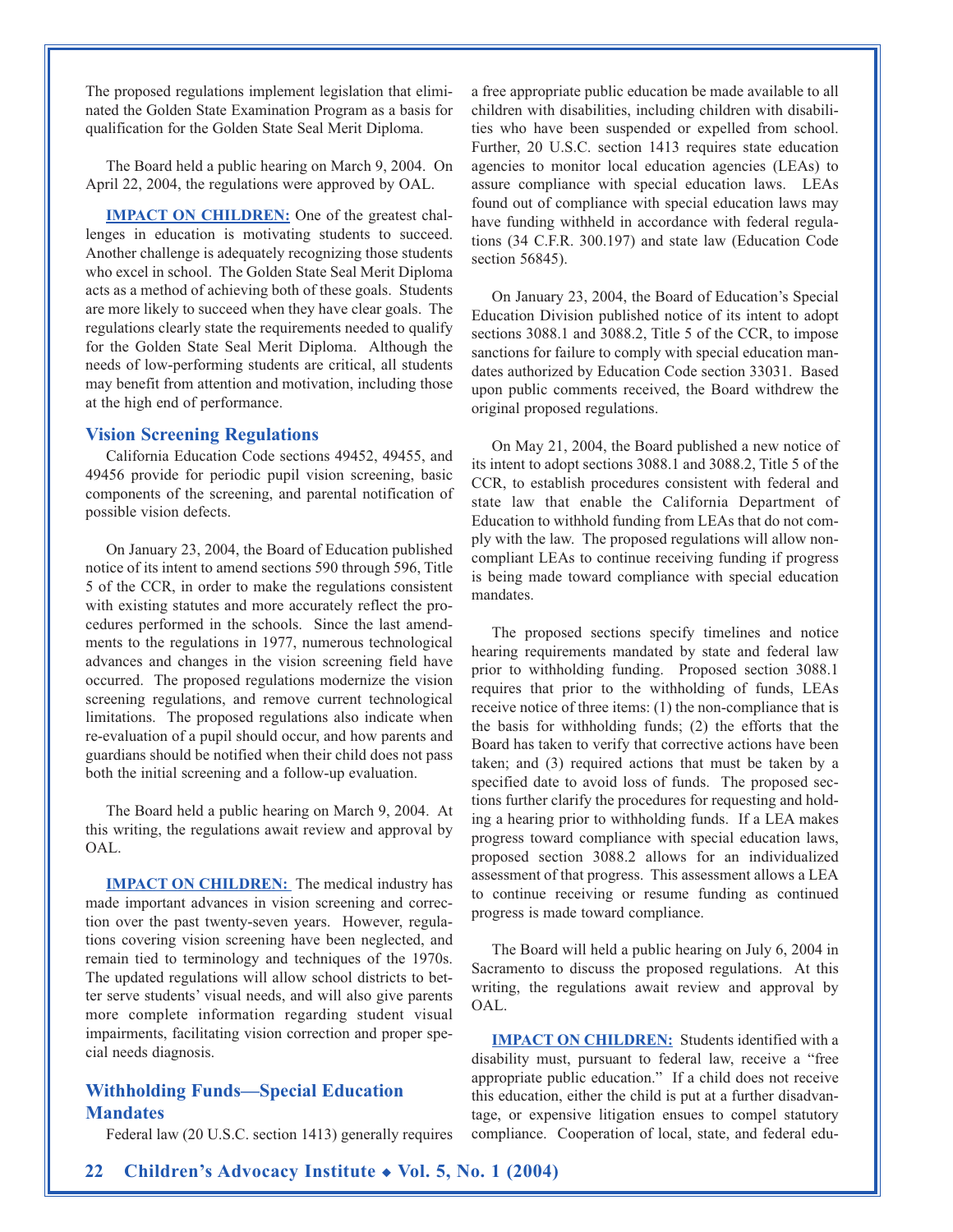cational agencies is intrinsically more cost-effective and timely than litigation to secure the same ends. In 2002, four California school districts were notified that funds would be withheld if compliance with federal and state special education mandates was not fulfilled. As a result, all four districts were brought into compliance and the funds were not withheld—meaning that more children received the modifications needed to assist in their education. The fact that the proposed sections do not require immediate, full compliance, but rather allow LEAs to make progress under the supervision of the Board without losing funding, reflects a concern for the children which the funding benefits and allows for short- and long-term benefits to be conferred on impacted children.

Another critical component to the success of special education laws is adequate funding at the federal level. According to the National Education Association, special education is under-funded nationwide by \$11.4 billion in the current budget proposal. As reported by the National Priorities Project, California alone would need an additional \$1.2 billion just to meet federal mandates. Under-funding at the federal level poses significant challenges for state and local education agencies (who are working through severe budget deficits for the third year in a row in California) as they try to meet federal mandates that are meant to improve education for children with both physical and learning disabilities.

#### **Enhancing Education Through Technology (EETT)**

As part of the No Child Left Behind (NCLB) Act of 2001 (Public Law 107-110), the Enhancing Education Through Technology (EETT) competitive grant program was created to improve academic achievement through technology. On August 26, 2003, the Board of Education adopted emergency regulations to disseminate the first round of grant funding.

Eligibility to receive EETT grant funding is limited to school districts serving students in grades 4–8 that are among the districts serving the highest number or percentage of children from families with an income below the federal poverty line, and meet either of the following criteria: (a) the district operates one or more schools identified under Section 116 of the No Child Left Behind Act, or (b) the district has a substantial need for assistance in acquiring and using technology. Districts serving other populations (*e.g.*, K–8 or K–12) may apply for the grant, but funds will only be awarded for students in grades  $4-8$ . A minimum of 25% of the grant must be used to provide professional development. The remaining funds are to be utilized to implement and support the comprehensive program described in the application submitted by the school district in a manner consistent with the federal Education Department Guidelines Administrative Regulations.

On January 30, 2004, the Board published notice of its intent to amend—on a permanent basis—sections 11973, 11974, 11975, 11977, 11978, and 11979, Title 5 of the CCR, to clarify instructions and align calendar dates for the application for EETT competitive grant funding. Specifically, the proposed regulations clarify the program's accountability requirements and application process, revise dates for awarding and distributing funding, and remove reference to the School Renovation Technology Grant, which has ended and is no longer funded.

On March 23, 2004, the Board held a public hearing regarding the proposed regulations. At this writing, the regulations await review and approval by OAL.

**IMPACT ON CHILDREN:** Through the Enhancing Education Through Technology grant program, over \$40 million will be distributed to local education agencies and eligible local education partnerships. In order to receive funding through the EETT, the applicant must draft a plan indicating how funds will be used as follows:

◆ Strategies for using technology to improve academic achievement and teacher effectiveness;

- ◆ Goals aligned with the state content standards for using advanced technology to improve student academic achievement;
- ◆ Steps the applicant will take to ensure that all students and teachers have increased access to technology;
- ◆ Steps the applicant will take to help ensure that teachers are prepared to integrate technology effective ly into instruction;
- ◆ A description of the type and costs of technology to be acquired with Ed Tech funds, including provisions for interoperability to components;
- ◆ A description of how the applicant will integrate technology into curricula and a time line for this integration;
- ◆ A description of how the applicant will use technology effectively to promote parental involvement and increase communication with parents;
- ◆ A description of how the applicant intends to collaborate with adult literacy service providers;
- ◆ A description of the process and accountability measures that the applicant will use to evaluate the extent to which activities funded under the program effectively integrate technology into instruction, increase the ability of teachers to teach, and enable students to reach challenging state academic standards; and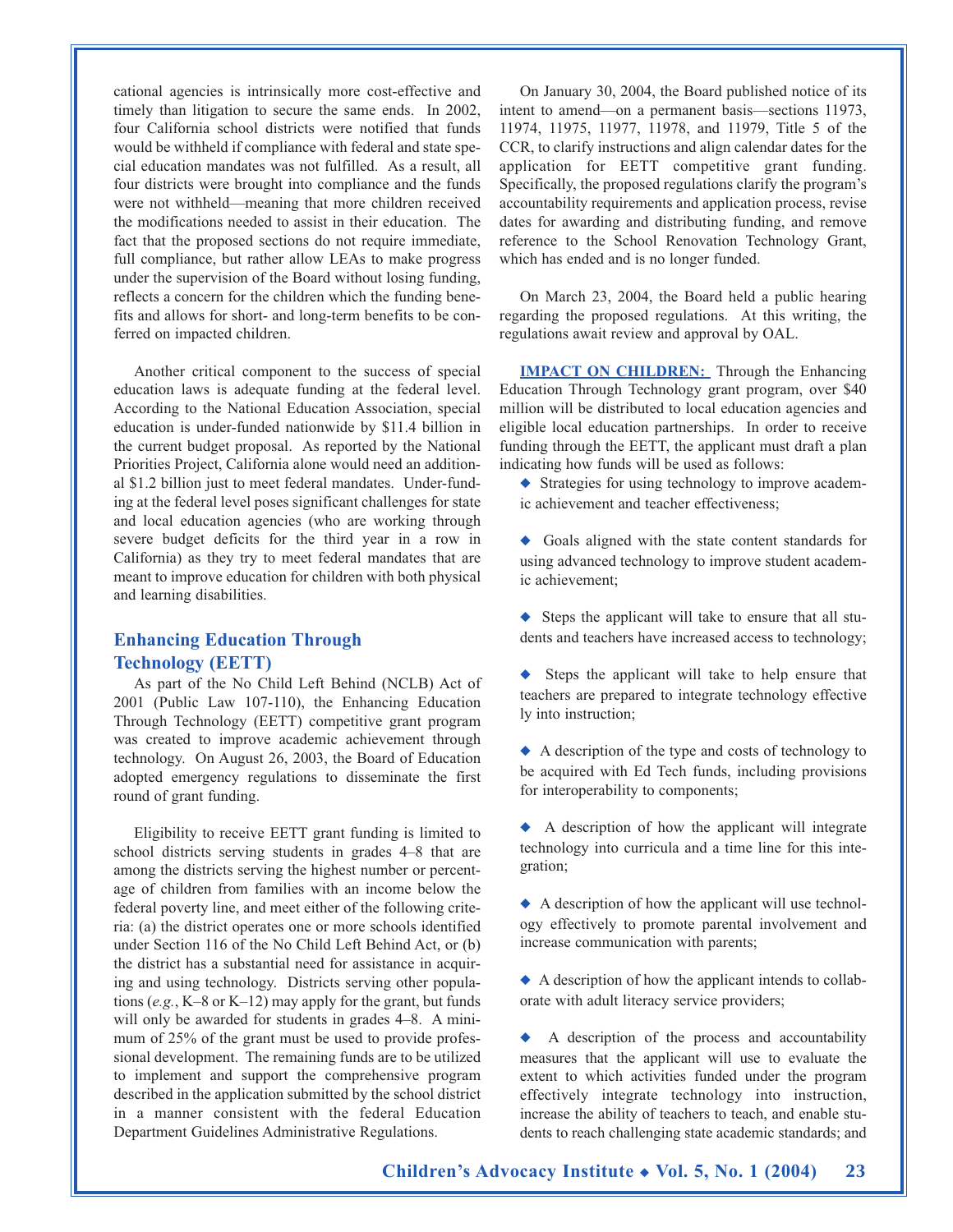◆ A description of the supporting resources, such as services, software, other electronically delivered learning materials and print resources, which will be acquired to ensure successful and effective uses of technology.

Due to the competitive nature of the grant, applicants are encouraged to create innovative and realistic means of bringing technology to children. Effective integration of technology in the classroom helps motivate children and prepares them for the future.

#### **General Educational Development Test (GED)**

The General Education Development (GED) Test determines whether or not an applicant possesses the academic skills and knowledge of a high school graduate. Upon passage, the test taker receives a California High School Equivalency Certificate. In 1974, California adopted the first GED test regulations, including test fees. Test fees are the sole source of funding for overall program costs. The fees were last adjusted in 1996.

On March 26, 2004, the Board of Education published notice of its intent to amend section 11530, Title 5 of the CCR, to raise the GED application fee from \$12 to \$20. The purpose of the proposed regulation is to cover the 76.7% cost increase since the 1995–96 school year. Costs have risen over the past eight years as a result of inflation, an increased number of examinees, an increased number of follow-up services requested by examinees, and an improved scoring system and database.

The Board held a public hearing on May 10, 2004. At this writing, the proposed regulations await review and approval by OAL.

**IMPACT ON CHILDREN:** The GED test allows students an alternative method of receiving the equivalent of a high school diploma in order to better their lives. GED test takers apply to take the test for an assorted number of reasons: to set an example for younger family members to stay in school; to qualify for a promotion or further their career; or to apply to college. Approximately 5% of first-year college students received their equivalency certificate after passing the GED test. The adjusted fee will help ensure that the program continues to exist, giving students an alternative to completing high school.

#### **Instructional Materials Follow-up Adoptions**

California Education Code section 60200(b)(1) requires the adoption of new instructional materials not less than two times every six years in the areas of language arts, mathematics, science, and social studies, and not less than two times every eight years in all other subjects. The first instructional materials adoption following the Board of Education's approval of new evaluation criteria is termed a

"primary adoption." A "follow-up adoption" is any additional adoption conducted during the six- or eight-year time period and is conducted using the same evaluation criteria as the primary adoption. Pursuant to recently enacted section 60227 of the Education Code, manufacturers and publishers of instructional materials may be assessed a fee of up to \$5,000 per grade level submitted for review in order to participate in follow-up adoptions to help offset the costs.

In order to establish a process for follow-up adoptions in grades K–8, the Board of Education published notice of its intent to amend sections 9515 and 9517, and adopt section 9517.1, Title 5 of the CCR, on March 26, 2004. The proposed regulations distinguish and define primary adoption and follow-up adoption of instructional materials, and maintain consistency with current terminology in the statutory language. The proposed regulations also clarify the follow-up adoption process, specifically outlining for publishers how to participate in the follow-up adoption process and indicating how small publishers may have the fee assessment reduced in order to participate in the process.

The Board held a public hearing on May 10, 2004. At this writing, the proposed regulations await review and approval by OAL.

**IMPACT ON CHILDREN:** Content standards have greatly impacted California's public schools. Outdated, non-conforming instructional materials are a frustration for students, parents, and schools. As schools seek to conform to the content standards, many of the curriculum options begin to look alike. This is another frustration facing schools during the adoption process. Many of the options available from publishers are similarly structured and contain similar activities and approaches to teaching the curriculum. It is rare for teachers and administrators to have a broad range of options for teaching techniques and curriculum structure to meet the needs of their school and students. In the end, it is the students who are harmed by inefficient adoption procedures. Regulations which will help streamline and effectuate the adoption process will assist schools in better meeting student needs and reaching the state's content standards goals.

#### **Charter School Facilities Program**

In 2002, the Charter School Facilities Program was created in order to provide construction funding for charter schools. A charter school or district with a charter school may apply for funding under the program, providing that the applicant matches 50% of the project cost with local funding. In conjunction with the Charter School Facilities Program, the School Finance Authority was organized pursuant to sections 17170 through 17199.45 of the Education Code to determine financial security of the applicant. The Education Code directs the School Finance Authority to: (a) mandate uniform terms and conditions for determining the payment of match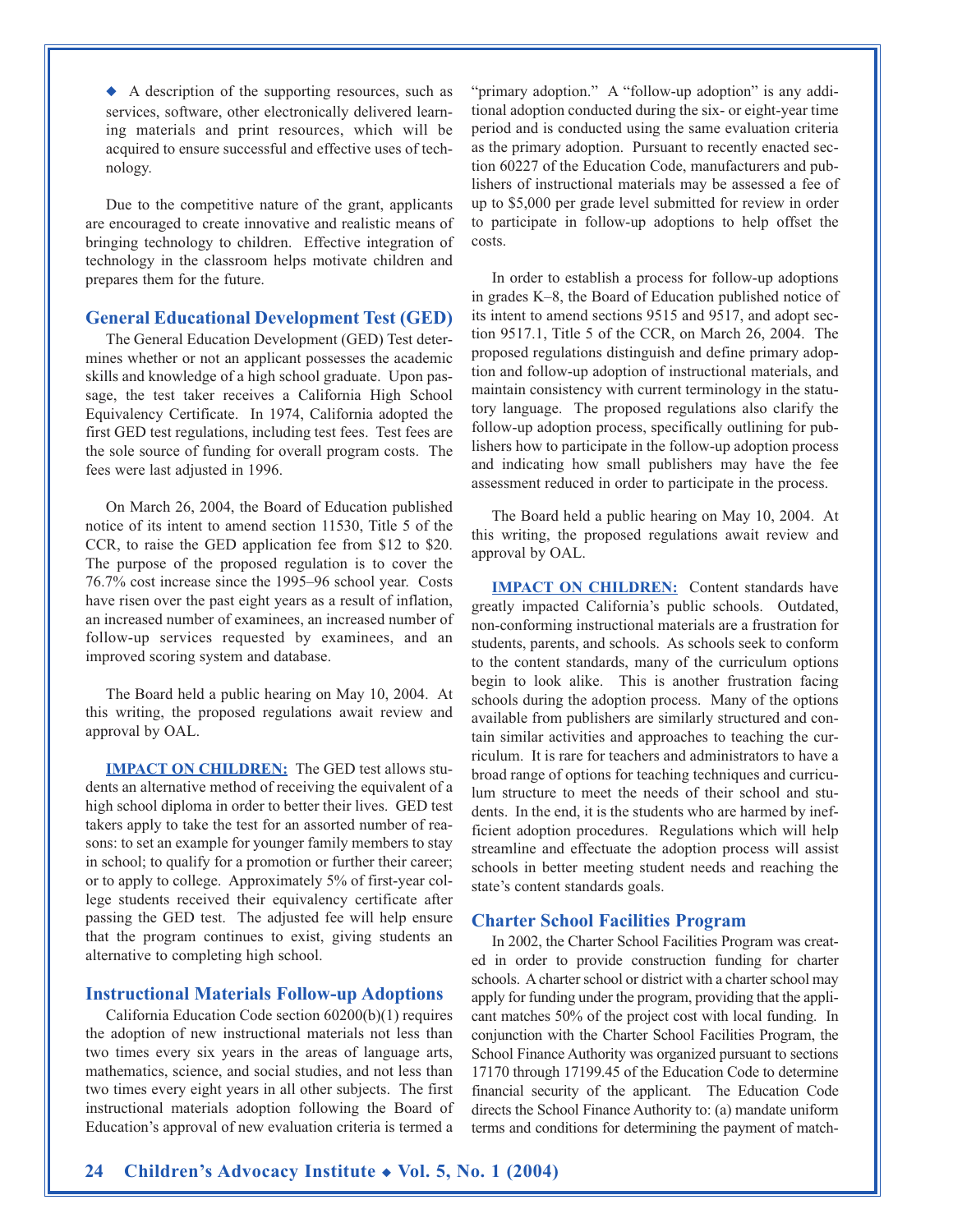ing funds; (b) visit charter schools; (c) determine methods of allocating security interests in a charter school project; and (d) indicate general funding procedures.

Emergency regulations were adopted in June 2003 to allow for the first round of applications to take place. A second round of the application process began in April 2004. On April 16, 2004, the California School Finance Authority published notice of its intent to permanently amend sections 10152 through 10162 and adopt sections 10163 and 10164, Title 4 of the CCR. The proposed regulations address changes made to the Charter School Facilities Program in the 2003–04 legislative session and rectify problems which arose in the first round of applications.

Specifically, the proposed regulations clarify definitions and procedures to ensure that the purpose of the statute is fulfilled. The proposed regulations clarify how the School Finance Authority determines whether or not an applicant is financially sound. An applicant's financial security is determined through a process that includes the submission of two applications, the disclosure of financial documents, site visits, disclosure of sources of income and how that income is used. The proposed regulations permit the School Finance Authority to monitor the applicant's financial security after the preliminary apportionment, and require that the School Finance Authority reach a decision about the financial state of the applicant prior to the final apportionment. The proposed regulations also clarify which contributing entities are entitled to a security interest in the project. Finally, the proposed regulations indicate that applicants who desire advance apportionment must indicate financial soundness in order to receive funding.

The written public comment period ended June 4, 2004, with no public hearing. At this writing, the proposed regulations await review and approval by OAL.

**IMPACT ON CHILDREN:** The Charter School Facilities Program provides \$400 million to be set aside from two separate bonds for the purposes of financing charter school construction projects. With the creation of charter schools, parents have more educational options to consider when determining the best method of educating their children. Charter schools also give school districts greater opportunity to offer a variety of academic options in their communities. The proposed regulations ensure that school districts are financially sound in order to protect the funds from waste and misuse. Ultimately, children will benefit from the construction and operation of additional schools in their communities, particularly those charter schools that offer students a unique, quality education.

#### **California English Language Development Test (CELDT)**

Under existing regulations, English language proficien-

cy is assessed through the California English Language Development Test, which is generally administered to any student whose primary language is other than English. On May 21, 2004, the Board of Education published its notice of intent to amend sections 11510, 11511, 11511.5, 11512, 11512.5, 11513, 11513.5, 11514, 11516, 11516.5, and 11517, Title 5 of the CCR, to clarify what is required of school districts to properly administer the CELDT required under Education Code sections 313 and 60810 *et seq*., in order to be in compliance with federal Title III No Child Left Behind Act accountability standards.

The following important terms are clarified and defined: accommodation, alternate assessment, annual assessment window, date of first enrollment, excessive materials, grade level, home language survey, initial assessment, modification, primary language, proctor qualifications, records of results, scribe, test examiner, and variation. In greater specificity, the proposed regulations also outline administration of the test; reporting to parents; necessary documentation by districts and transfer of pupil records; what data must be analyzed regarding pupil proficiency in English; the duties of CELDT district coordinators; the duties of test site coordinators; test security issues; and what accommodations, modifications and test variations can be used for students with disabilities to fulfill their IEPs (Individual Education Plans, as required under the 1997 federal Individuals with Disabilities Education Act).

The Board of Education held a public hearing on July 6, 2004 in Sacramento to discuss the proposed amendments. At this writing, the proposed regulations await review and approval by OAL.

**IMPACT ON CHILDREN:** The CELDT has consequences for both students and schools since identification of a student's English language proficiency level may affect the instructional program offered to the student. Identification of English-learners also affects school district funding. According to CDE, these regulations are designed to assure the test is administered in a consistent, reliable, valid, and fair manner statewide.

The proposed regulations further state that whenever a pupil transfers from one school district to another, the pupil's CELDT records and other academic information, must be transferred by the sending district within twenty calendar days upon a request from the receiving district where the pupil is newly enrolled. The twenty-calendar day timeframe is problematic for two reasons:

(1) There is no federal requirement that a twenty-day period be afforded to districts for transfer of records, thus, it is unclear how CDE determined that twenty days would be appropriate or beneficial to the child. It is also unclear from the proposed regulations whether the receiving district will require receipt of the CELDT test results prior to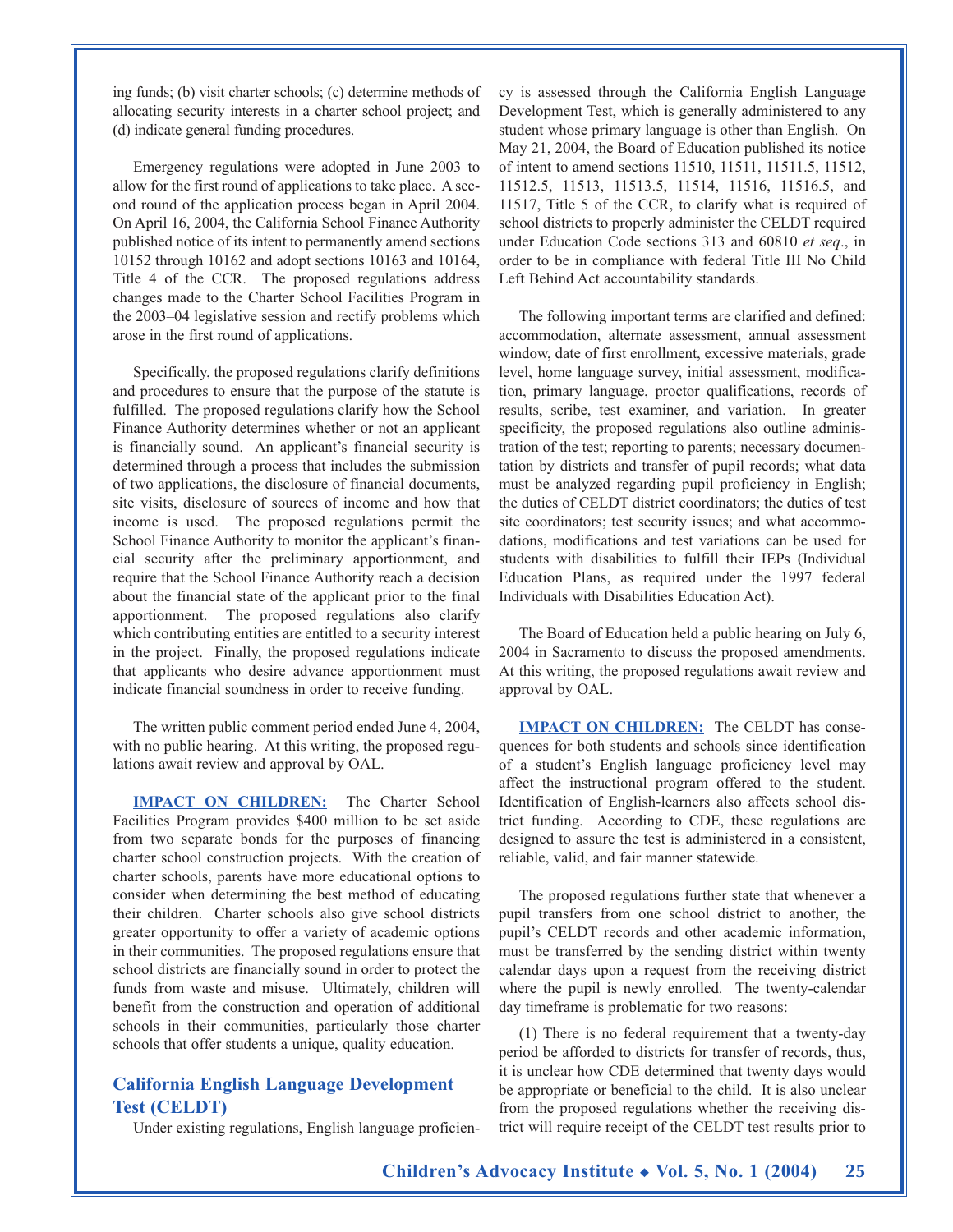assigning the pupil to an appropriate classroom or for other necessary services. If a pupil is transferred and cannot be assigned to an appropriate classroom, grade level, etc., until receipt of the test results, then waiting twenty days will be detrimental to the child's educational attainment. Depending on the date from which the district begins counting the twenty-day period, this time lag could hold up the receiving district's assessment of the pupil's abilities for over three weeks.

(2) Of primary concern to child advocates is protecting the new time limits regarding transfer of educational records for foster children under AB 490 (Steinberg) (Chapter 862, Statutes of 2003), which amended Education Code section  $48853.5(d)(4)(C)$  to require the transfer of all academic and other records from one school to the next within two business days. Before AB 490, there were no mandated time limits for transfer of a foster child's academic records, which often held up the child's enrollment in the new school for days or weeks, causing the student to fall behind academically. This legislative change was necessary to ameliorate the effects of frequent home/school changes on this at-risk child population.

### **Defining Persistently Dangerous Public Schools**

The federal No Child Left Behind Act of 2001 included a provision (the "Unsafe School Choice Option") which requires that each state receiving funds under the Act establish and implement a statewide policy that allows students attending public schools labeled "persistently dangerous" to attend a safe public elementary or secondary school within the local educational agency (LEA), including a public charter school. States must also implement a method of identifying such persistently dangerous schools under federal law. In April 2002, CDE convened a committee of 20 LEAs from around the state to develop California's definition for persistently dangerous schools. The Board of Education adopted the standard in May 2002.

These proposed regulations will further revise the definition for persistently dangerous schools, as adopted by the Board in March 2004. On May 21, 2004, the Board published notice of its intent to adopt sections 11992, 11993, and 11994, Title 5 of the CCR, to clarify and provide guidance on the implementation of the statewide policy definition for designating persistently dangerous schools, which is as follows:

"A California public elementary or secondary school is 'persistently dangerous' if, in each of three consecutive fiscal years, one of the following criteria has been met:

(1) For a school of fewer than 300 enrolled students, the number of incidents of firearm violations committed by non-students on school grounds during school hours or during a school-sponsored activity, plus the number of student expulsions for any of the violations delineated in subsection (b), is greater than three;

(2) For a larger school, the number of incidents of firearm violations committed by non-students on school grounds during school hours or during a schoolsponsored activity, plus the number of student expulsions for any of the violations delineated in subsection (b) is greater than one per 100 enrolled students or a fraction thereof."

Subsection (b) of proposed section 11992 states that "violations" can include assault or battery upon a school employee; brandishing a knife; causing serious physical injury to another person (except in self-defense); hate violence; possessing, selling, or furnishing a firearm; possession of an explosive; robbery or extortion; selling a controlled substance; and sexual assault or sexual battery.

Proposed section 11993 provides definitions applicable to the above standard for persistently dangerous schools, and proposed section 11994 establishes data reporting requirements for LEAs to report to CDE the number of incidents of non-student firearm violations and student expulsions. Implementation of the revised policy provisions began July 1, 2004.

The Board held a public hearing on July 6, 2004 in Sacramento to discuss the proposed amendments. At this writing, the proposed regulations await review and approval by OAL.

**IMPACT ON CHILDREN:** Child advocates remain concerned about the use of what are in some cases extreme disciplinary measures (expulsion and suspension) for fairly typical youthful and adolescent behavior. Combating violence in public schools has been the purpose behind strict, and oftentimes inappropriate, implementation of the expulsion/suspension laws by school districts in the state. Although the public may believe that schools are dangerous, the statistics show the opposite—schools are a relatively safe place for children to be. Violent crimes in schools are down over 50% in the last ten years.

Labeling a school as persistently dangerous may just perpetuate any existing public fear that schools are unsafe. However, in the end, educators, advocates, parents, and students should all be working toward the same goal—for California's children to be able to safely attend and become educated in public schools. Thus, to the extent that there are schools in this state that need to be identified and improved, CDE could assist this process by ensuring that these regulations are implemented in an appropriate, consistent, and clear manner.

Several concerns were raised by advocates regarding CDE's proposed rulemaking package as follows: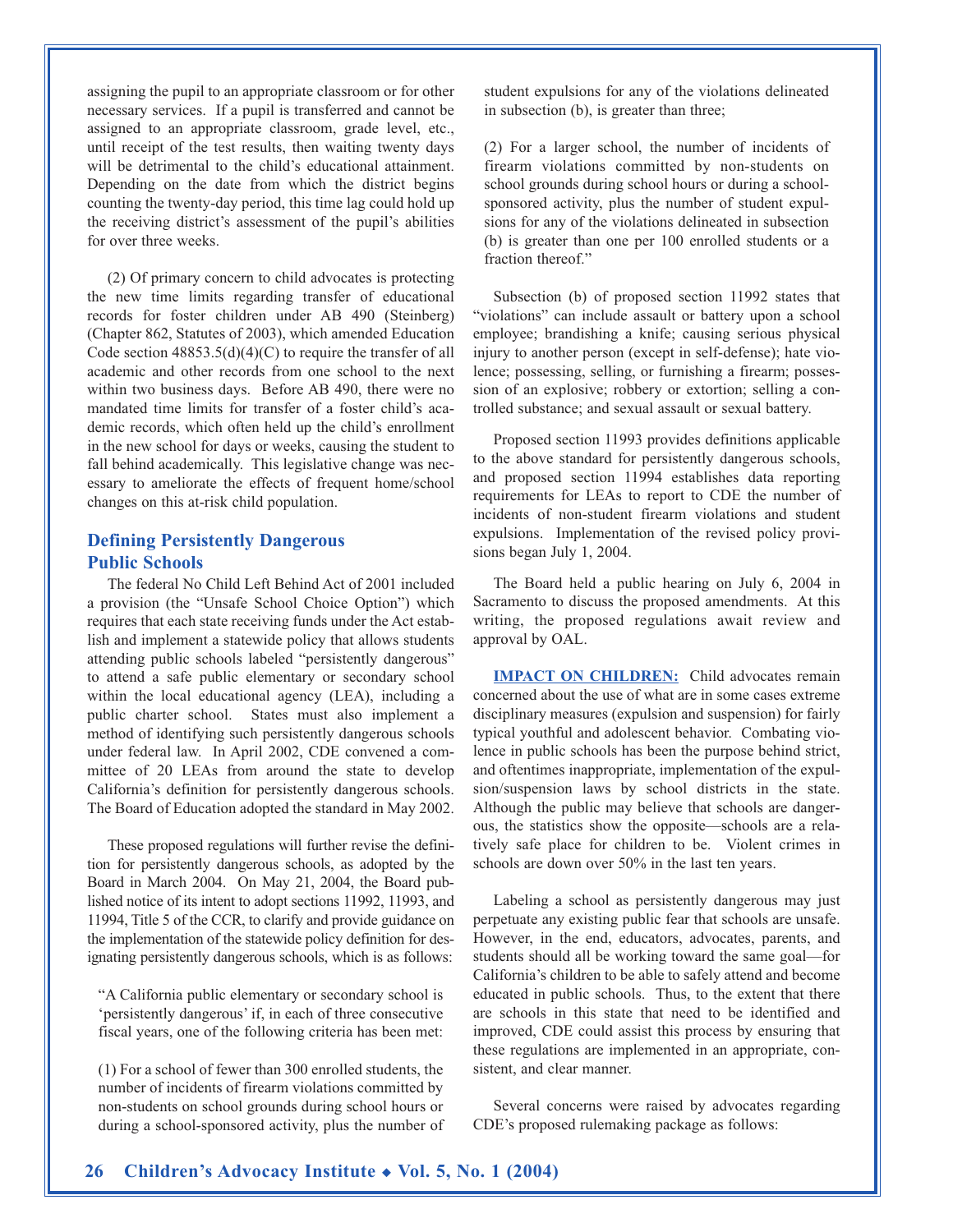(1) Federal Public Law 107-110, Title IX, Part E, Subpart 2, Section 9532 reads in part as follows:

"Each state receiving funds under this Act shall establish and implement a statewide policy requiring that a student...who becomes a victim of a violent criminal offense, as determined by State law, while in or on the grounds of a public elementary school or secondary school that the student attends, be allowed to attend a safe public elementary school or secondary school within the local educational agency, including a public charter school."

The proposed regulations do not address this part of the federal law. CDE should provide guidance to LEAs and districts regarding how to implement these transfers, since they are required irregardless of the danger level at any given school.

(2) It is impossible to gauge the number of schools that will fall under this criteria for persistently dangerous schools because CDE's DataQuest program on its website does not track expulsions by school, but only by district. Under the previous criteria, not one of the 8,000 schools in California was labeled persistently dangerous—a fact that many commentators and advocates find odd given the abundance of metal detectors and video surveillance cameras in many of our state's schools. This problem is not unique to California, *e.g.*, most state administrators have narrowly defined what qualifies as persistently dangerous so that no schools in their state are labeled as such. In fact, only 52 of the nation's 92,000 public schools were labeled persistently dangerous—a number which later dropped after several states readjusted their data. Considering that government data showed nearly 700,000 violent crimes in America's schools in 2000, the small number of persistently dangerous schools renders the federally-required assessment meaningless.

(3) Part of the problem with the proposed definition is that an expulsion arising from violent or criminal conduct is required before that incident will be considered sufficiently critical. Advocates believe the incident itself should count toward the total. In fact, the "*Unsafe School Choice Option: Non-Regulatory Guidance*" manual published by the U.S. Department of Education in May 2004 clarifies that states should be using "objective" criteria to identify persistently dangerous schools, and lists as examples records that detail the number of referrals to law enforcement agencies for bringing a firearm to school, results from student surveys about issues such as physical fights on school grounds, or data on gang presence on school grounds. (*See* section B-4, pages 7–8.) The U.S. Department of Education urges states to define these schools based on the number of incidents over a one school year period, instead of the two or three consecutive year time periods implemented by many states, including California. (See section B-5, page 8.) The Department also encourages states to define schools based upon the number of offenses, and not the number of disciplinary occurrences arising from such offenses. (*See* section B-6, page 8.)

(4) Under section 11992(a) of the proposed regulations, only "incidents of firearm violations committed by nonstudents on school grounds during school hours or during a school-sponsored activity" count toward the persistently dangerous label. The logical conclusion from this language is that if a non-student commits any other type of violation (*e.g.*, assault or battery, causing serious physical injury to another, hate violence, possession of an explosive, robbery, extortion, selling controlled substances, sexual assault or battery), then the incident does not count toward defining the danger level at a school.

(5) Similarly, section 11992(c) of the proposed regulations states "[i]n instances where a student has committed a violation in subsection (b), but cannot otherwise be expelled, that violation must be reported as a non-student firearm violation." This requirement does not make sense. Why would the Department require reporting of data that is inherently inaccurate?

(6) Regarding data collection, the federal law requires states to identify persistently dangerous schools in sufficient time to allow an affected LEA to offer the required transfer option to students at least fourteen days before the start of each school year. Considering the time is takes to identify the schools, notify parents and students, and allow time for requests to transfer, new section 11994 should include deadlines for submittal of data by the LEA to CDE to ensure the fourteen-day period cited above. (For guidance on implementation of appropriate time lines, *see* the "*Unsafe School Choice Option: Non-Regulatory Guidance*" manual, sections D-1, D-2, pages 11–12.)

(7) Finally, if a school is labeled persistently dangerous, CDE does not require in the proposed regulations that the school improve its safety level. There are no regulations addressing what will happen to schools that are so labeled, what will be required to make a labeled school safer, and how the state will ensure accountability. A more thorough discussion of corrective action plans for schools that are labeled persistently dangerous is set out in the U.S. Department of Education "*Unsafe School Choice Option: Non-Regulatory Guidance*" manual, sections D-3 through D-6, pages 12–13.

## **No Child Left Behind Teacher Requirements—Highly Qualified Teachers**

The federal No Child Left Behind Act (NCLB) requires that all teachers of core academic subjects meet the federal definition of "highly qualified teacher" no later than the end of the 2005–06 school year. Schools that receive Title I funds are currently required to hire only teachers that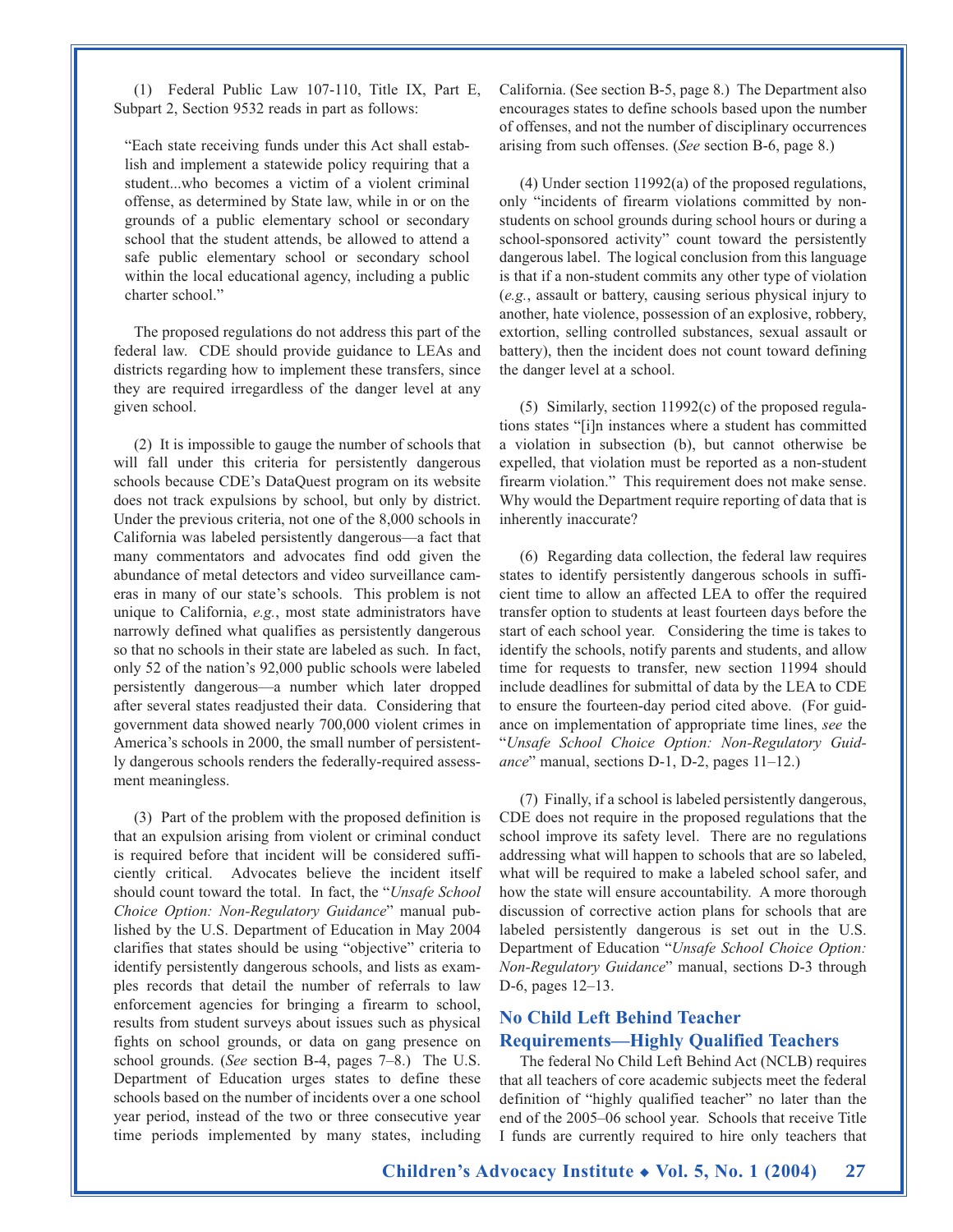meet the federal definition of "highly qualified teacher." Core academic subjects include English, reading, language arts, mathematics, science, foreign languages, civics and government, economics, arts, history, and geography. While federal law defines the requirements for "highly qualified teacher," some details regarding how the definition is applied in each state must also be determined.

The proposed regulations amend the existing language related to the No Child Left Behind Teacher Requirements (covered in the last edition of the *Children's Regulatory Law Reporter*, Vol. 4, No. 2, pages 33–34, and in the Update section below), and implement new guidance issued by the U.S. Department of Education and published on January 16, 2004. Federal guidelines identify the "rigorous state test" that federal law requires each new to the profession elementary school teacher pass, and outlines the "high objective uniform state standard of evaluation" that can be used to qualify not new to the professional teachers as highly qualified.

On May 21, 2004, the Board of Education published notice of its intent to amend sections 6100, 6115, and 6125, and adopt sections 6116 and 6126, Title 5 of the CCR, to conform the state regulations to the federal definitions and guidelines in order to assist local school districts in complying with federal law and allowing California schools to continue receiving federal Title I funding. The proposed regulations clarify the definition of elementary, middle, and high schools; clarify requirements for teachers from out-of-state; and define an "international teacher," requiring such a teacher to hold a degree equivalent to an American bachelor's degree, a teaching credential that meets the California Commission on Teacher Credentialing requirements, and demonstrate competency in the grade and subject to be taught. Finally, the proposed regulations require that teachers with supplementary authorizations hold a teaching credential and demonstrate competency in the grade and subject to be taught.

The Board held a public hearing on the proposed changes on July 6, 2004 in Sacramento. At this writing, the proposed regulations await review and approval by OAL.

**IMPACT ON CHILDREN:** Statistics from the 2003–04 school year show that approximately 10.7% of the California teaching population did not have a preliminary, clear, professional clear or life credential; credentials which currently qualify as "highly qualified" credentials and require at least one year of credentialing course work. Approximately 7.3% of all California teachers did not meet the NCLB teacher qualification standards.

The original NCLB teacher requirements stated that those individuals holding an emergency permit, a supplemental authorization, a waiver, or teaching as a pre-intern did not meet NCLB teacher requirements. In order to hold a supplemental authorization, a teacher must hold a California credential and complete additional course work. Holding this credential should make the teacher highly qualified. Although the proposed regulations recognize this, the language does not address the concerns of many child advocates: that children being taught by individuals without a credential are not receiving instruction by "highly qualified" individuals. The proposed regulations continue to recognize interns, who have not yet received a teaching credential, as "highly qualified" teachers. These interns are disproportionately serving children of color, children in low-income families, and children in low-performing schools, which may continue to leave those children who are most in need of qualified teachers behind.

Another critical component to the success of the No Child Left Behind Act is adequate funding at the federal level. According to the National Priorities Project, the current Administration proposal will under-fund the NCLB Act by \$9.4 billion nationally. In California, federal grants for Title I (to improve the teaching and learning of at-risk students) is under-funded by \$1 billion, and federal grants to improve teacher quality, including recruitment and retention of highly-qualified teachers, is under-funded by \$28.5 million. Under-funding at the federal level poses significant challenges for state and local education agencies (who are working through severe budget deficits for the third year in a row in California) as they try to meet federal mandates that are meant to improve educational outcomes for the nation's children.

#### **Math and Reading Professional Development Program**

California Education Code sections 99236 and 99233 provide teachers, instructional aids, and paraprofessionals the opportunity to participate in professional development activities in the subject areas of mathematics, science, and language arts. With the intent of clarifying the Education Code and increasing the program's availability, the Board of Education published notice of its intent to amend sections 11981 and 11985, Title 5 of the CCR, on June 21, 2004.

The proposed regulations conform the CCR to the Education Code by limiting funding, beginning in the 2004–05 fiscal year, to providing one instructional materials program per subject area (reading/language arts and mathematics) to each eligible teacher, paraprofessional, or instructional aide. The proposed regulations further assure that developmental activity funding is equally distributed and maximizes the number of recipients applying for and ultimately using the funding.

The Board held a public hearing on the proposed changes on July 6, 2004. At this writing, the proposed regulations await review and approval by OAL.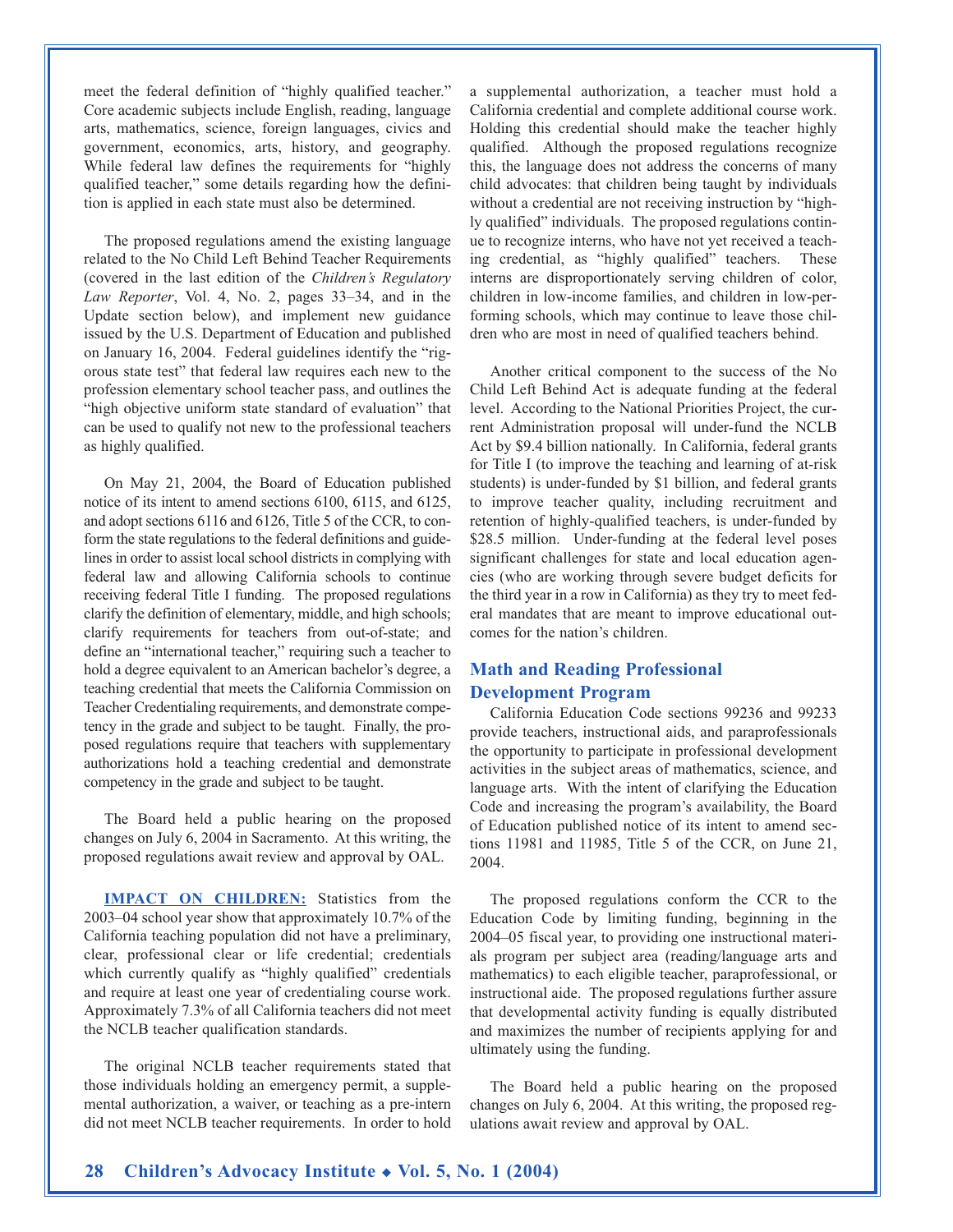**IMPACT ON CHILDREN:** Teachers holding a multiple-subject credential are authorized to teach a self-contained classroom typical of a K–5 school. Multiple subject credentialed teachers may also teach middle school or junior high school, subject to some restrictions, such as the requirement that they teach more than one subject to basically the same students. This allows for teachers to specialize in two or three subjects and students to maintain a schedule similar to a high school setting.

Providing funding for multiple-subject credentialed teachers to gain advanced subject matter training in professional development classes gives teachers the opportunity to excel in their field. Generally speaking, qualified teachers are better for California's students. The proposed regulations give the opportunity of professional development program instruction to more teachers and school workers in the state. Under the proposed regulations, teachers will not lose the opportunity to attend a program because the funding has been appropriated to a small number of teachers who have applied for funding early. Instead, the proposed regulations may assist teachers in low-income districts who would not otherwise attend professional development programs due to a lack of district funding. However, one risk of limiting the funding appropriations is that, despite the increased opportunity, more teachers will not be made aware of the available funding and not request the funding. This would cause money intended to benefit children to go unused.

#### **Updates on Previous Rulemaking Packages California High School Exit Examination**

On July 25, 2003, the Board published notice of its intent to amend sections 1200, 1203, 1204, 1204.5, 1205, 1206, 1207, 1207.5, 1208, 1209, 1210, 1211, 1211.5, 1215, 1215.5, 1216, 1217, 1218, 1218.5, 1219, 1219.5, 1220, and 1225, Title 5 of the CCR, regarding the administration of the California high school exit examination (CAHSEE), which each pupil completing grade twelve or each adult school student must successfully pass as a condition of graduation. The purpose of the proposed revisions is to guide districts and schools in the administration of the high school exit examination, including but not limited to definitions, data requirements, test security, and apportionment. (For background information on this rulemaking package, *see Children's Regulatory Law Reporter*, Vol. 4, No. 1 (2003) at 23, and Vol. 4, No. 2 (2003) at 31.)

*Update:* On May 19, 2004, OAL approved these regulatory changes.

#### **Standardized Testing and Reporting Program**

On September 26, 2003, the Board published notice of its intent to amend sections 850, 852, 853, and 859, and adopt new section 853.5, Title 5 of the CCR, to expand and clarify regulations related to ensuring the security and integrity of test and assessment questions and materials used in the state's Standardized Testing and Reporting (STAR) Program. (For background information on this rulemaking package, *see Children's Regulatory Law Reporter*, Vol. 4, No. 2 (2003) at 32.)

*Update:* On February 3, 2004, OAL approved these regulatory changes.

#### **No Child Left Behind Teacher Requirements**

The federal No Child Left Behind Act (NCLB) requires that all teachers of core academic subjects meet the federal definition of "highly qualified teacher" no later than the end of the 2005–06 school year. Schools that receive Title I funds are currently required to hire only teachers that meet the federal definition of "highly qualified teacher." On July 25, 2003, the Board published notice of its intent to adopt sections 6100, 6101, 6102, 6103, 6104, 6110, 6111, 6112, 6115, 6120, and 6125, Title 5 of the CCR, which set forth the state's definition of "highly qualified teachers." The proposed regulations also define several key phrases to assist school districts in complying with the federal law. (For background information on this rulemaking package, *see Children's Regulatory Law Reporter*, Vol. 4, No. 2 (2003) at 33.)

*Update:* On February 27, 2004, OAL approved these regulatory changes.

### **Administration of Medication to Pupils at School**

Education Code section 49423.6, enacted as part of AB 1549 (Poochigian) (Chapter 281, Statutes of 2000), provided that, on or before June 15, 2001, CDE shall develop and recommend to the Board of Education, and the Board shall adopt, regulations regarding the administration of medication in public schools. These regulations were to be developed in consultation with parents, representatives of the medical and nursing professions, and other individuals jointly designated by the Superintendent of Public Instruction, the Advisory Commission on Special Education, and the Department of Health Services. Any regulations adopted pursuant to section 49423.6 must be limited to addressing a situation where a pupil's parent or legal guardian has initiated a request to have a local educational agency dispense medicine to a pupil, based on the written consent of the pupil's parent or legal guardian, for a specified medicine with a specified dosage, for a specified period of time, as prescribed by a physician or other authorized medical personnel. On December 6, 2002, the Board published notice of its intent to adopt new sections 600 through 611, Title 5 of the CCR, regarding the administration of medication to pupils at school. (For background information on this rulemaking package, *see Children's Regulatory Law Reporter*, Vol. 4, No. 2 (2003) at 34.)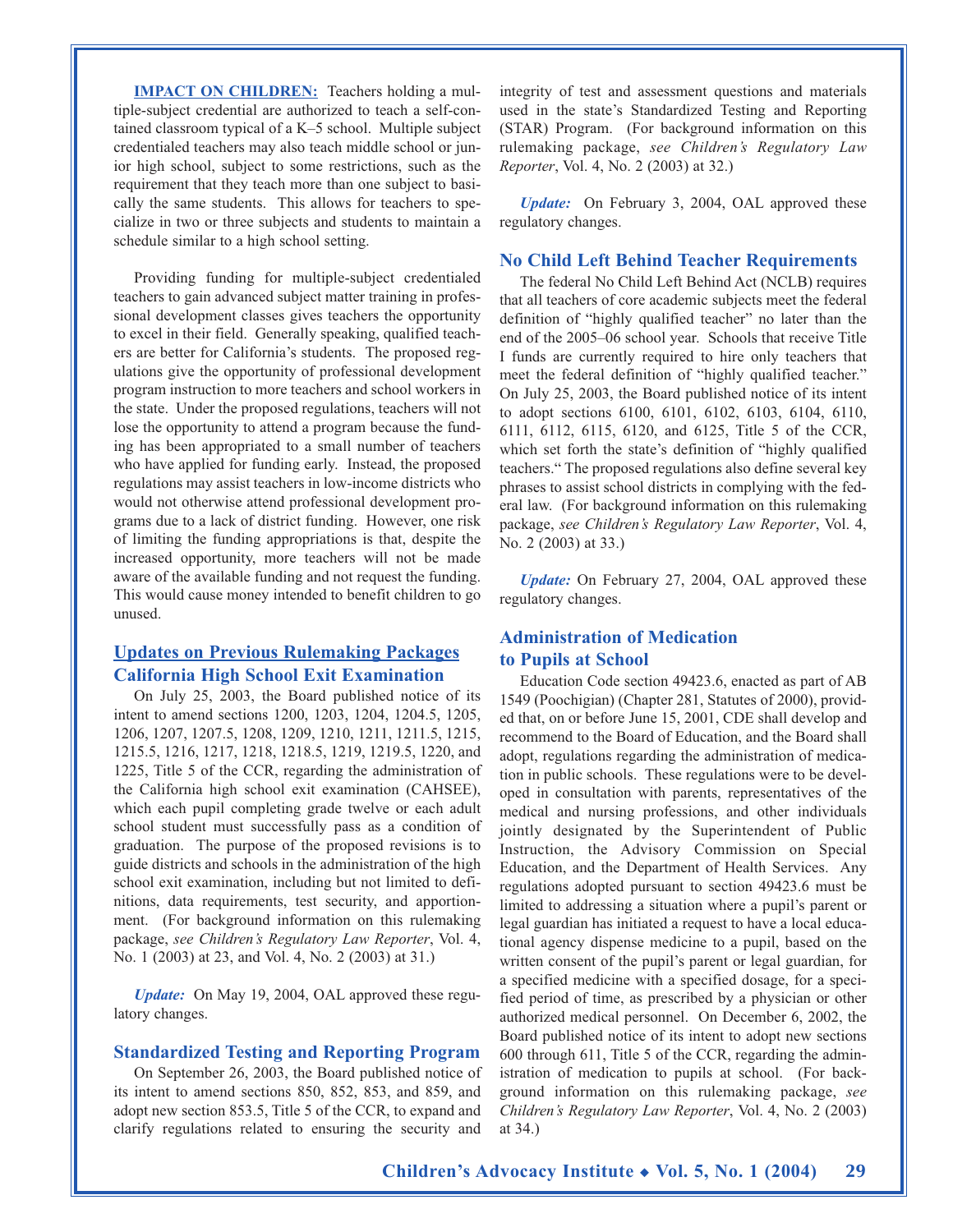*Update:* On November 20, 2003, OAL approved these regulatory changes.

#### **Alternative Schools Accountability Model**

The Public Schools Accountability Act of 1999 requires that all schools be held accountable through the state's accountability system. The Alternative Schools Accountability Model (ASAM) provides a measure of accountability for alternative schools with insufficient data to be held accountable under California's primary accountability system. To be fully functional, the ASAM requires its schools to be able to measure student performance using pre-post assessment instruments. On July 21, 2003, the Board adopted—on an emergency basis—new sections 1068, 1069, 1070, 1071, 1072, 1073, and 1074, Title 5 of the CCR, to establish the requirements for administering, scoring, and reporting locally adopted pre-post assessments for use as indicators of achievement by schools registered in the ASAM. On July 25, 2003, the Board published notice of its intent to adopt these provisions on a permanent basis. (For background information on this rulemaking package, *see Children's Regulatory Law Reporter*, Vol. 4, No. 2 (2003) at 36.)

*Update:* On September 25, 2003, the Board transmitted a certificate of compliance to OAL, which approved these regulatory changes on November 6, 2003.

#### **Regular Average Daily Attendance for Charter Schools**

On January 31, 2003, the Board of Education published notice of its intent to amend section 11960, Title 5 of the CCR, to clarify the requirements for individuals to be eligible for claiming as K–12 average daily attendance when the individuals are over the age of 19. (For background information on this rulemaking package, *see Children's Regulatory Law Reporter*, Vol. 4, No. 2 (2003) at 38.)

*Update:* On February 10, 2004, OAL approved these regulatory amendments, which took effect on March 11, 2004.

#### **Classroom- and Nonclassroom-Based Instruction in Charter Schools**

On March 15, 2002, the Board of Education adopted on an emergency basis—new Article 1.5, consisting of sections 11963, 11963.1, 11963.2, 11963.3, and 11963.4, Title 5 of the CCR, to implement the classroom- and non-classroom-based instruction provisions of SB 740 (Chapter 892, Statutes of 2001), as set forth in Education Code sections 47612.5 and 47634.2. On March 22, 2002, the Board published notice of its intent to adopt Article 1.5 on a permanent basis. (For background information on this rulemaking package, *see Children's Regulatory Law Reporter*, Vol. 4, No. 1 (2003) at 27 and Vol. 4, No. 2 (2003) at 40.)

*Update:* On October 28, 2003, OAL approved these regulatory changes.

# *CHILD PROTECTION*

**New Rulemaking Packages Records Reproduction and Removal in Licensed CCL Facilities Regulations** 

(*See* Child Care section.)

## **Updates on Previous Rulemaking Packages Independent Living Program (ILP)/ Transitional Independent Living Plan (TILP)/Transitional Housing Placement Program (THPP) & Transitional Housing Program-Plus (THP-Plus)**

n October 31, 2003, on an emergency basis, DSS<br>amended sections 11-400, 11-410, 31-002, and 31-<br>206, adopted new sections 30-501, 30-502, 30-503,<br>30-504, 30-505, 30-506, 30-507, 30-900, 30-901, 30-902 amended sections 11-400, 11-410, 31-002, and 31- 206, adopted new sections 30-501, 30-502, 30-503, 30-504, 30-505, 30-506, 30-507, 30-900, 30-901, 30-902, 30-903, 30-904, 30-905, 30-906, 30-907, 30-908, 30-909, 30-910, 30-911, 30-912, 30-913, 30-914, 30-915, 30-916, 30-917, 30-918, 30-919, 30-920, and 31-236, and repealed and adopted section 31-525 of the MPP, addressing four separate but related elements: the Independent Living Program (ILP), the Transitional Independent Living Plan (TILP), the Transitional Housing Placement Program (THPP), and the Transitional Housing Program-Plus (THPPlus). (For background information on this rulemaking package, *see Children's Regulatory Law Reporter*, Vol. 4, No. 2 (2003) at 41.)

*Update:* On April 29, 2004, DSS readopted these changes on an emergency basis. At this writing, the permanent changes await review and approval by OAL.

#### **Transitional Housing Placement Programs**

On September 26, 2003, DSS published notice of its intent to adopt new sections 86000–86087.1, and amend section 86088, Title 22 of the CCR, to implement the provisions of AB 427 (Hertzberg) (Chapter 125, Statutes of 2001). That measure expanded the age of youth served in licensed transitional housing placement programs (THPPs) to persons who are at least 16 years of age and not more than 18 years of age, except as specified, and creates a separate, license-exempt, county-optional, certified THPPPlus program for youth 19–21 years of age. On October 27, 2003, DSS adopted these provisions on an emergency basis. (For background information on this rulemaking package, *see Children's Regulatory Law Reporter*, Vol. 4, No. 2 (2003) at 42.)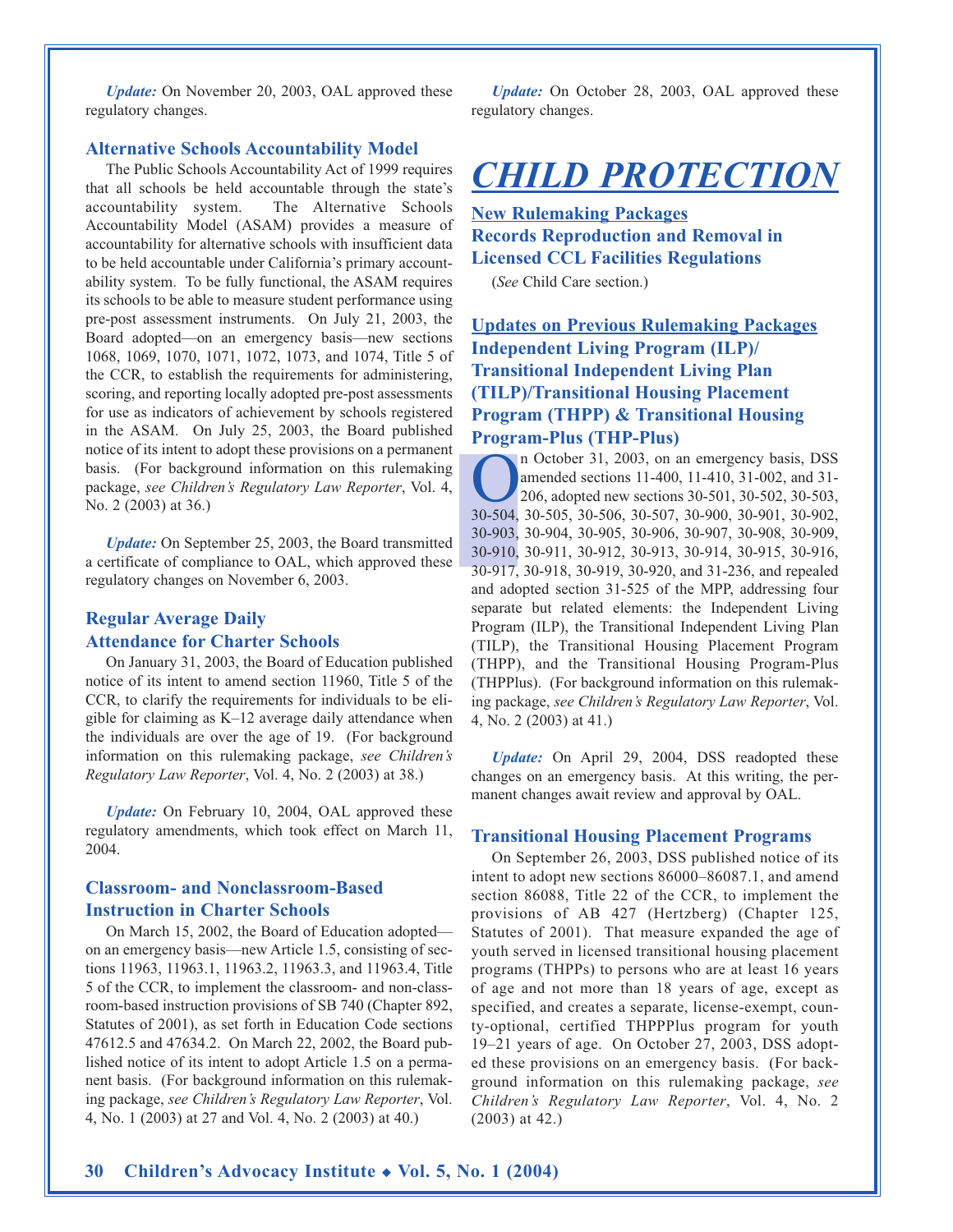*Update:* On April 26, 2004, DSS readopted these provisions on an emergency basis. On May 24, 2004, DSS released a modified version of this rulemaking package for an additional fifteen-day public comment period. In accordance with changes suggested by child advocates, the renoticed regulations provide that a THPP plan of operation shall contain separate rules and program design for youth who are in the foster care system and for youth who are no longer in the foster care system, but who are participating in the THPP. The revised language also provides that a plan of operation shall include procedures for payment or monitoring of utilities, telephone, and rent, including the consequences for those participants who are unwilling or unable to meet their financial obligations or whose behavior is disruptive to the program and infringes on the rights of other participants in the program. The revised language also modifies the necessary qualifications for the position of THPP administrator.

At this writing, the permanent adoption awaits review and approval by OAL.

#### **Foster Youth Personal Rights**

On August 1, 2003, DSS published notice of its intent to amend sections 80072, 83072, 84072, 84172, and 84272, Title 22 of the CCR, to set forth the foster youth personal rights enumerated in AB 899 (Liu) (Chapter 683, Statutes of 2001). (For background information on this rulemaking package, *see Children's Regulatory Law Reporter*, Vol. 4, No. 2 (2003) at 44.)

*Update:* On June 4, 2004, DSS released a modified version of this rulemaking proposal for an additional fifteenday public comment period. Many of DSS' revisions were consistent with comments submitted by child advocates, including the Children's Advocacy Institute. For example, the revised language provides that each facility shall provide each school age child, who is placed in foster care, and his/her authorized representative, with an age and developmentally appropriate orientation that includes an explanation of the rights of the child and addresses the child's questions and concerns; each child has a right to have visitors, provided the rights of others are not infringed upon, including brothers and sisters, unless prohibited by court order, and other relatives, unless prohibited by court order or by the child's authorized representative; each child has the right to possess and control his/her own cash resources, maintain an emancipation bank account, and manage personal income consistent with his/her age and developmental level, unless otherwise agreed to in the child's needs and services plan and by the child's authorized representative; and that under no circumstances are postural supports or protective devices to be used for disciplinary purposes.

At this writing, the permanent changes await review and approval by OAL.

### **Foster Care Rates: Triennial Financial Audits and Cost Reimbursement**

On July 1, 2003, DSS adopted—on an emergency basis—amendments to sections 11-405 and 11-406 of the MPP, to reduce the frequency of mandatory submissions of financial audit reports for group homes and foster family agencies that annually receive less than \$300,000 in combined federal funds from once every year, to at least once every three years. On August 1, 2003, DSS published notice of its intent to adopt these changes on a permanent basis. (For background information on this rulemaking package, *see* Children's Regulatory Law Reporter, Vol. 4, No. 2 (2003) at 45.)

*Update:* On December 15, OAL approved DSS' permanent adoption of these amendments.

#### **Family Reunification Child Support Referral Requirements**

AB 1449 (Keeley) (Chapter 463, Statutes of 2003) required the Department of Child Support Services (DCSS), in consultation with DSS, to establish and promulgate, by October 1, 2002, specified regulations by which the local child support agency may compromise an obligor's liability for public assistance debt in cases where the parent separated from or deserted a child who consequently became the recipient of aid under the AFDC-FC or CalWORKs programs, if specified conditions are met, and DCSS determines that compromise is necessary for the child's support. On August 1, 2003, DSS published notice of its intent to amend sections 31-206 and 31-503 of the MPP, to implement its portion of AB 1449. (For background information on this rulemaking package, *see Children's Regulatory Law Reporter*, Vol. 4, No. 2 (2003) at 45.)

*Update:* On May 20, 2004, DSS released a modified version of its rulemaking proposal for an additional fifteenday public comment period. Among other things, the revised language provides that for a child receiving AFDC-Foster Care in accordance with Welfare and Institutions Code section 11400, the social worker shall determine whether it is in the child's best interest to make a referral to the local child support agency; if the child's case plan is family reunification, the social worker shall consider specified factors, including the relevant social, cultural, and physical factors of the home from which the child was removed that would affect the probable success of the child's return to that home. In addition to the factors specified in the regulation, additional factors may be considered, such as the parent's employment status, housing status, access to day care, availability of community-based services, and connection with CalWORKs or other public assistance programs. The social worker shall document in the child's case plan the determination of whether it is in the best interest of the child to refer the child's case to the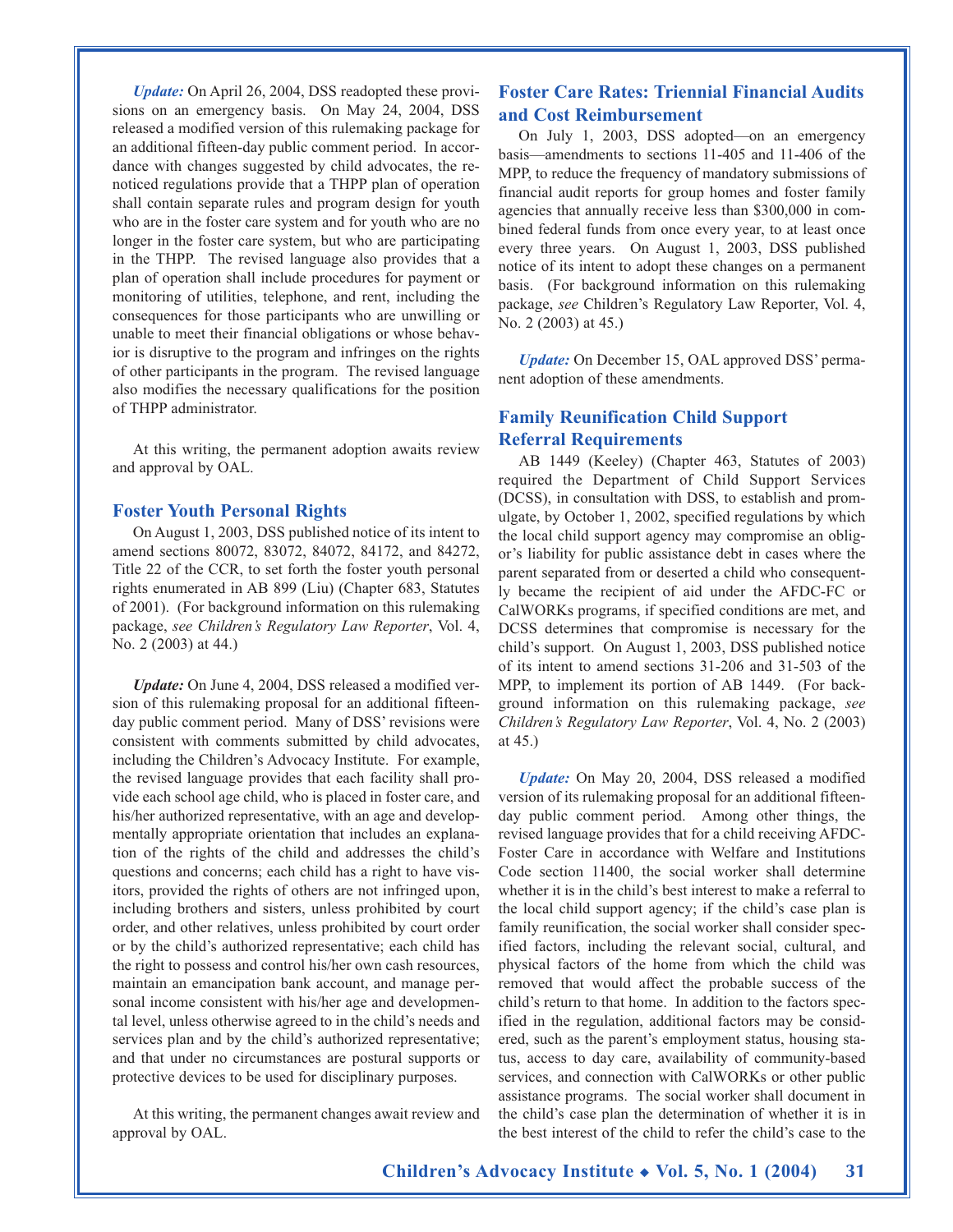local child support agency and the basis for this determination.

At this writing, the changes await review and approval by OAL.

#### **Criminal Record Exemption Regulations**

On July 16, 2003—on an emergency basis—DSS adopted new section 102416.1 and amended sections 80001, 80019, 80019.1, 80019.2, 80054, 80061, 80065, 80066, 87101, 87219, 87219.1, 87454, 87565, 87566, 87801, 87819, 87819.1, 87861, 87865, 87866, 101152, 101170, 101170.1, 101170.2, 101195, 101212, 101216, 101217, 102352, 102370, 102370.1, 102370.2, 102395, 102416, 102417, and 102419, Title 22 of the CCR, regarding the requirements and procedures for criminal background checks, including fingerprinting, and criminal background check exemptions for persons who work or are present in licensed facilities that provide care to children and dependent adults. On August 29, 2003, DSS published notice of its intent to adopt these provisions on a permanent basis. (For background information on this rulemaking package, *see Children's Regulatory Law Reporter,* Vol. 4, No. 2 (2003) at 46.)

*Update:* On November 12, 2003, and again on March 11, 2004, DSS readopted these amendments on an emergency basis. At this writing, the permanent changes await review and approval by OAL.

#### **Minor Parent Regulations**

Existing law requires DSS to adopt regulations regarding mother and infant programs serving children younger than six years of age who reside in a group home with a minor parent who is the primary caregiver of the child. On April 4, 2003, DSS published notice of its intent to amend sections 84001, 84065.2, 84065.5, 84065.7, 84200, 84201, 84222, 84265, 84265.1, 84268.1, 84268.3, 84272, 84272.1, 84274, 84275, 84276, 84277, 84278, 84278.1, 84279, 84287, and 84287.2, Title 22 of the CCR, regarding such minor parent and infant programs. (For background information on this rulemaking package, *see Children's Regulatory Law Reporter*, Vol. 4, No. 2 (2003) at 47.)

*Update:* On November 18, 2003, OAL approved these revisions, which became effective on December 18, 2003.

#### **Victims of Crimes: Emergency Awards**

On February 3, 2003, the Victim Compensation and Government Claims Board adopted—on an emergency basis—section 649.11, Title 2 of the CCR, to set forth the procedure for obtaining an emergency award. On February 28, 2003, the Board published notice of its intent to adopt section 649.11 on a permanent basis. (For background information on this rulemaking package, *see Children's Regulatory Law Reporter,* Vol. 4, No. 2 (2003) at 47.)

*Update:* On July 14, 2003, OAL approved the Board's permanent adoption of section 649.11.

### **Victims of Crimes: Service Limitations for Outpatient Mental Health Services**

On February 3, 2003, the Victim Compensation Board adopted—on an emergency basis—new sections 649.23–649.25, Title 2 of the CCR, to implement service limitations for outpatient mental health services. On February 28, 2003, the Board published notice of its intent to adopt these provisions on a permanent basis; on June 4, 2003, the Board readopted the changes on an emergency basis. (For background information on this rulemaking package, *see Children's Regulatory Law Reporter*, Vol. 4, No. 2 (2003) at 48.)

*Update:* On October 10, 2003, the Board readopted these regulations on an emergency basis. On February 6, 2004, the Board transmitted a certificate of compliance to OAL, which approved the Board's adoption of these provisions on March 23, 2004.

#### **Anti-Discrimination Regulations**

On May 30, 2003, DSS published notice of its intent to adopt new section 89002 and amend sections 80017, 87118, 87817, 88030, 89317, 101168, and 102368, Title 22 of the CCR, which set forth anti-discrimination policies for DSS applicants. (For background information on this rulemaking package, *see Children's Regulatory Law Reporter,* Vol. 4, No. 2 (2003) at 48.)

*Update:* On December 10, 2003, OAL approved these revisions, which became effective on January 9, 2004.

#### **Supportive Transitional Emancipation Program (STEP) Regulations**

On September 27, 2002, DSS published notice of its intent to adopt sections 90-200, 90-205, 90-210, 90-215, and 90-220 of the MPP, in order to implement the Supportive Transitional Emancipation Program (STEP). Among other things, the proposed regulations provide definitions, STEP eligibility requirements, STEP county responsibilities, and STEP rates. (For background information on these changes, *see Children's Regulatory Law Reporter*, Vol. 4, No. 1 (2003) at 31 and Vol. 4, No. 2 (2003) at 49.)

*Update:* On May 28, 2003, OAL approved these regulatory changes, which became effective on June 27, 2003.

## **Implementation of AB 1695 / Child Welfare Services Provisions of AB 1695 / Foster Family Homes Emergency Regulations**

On June 25, 2002, OAL approved DSS' emergency adoption of changes to sections 31-001, 31-002, 31-075,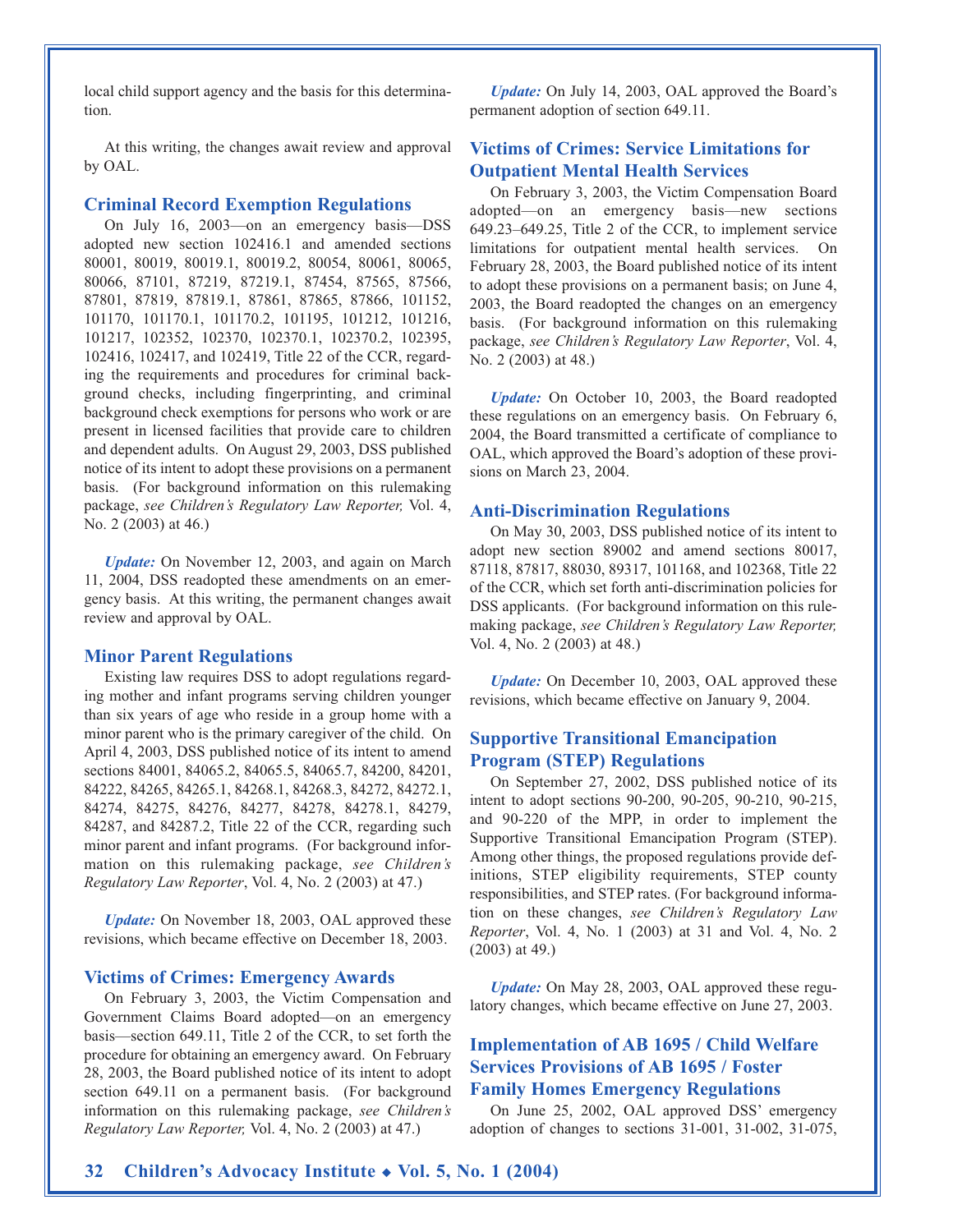31-401, 31-405, 31-410, 31-420, 31-440, and 31-445 of the MPP, to implement provisions of AB 1695, urgency legislation providing statutory clarification of California's process for licensing/approval of foster family homes. On August 9, 2002, DSS published notice of its intent to adopt these changes on a permanent basis. On October 21, 2002, DSS readopted these changes on an emergency basis. On February 28, 2003, DSS readopted these changes for the third time as emergency regulations. (For background information on these changes, *see Children's Regulatory Law Reporter*, Vol. 4, No. 1 (2003) at 32, and Vol. 4, No. 2 at 49.)

*Update:* On July 22, 2003, OAL approved DSS' permanent adoption of these provisions.

In a related rulemaking proposal, on June 28, 2002, DSS published notice of its intent to amend sections 45- 101, 45-201, 45-202, 45-203, 45-302, 45-304, and 80-310 of the MPP, in order to implement certain child welfare provisions of AB 1695. (For background information on these changes, *see* C*hildren's Regulatory Law Reporter,* Vol. 4, No. 1 (2003) at 32, and Vol. 4, No. 2 (2003) at 49.)

*Update:* On January 18, 2003, OAL approved DSS' amendments.

#### *AGENCY DESCRIPTIONS*

Following are general descriptions of the major California agencies whose regulatory decisions affecting children are discussed in the *Children's Regulatory Law Reporter*:

**California Department of Child Support Services.** The Department of Child Support Services (DCSS) was created by AB 196 (Kuehl) (Chapter 478, Statutes of 1999), effective January 1, 2000, to oversee the California child support program at both the state and local levels. AB 196, along with several other bills, created a massive restructuring of the child support program in California. In addition to creating DCSS within the California Health and Human Services Agency and expanding the state's role, the legislation requires that responsibility of the program at the local level be moved out of the district attorney's offices into new local child support agencies in each county. DCSS' enabling act is found at section 17000 *et seq*. of the Family Code; DCSS' regulations appear in Title 22 of the CCR. DCSS' website address is www.childsup.cahwnet.gov.

**California Department of Developmental Services.** The Department of Developmental Services (DDS) has jurisdiction over laws relating to the care, custody, and treatment of developmentally disabled persons. DDS is responsible for ensuring that persons with developmental disabilities receive the services and support they need to lead more independent, productive and normal lives, and to

make choices and decisions about their own lives. DDS executes its responsibilities through 21 community-based, nonprofit corporations known as regional centers, and through five state-operated developmental centers. DDS' enabling act is found at section 4400 *et seq*. of the Welfare and Institutions Code; DDS regulations appear in Title 17 of the CCR. DDS' website address is www.dds.ca.gov.

**California Department of Education and State Board of Education.** The California State Board of Education (Board) adopts regulations for the government of the day and evening elementary schools, the day and evening secondary schools, and the technical and vocational schools of the state. The State Board is the governing and policy body of the California Department of Education (CDE). CDE assists educators and parents to develop children's potential in a learning environment. The goals of CDE are to set high content and performance standards for all students; build partnerships with parents, communities, service agencies and businesses; move critical decisions to the school and district level; and create a department that supports student success. CDE regulations cover public schools, some preschool programs, and some aspects of programs in private schools. CDE's enabling act is found at section 33300 *et seq*. of the Education Code; CDE regulations appear in Title 5 of the CCR. CDE's website address is www.cde.ca.gov; the Board's website address is www.cde.ca.gov/board.

**California Department of Health Services.** The California Department of Health Services (DHS) is a statewide agency designed to protect and improve the health of all Californians. Its responsibilities include public health and the licensing and certification of health facilities (except community care facility licensing). DHS' mission is to reduce the occurrence of preventable disease, disability, and premature death among Californians; close the gaps in health status and access to care among the state's diverse population subgroups; and improve the quality and cultural competence of its operations, services, and programs. Because health conditions and habits often begin in childhood, this agency's decisions can impact children far beyond their early years. DHS' enabling act is found at section 100100 *et seq*. of the Health and Safety Code; DHS' regulations appear in Titles 17 and 22 of the CCR. DHS' website address is www.dhs.ca.gov.

**California Department of Mental Health.** The Department of Mental Health (DMH) has jurisdiction over the laws relating to the care, custody, and treatment of mentally disordered persons. DMH disseminates education information relating to the prevention, diagnosis, and treatment of mental disorder; conducts educational and related work to encourage the development of proper mental health facilities throughout the state; and coordinates state activities involving other departments and outside agencies and organizations whose actions affect mentally ill persons.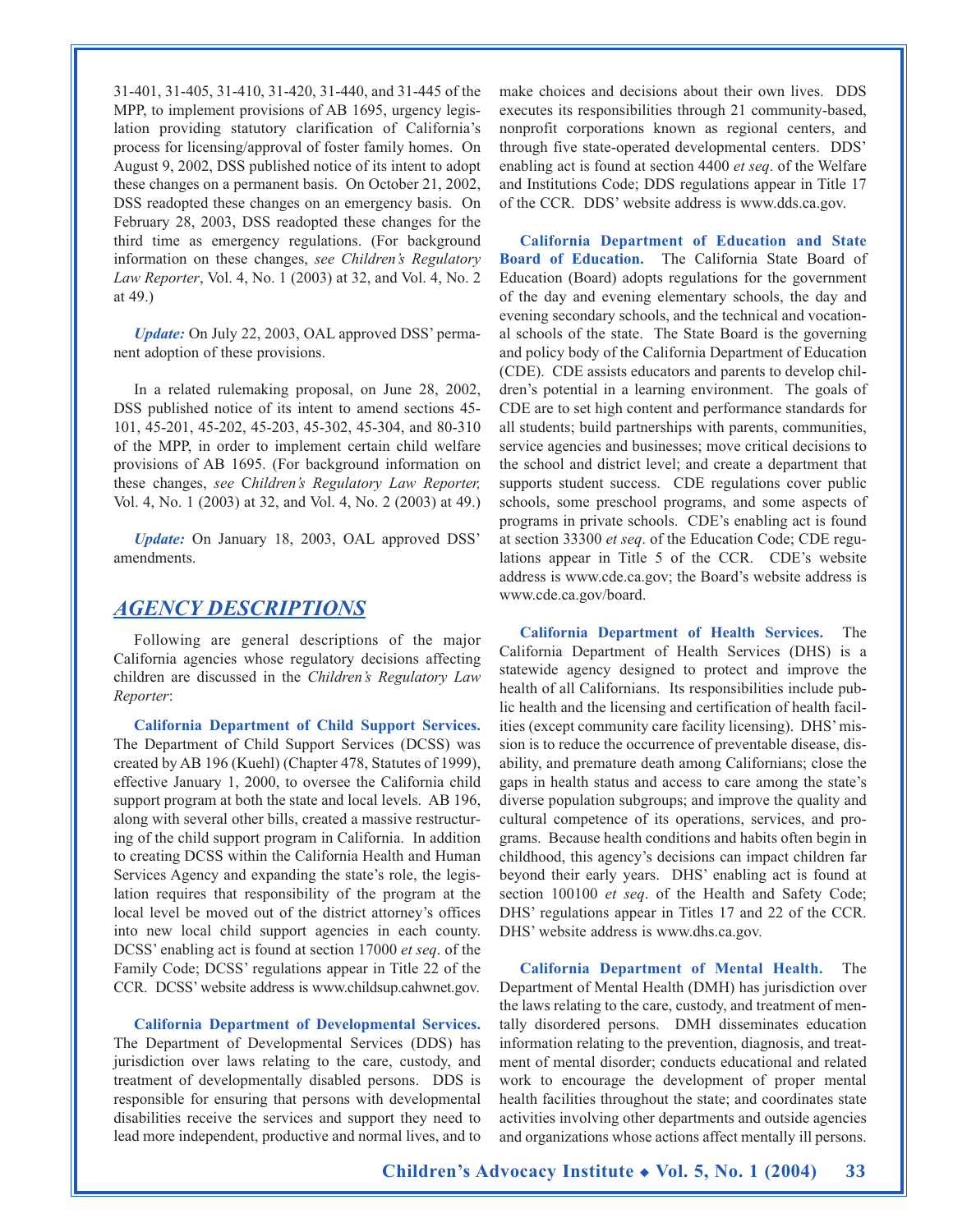DMH provides services in the following areas: (1) system leadership for state and local county mental health departments; (2) system oversight, evaluation and monitoring; (3) administration of federal funds; and (4) operation of four state hospitals (Atascadero, Metropolitan, Napa and Patton) and an Acute Psychiatric Program at the California Medical Facility at Vacaville. DMH's enabling act is found at section 4000 *et seq*. of the Welfare and Institutions Code; DMH regulations appear in Title 9 of the CCR. DMH's website address is www.dmh.ca.gov.

**California Department of Social Services.** The California Department of Social Services (DSS) administers four major program areas: welfare, social services, community care licensing, and disability evaluation. DSS' goal is to strengthen and encourage individual responsibility and independence for families. Virtually every action taken by DSS has a consequence impacting California's children. DSS' enabling act is found at section 10550 *et seq*. of the Welfare and Institutions Code; DSS' regulations appear in Title 22 of the CCR. DSS' website address is www.dss.cahwnet.gov.

**California Victim Compensation and Government Claims Board** (formerly the Board of Control Victims of Crime Program). This Board's activities are largely devoted to reimbursing eligible victims for certain expenses incurred as a direct result of a crime for which no other source of reimbursement is available. The Board compensates direct victims (persons who sustain an injury as a direct result of a crime) and derivative victims (persons who are injured on the basis of their relationship with the direct victim at the time of the crime, as defined in Government Code section 13960(2)). Crime victims who are children have particular need for medical care and psychological counseling for their injuries. Like other victims, these youngest victims may qualify for reimbursement of some costs. The Board's enabling act is found at section 13900 *et seq*. of the Government Code; its regulations appear in Title 2 of the CCR. The Board's website address is www.boc.ca.gov.

**California Youth Authority.** State law mandates the California Youth Authority (CYA) to (1) provide a range of training and treatment services for youthful offenders committed by the courts, (2) help local justice system agencies in their efforts to combat crime and delinquency, and (3) encourage the development of state and local crime and delinquency prevention programs. CYA's offender population is housed in eleven institutions, four rural youth conservation camps, and two institution-based camps. CYA's facilities provide academic education and treatment for drug and alcohol abuse. Personal responsibility and public service are major components of CYA's program strategy. CYA's enabling act is found at section 1710 *et seq*. of the Welfare and Institutions Code; CYA's regulations appear in Title 15 of the CCR. CYA's website address is www.cya.ca.gov.

**Youthful Offender Parole Board.** This Board enhances public safety, creates offender accountability, and reduces criminal recidivism by ensuring appropriate lengths of confinement and by prescribing treatment-effective programs for individuals seeking parole from the California Youth Authority. Welfare and Institutions Code section 1719 authorizes the Board to revoke or suspend parole; set a parole consideration date; recommend treatment programs; determine the date of next appearance; authorize release on parole and set conditions thereof; discharge persons from the jurisdiction of the Youth Authority; return persons to the court of commitment for redisposition by the court; return nonresident persons to the jurisdiction of the state of legal residence; and adjust length of incarceration based on institution violations (add time) or for good behavior (reduce time). The Board's enabling act is found at section 1716 *et seq*. of the Welfare and Institutions Code; the Board's regulations appear in Title 15 of the CCR. The Board's website address is www.yopb.ca.gov.

#### *FOR FURTHER INFORMATION*

The California Children's Budget, published annually by the Children's Advocacy Institute and cited herein, is another source of information on the status of children in California. It analyzes the California state budget in eight areas relevant to children's needs: child poverty, nutrition, health, special needs, child care, education, abuse and neglect, and delinquency. The *California Children's Budgets* for 2004–05 and 2002–03 are currently available at www.caichildlaw.org.

#### *RULEMAKING GLOSSARY*

**Administrative Procedure Act (APA):** Chapters 3.5, 4, 4.5, and 5 of the Government Code statutes were designated by the Legislature as the Administrative Procedure Act. Chapter 3.5, beginning at section 11340, describes the process state agencies must follow in adopting regulations and OAL's review authority. Chapters 4, 4.5, and 5 deal with a different arm of state government, the Office of Administrative Hearings, and the procedures which agencies must follow in order to take disciplinary action against a licensee.

**Appeal:** An agency whose regulations are disapproved by OAL may request the Governor's office to review OAL's decision. This process is called a request for review and is initiated within ten days of the receipt of the opinion of disapproval issued by OAL. A response to the appeal must be made by OAL within ten days. The Governor's office will provide a written response to the appeal within fifteen days of the receipt of OAL's response. All appeals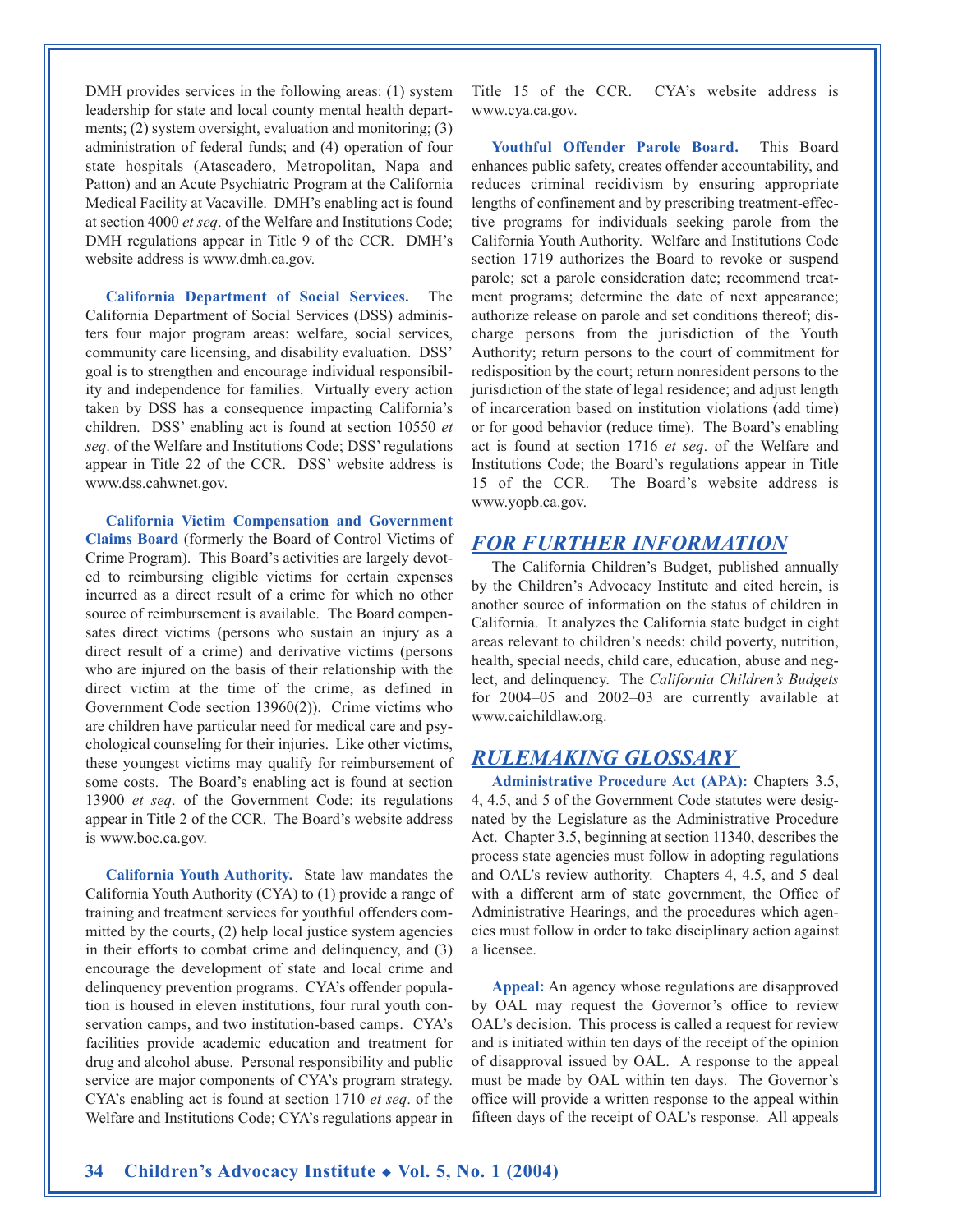and responses are published in the California Regulatory Notice Register.

**California Code of Regulations (CCR):** This is the repository for all current regulations adopted by state agencies required to publish regulations in the CCR. The CCR is made up of 26 separate titles or categories.

**California Regulatory Notice Register:** This is a weekly publication; it contains notices of proposed rulemaking action, a summary of regulations approved by OAL and filed with the Secretary of State, and other information relating to the regulatory process.

**Certificate of Compliance:** Emergency regulations lapse by operation of law unless the agency files a completed rulemaking action with OAL or OAL approves a readoption of the emergency regulation. A completed rulemaking action includes the proposed permanent regulation, the rulemaking record, and a statement that the agency has complied with all regular rulemaking procedures (a "certificate of compliance").

**Emergency Regulations:** Agencies can put regulations into effect immediately by declaring that an emergency exists. OAL reviews all emergencies and has ten days in which to approve or disapprove the emergency action. The APA defines an emergency as a situation where action is necessary for the "immediate preservation of the public peace, health and safety, or general welfare." Emergency regulations can remain in effect up to 120 days and may be extended by the Director of OAL for good cause.

To implement an emergency regulation on a permanent basis, the agency must publish notice and accept comments as is done with non-emergency regulations. This must be completed before the end of the 120-day period, unless an extension has been authorized by the Director of OAL.

**Housing Costs:** If a proposed regulatory change will result in increased cost in the construction of housing, the Notice of Proposed Action must include a statement, to alert those that may be affected.

**Informative Digest:** The Informative Digest is part of the Notice of Proposed Action; it is a clear and concise summary of the existing laws and regulations, if any, that are directly related to the proposed new language, and the effect of these changes. (The informative digest is patterned after the digest contained in bills that are considered by the Legislature.) The purpose of the Informative Digest is to allow the public to quickly determine the effect of the regulations so that they will be able to make comments about the proposed action.

**Judicial Declaration:** A decision or opinion rendered

by a court declaring the legal status of an agency regulation. Any interested person may request this declaration of a superior court.

**Notice of Proposed Action** (Notice of Intent to Adopt/Amend/Repeal a Regulation): The Notice is a formal document prepared by a state agency to alert the public that a regulatory activity is planned. It is the first step in the rulemaking process. It states the type of regulatory activity planned (adopt, amend, or repeal) and the date that the public comment period ends. Also include is the name of a contact person to whom the public may submit comments regarding the proposed regulatory activity.

The Notice is mailed to each person on the state agency's mailing list and is also published in the weekly *California Regulatory Notice Register*. Any interested person may request to be added to an agency's mailing list in order to receive notification of regulatory activity.

**Office of Administrative Law: OAL is a state agency** established by the Legislature in 1980 to provide oversight of regulatory actions by other state agencies, with the authority to approve or disapprove regulations based on legal and procedural requirements. OAL also is responsible for making regulatory determinations on whether an agency is illegally enforcing a requirement that should be, but has not been, adopted pursuant to the APA process. OAL oversees the compilation and publication of the CCR, the *Notice Register,* and other legal and informational materials of interest to the public and private sectors.

**Petition Process:** This is the process by which anyone may request a state agency to adopt, amend, or repeal a regulation. The agency has thirty days from receipt of the petition to deny the request or schedule the matter for a public hearing in accordance with APA notice and hearing procedures. If the petition is denied, the petitioner may request the agency to reconsider. (*See* Government Code §§ 11340.6, 11340.7.)

**Public Comment Period:** The APA requires state agencies to set aside a 45-day period to receive input on proposed regulatory changes from the public. Announcement of the 45-day comment period is contained in the Notice of Proposed Action which is printed in the weekly *California Regulatory Notice Register.* The comment period begins on the day after the date of publication in the *Notice Register*; the agency also sends a copy of the Notice to all persons on its mailing list.

**Public Hearing:** A state agency may or may not schedule a public hearing on the regulatory action under consideration during the comment period. If none is scheduled, any interested person may request one and the agency must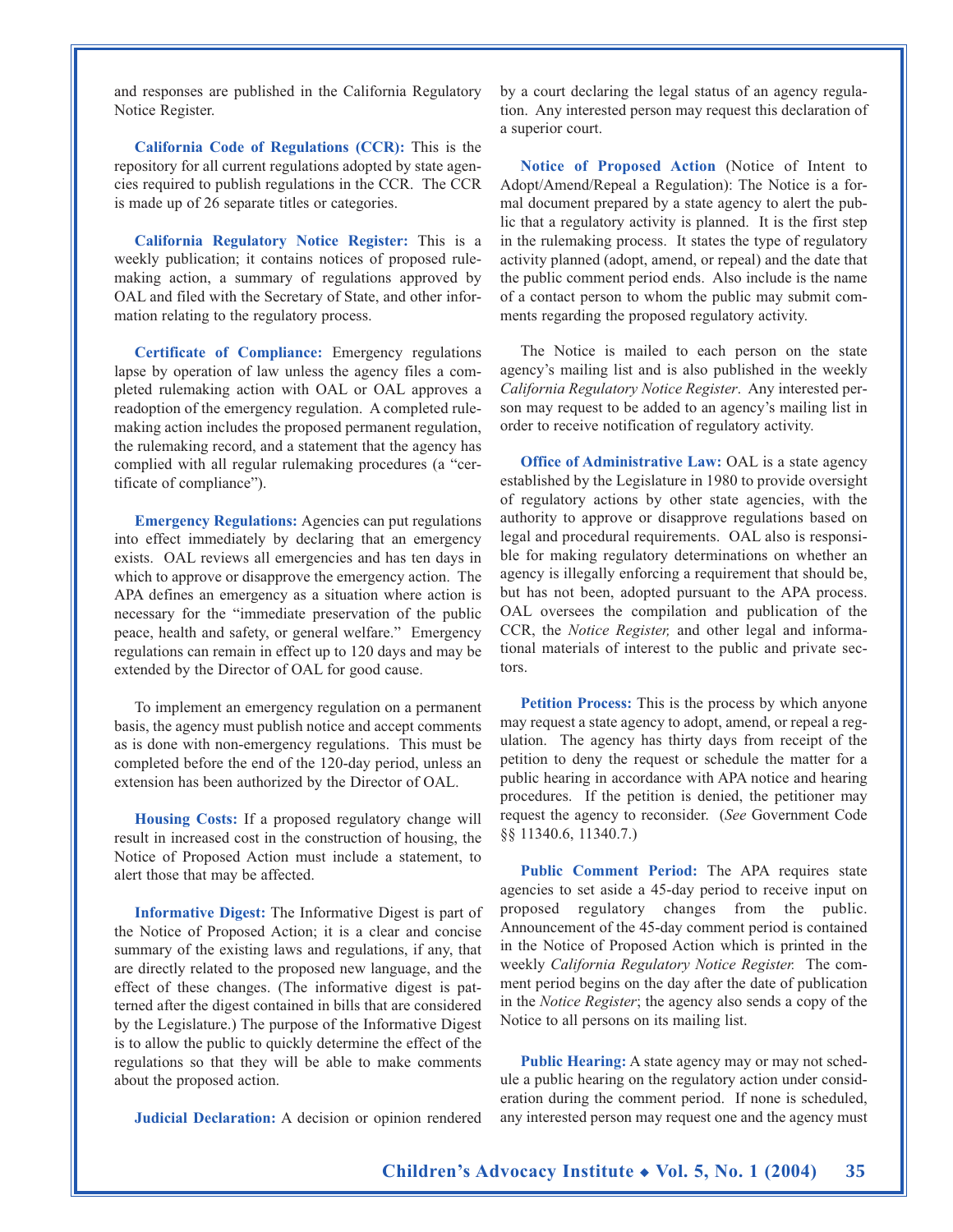comply if the request is received no later than fifteen days before the end of the comment period.

**Regulation:** The APA defines a regulation as "every rule, regulation, order, or standard of general application ... adopted by any state agency to implement, interpret, or make specific the law enforced or administered by it, or to govern its procedure...." Regulations have the full force and effect of law (Chapter 3.5, section11342.600).

**Request for (Regulatory) Determination:** In response to a request by any interested person, OAL is authorized to issue a "determination" whether a state agency is illegally enforcing a requirement that has not been adopted as a regulation as per the APA. (*See* Government Code § 11340.5.) Due to severe budget constraints, OAL ceased issuing determinations in January 2003.

**Rulemaking Record:** The rulemaking record, also known as the rulemaking file, is compiled by a state agency and submitted to OAL for review. It is the official record of the rulemaking proceeding and is the basis for OAL decisions on whether to approve or disapprove the regulations adopted by the state agency. The rulemaking record is available for inspection by the public. For permission to inspect a rulemaking record, contact the state agency involved.

**State Agency:** State agencies, as defined in the APA, are those executive branch state departments, offices, boards, or commissions that adopt, amend, or repeal regulations, published in the CCR.

**Statement of Reasons, Initial:** The Initial Statement of Reasons describes why the agency believes the regulation is necessary and provides the basis for the agency decision to take this particular course of action. The Initial Statement of Reasons must be made available upon request.

**Statement of Reasons, Final:** This is an updated version of the Initial Statement of Reasons, and is submitted to OAL in the rulemaking record. It contains any new information not identified initially and a summary of each objection or recommendation made by the public together with an explanation of how the proposed regulations were modified to accommodate each public comment, or explanation as to why specific comments were put aside. It is included as part of the rulemaking record and is the basis for OAL review of the proposed regulations.

**Statute:** A statute is a law enacted by the Legislature. After the statute has been enacted, a state agency may adopt, amend, or repeal regulations that will implement, interpret, or clarify the statute.

**Sufficiently Related Changes:** If a state agency proposing to adopt a regulation determines that, as a result of comments received during the 45-day comment period, the text of the proposed regulation should be modified, it may do so as long as it provides an additional fifteen-day comment period. A fifteen-day comment period is authorized if the changes to the text are "sufficiently related" to the original text proposed. "Sufficiently related" means that a reasonable member of the directly affected public could have determined from the notice that these changes to the regulation could have resulted. Changes that are more substantive require the agency to start the process anew and provide an additional 45-day comment period.

**Text:** The text is the actual language of the proposed regulatory change. When an agency plans to adopt, amend, or repeal regulations, the text of the proposed regulations must be made available to the public upon request. This gives the public a chance to review the exact language of the regulations and to submit comments to the agency during the public comment period.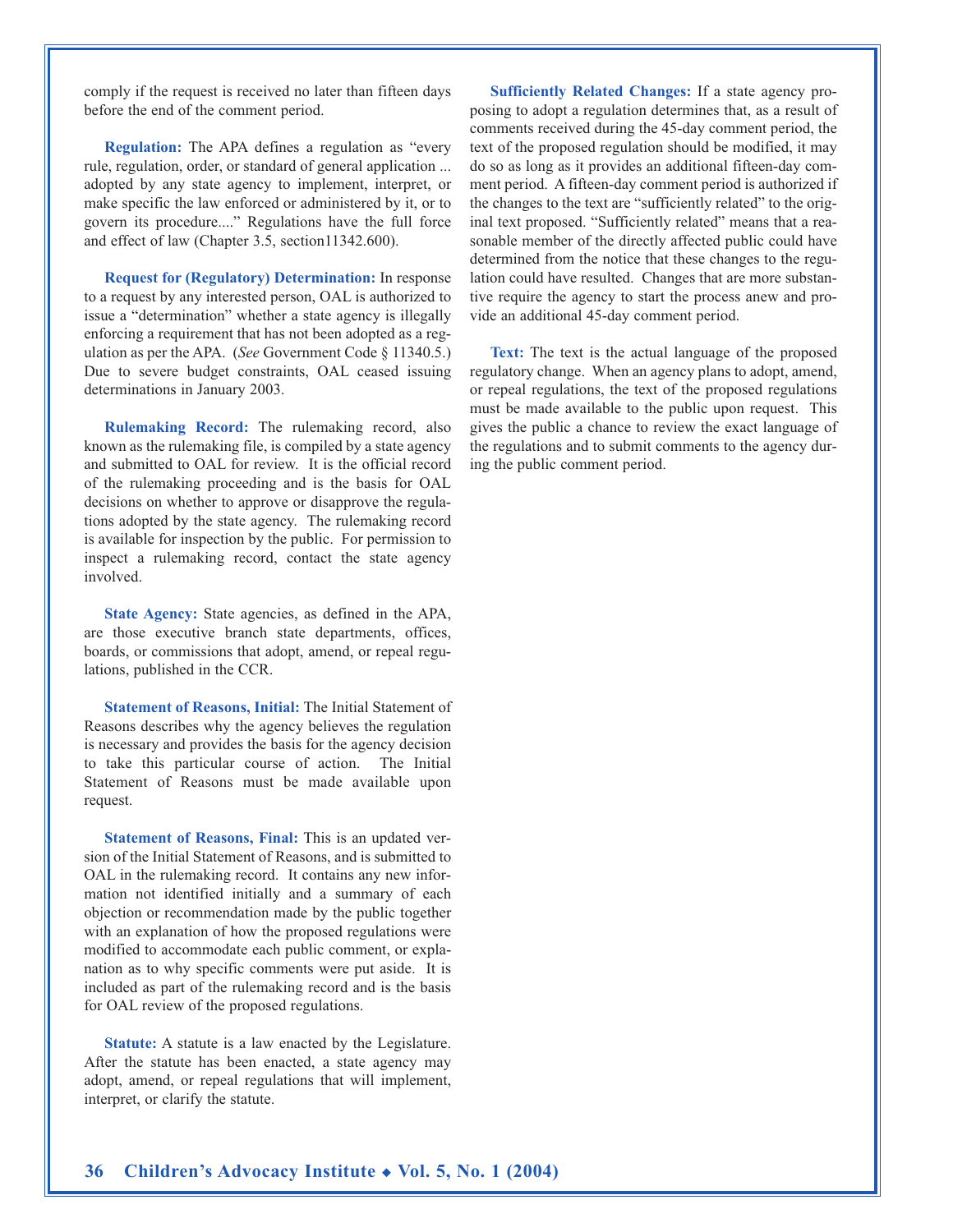## THE CALIFORNIA REGULATORY PROCESS

The Administrative Procedure Act (APA), Government Code section 11340 *et seq*., prescribes the process that most state agencies must undertake in order to adopt regulations (also called "rules") which are binding and have the force of law. This process is commonly called "rulemaking," and the APA guarantees an opportunity for public knowledge of and input in an agency's rulemaking decisions.

For purposes of the APA, the term "regulation" is broadly defined as "every rule, regulation, order or standard of general application...adopted by any state agency to implement, interpret, or make specific the law enforced or administered by it, or to govern its procedure...." Government Code section 11342(g). Agency policies relating strictly to internal management are exempt from the APA rulemaking process.

The APA requires the rulemaking agency to publish a notice of its proposed regulatory change in the *California Regulatory Notice Register*, a weekly statewide publication, at least 45 days prior to the agency's hearing or decision to adopt the change (which may be the adoption of a new regulation or an amendment or repeal of an existing regulation). The notice must include a reference to the agency's legal authority for adopting the regulatory change, an "informative digest" containing a concise and clear summary of what the regulatory change would do, the deadline for submission of written comments on the agency's proposal, and the name and telephone number of an agency contact person who will provide the agency's initial statement of reasons for proposing the change, the exact text of the proposed change, and further information about the proposal and the procedures for its adoption. The notice may also include the date, time, and place of a public hearing to be held by the agency for receipt of oral testimony on the proposed regulatory change. Public hearings are generally optional; however, an interested member of the public can compel an agency to hold a public hearing on proposed regulatory changes by requesting a hearing in writing no later than 15 days prior to the close of the written comment period. Government Code section 11346.8(a).

Following the close of the written comment period, the agency must formally adopt the proposed regulatory changes and prepare the final "rulemaking file." Among other things, the rulemaking file—which is a public document—must contain a final statement of reasons, a summary of each comment made on the proposed regulatory changes, and a response to each comment.

The rulemaking file is submitted to the Office of Administrative Law (OAL), an independent state agency authorized to review agency regulations for compliance with the procedural requirements of the APA and for six specified criteria—authority, clarity, consistency, necessity, reference, and nonduplication. OAL must approve or disapprove the proposed regulatory changes within thirty working days of submission of the rulemaking file. If OAL approves the regulatory changes, it forwards them to the Secretary of State for filing and publication in the *California Code of Regulations*, the official state compilation of agency regulations. If OAL disapproves the regulatory changes, it returns them to the agency with a statement of reasons. The agency then has 120 days within which to correct the deficiencies cited by OAL and resubmit the rulemaking file to OAL.

An agency may temporarily avoid the APA rulemaking process by adopting regulations on an emergency basis, but only if the agency makes a finding that the regulatory changes are "necessary for the immediate preservation of the public peace, health and safety or general welfare...." Government Code section 11346.1(b). OAL must review the emergency regulations—both for an appropriate "emergency" justification and for compliance with the six criteria—within ten days of their submission to the office. Government Code section 11349.6(b). Emergency regulations are effective for only 120 days.

Interested persons may petition the agency to conduct rulemaking. Under Government Code section 11340.6 *et seq*., any person may file a written petition requesting the adoption, amendment, or repeal of a regulation. Within 30 days, the agency must notify the petitioner in writing indicating whether (and why) it has denied the petition, or granting the petition and scheduling a public hearing on the matter.

References: Government Code section 11340 *et seq*.; Robert Fellmeth and Ralph Folsom, *California Administrative and Antitrust Law: Regulation of Business, Trades and Professions* (Butterworth Legal Publishers, 1991).